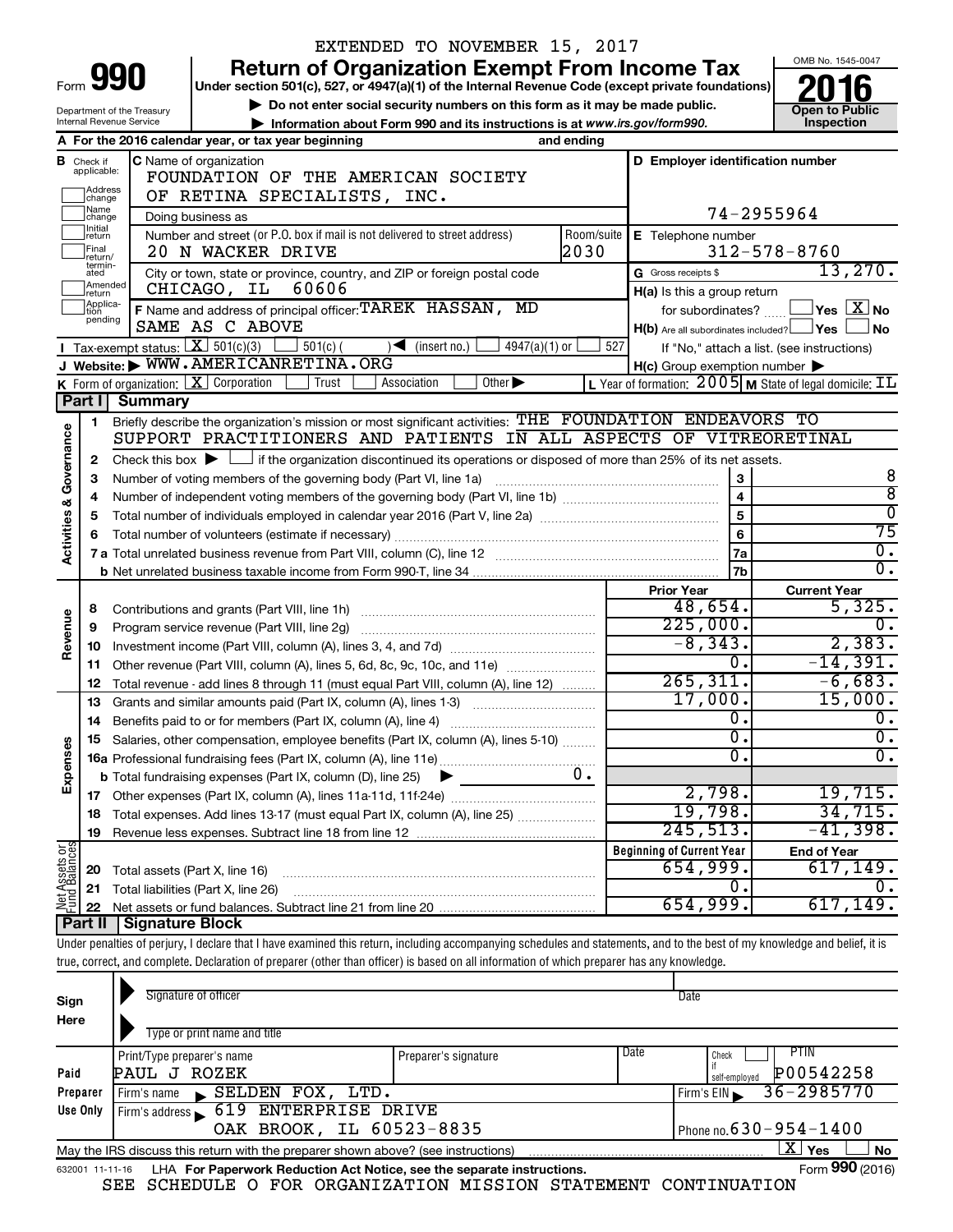|              | OF RETINA SPECIALISTS, INC.<br>74-2955964<br>Page 2<br>Form 990 (2016)<br>Part III   Statement of Program Service Accomplishments                                                                   |
|--------------|-----------------------------------------------------------------------------------------------------------------------------------------------------------------------------------------------------|
|              | $\boxed{\text{X}}$                                                                                                                                                                                  |
| 1            |                                                                                                                                                                                                     |
|              | Briefly describe the organization's mission:<br>THE FOUNDATION ENDEAVORS TO SUPPORT PRACTITIONERS AND PATIENTS IN ALL                                                                               |
|              | ASPECTS OF VITREORETINAL CARE.                                                                                                                                                                      |
| $\mathbf{2}$ | Did the organization undertake any significant program services during the year which were not listed on the                                                                                        |
|              | $\Box$ Yes $[\overline{\mathrm{X}}]$ No<br>If "Yes," describe these new services on Schedule O.                                                                                                     |
| 3            | $\Box$ Yes $~\boxed{\text{X}}$ No<br>Did the organization cease conducting, or make significant changes in how it conducts, any program services?                                                   |
| 4            | If "Yes," describe these changes on Schedule O.<br>Describe the organization's program service accomplishments for each of its three largest program services, as measured by expenses.             |
|              | Section 501(c)(3) and 501(c)(4) organizations are required to report the amount of grants and allocations to others, the total expenses, and<br>revenue, if any, for each program service reported. |
|              | 24,505. including grants of \$ 15,000. ) (Revenue \$<br>1,587.<br>) (Expenses \$<br>4a (Code:<br>THROUGH OUR WEBSITE WE INCREASED PUBLIC AWARENESS OF RETINAL DISEASES,                             |
|              | INCLUDING WAYS TO IMPROVE, PRESERVE, AND RESTORE VISION. AN EMPHASIS                                                                                                                                |
|              | WAS MADE ON EDUCATING THE PUBLIC ON THE BENEFITS OF THE PREVENTION OF<br>AGE MACULAR DEGENERATION.                                                                                                  |
|              | THE FOUNDATION ALSO PRESENTS THE RETINA YOUNG INVESTIGATOR AWARD.<br>THE                                                                                                                            |
|              | RETINA YOUNG INVESTIGATOR AWARD, ESTABLISHED TO HONOR PAST LEADERS OF                                                                                                                               |
|              | THE ASRS AND TO SERVE AS A MEANS TO NURTURE THE DEVELOPMENT OF THE NEXT                                                                                                                             |
|              | GENERATION OF RETINA LEADERS, ENCOURAGES RESEARCHERS TO UNDERTAKE                                                                                                                                   |
|              | INVESTIGATIVE WORK IN CRITICAL AREAS OF RETINAL DISEASES THAT MAY<br>ONE                                                                                                                            |
|              | DAY LEAD TO MEANINGFUL IMPROVEMENTS IN PATIENTS' LIVES. THE AWARD WAS                                                                                                                               |
|              | GIVEN BASED ON AN OUTSTANDING PAPER PUBLISHED DURING THE PAST YEAR AND                                                                                                                              |
|              |                                                                                                                                                                                                     |
|              |                                                                                                                                                                                                     |
|              |                                                                                                                                                                                                     |
|              |                                                                                                                                                                                                     |
|              |                                                                                                                                                                                                     |
|              |                                                                                                                                                                                                     |
|              |                                                                                                                                                                                                     |
|              | ) (Revenue \$<br>(Code: ) (Expenses \$<br>including grants of \$                                                                                                                                    |
|              |                                                                                                                                                                                                     |
|              |                                                                                                                                                                                                     |
|              |                                                                                                                                                                                                     |
|              |                                                                                                                                                                                                     |
|              |                                                                                                                                                                                                     |
|              | 4d Other program services (Describe in Schedule O.)<br>(Expenses \$<br>(Revenue \$<br>including grants of \$                                                                                        |
| 4с           | 24,505.<br>4e Total program service expenses ><br>Form 990 (2016)                                                                                                                                   |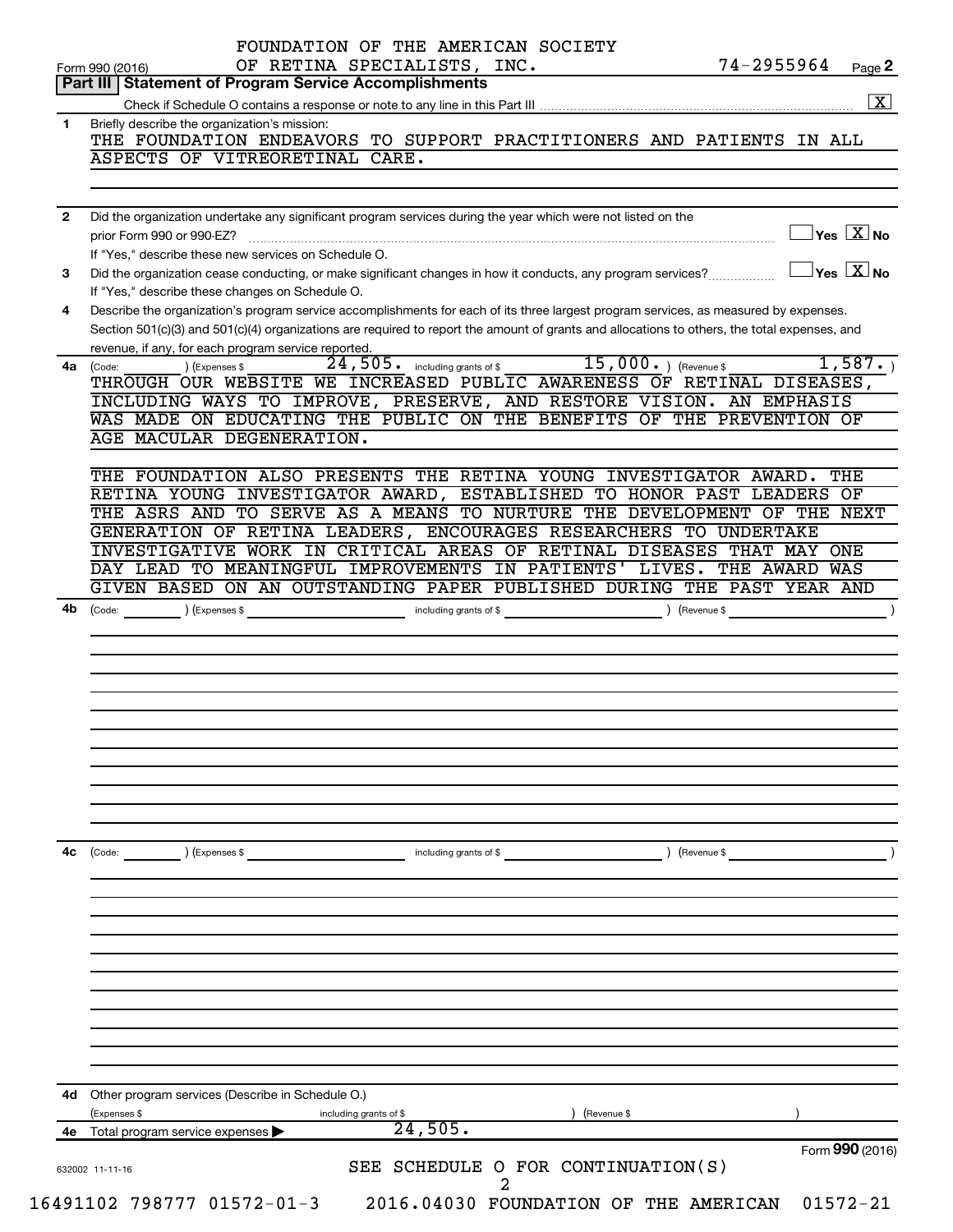|    | Part IV   Checklist of Required Schedules                                                                                                                                                                                           |                 |     |                         |
|----|-------------------------------------------------------------------------------------------------------------------------------------------------------------------------------------------------------------------------------------|-----------------|-----|-------------------------|
|    |                                                                                                                                                                                                                                     |                 | Yes | No                      |
| 1. | Is the organization described in section 501(c)(3) or $4947(a)(1)$ (other than a private foundation)?                                                                                                                               |                 |     |                         |
|    |                                                                                                                                                                                                                                     | 1               | х   |                         |
| 2  |                                                                                                                                                                                                                                     | $\overline{2}$  |     | $\overline{\mathbf{X}}$ |
| З  | Did the organization engage in direct or indirect political campaign activities on behalf of or in opposition to candidates for                                                                                                     |                 |     |                         |
|    |                                                                                                                                                                                                                                     | 3               |     | х                       |
| 4  | Section 501(c)(3) organizations. Did the organization engage in lobbying activities, or have a section 501(h) election in effect                                                                                                    |                 |     |                         |
|    |                                                                                                                                                                                                                                     | 4               |     | x                       |
| 5  | Is the organization a section 501(c)(4), 501(c)(5), or 501(c)(6) organization that receives membership dues, assessments, or                                                                                                        | 5               |     | x                       |
| 6  | Did the organization maintain any donor advised funds or any similar funds or accounts for which donors have the right to                                                                                                           |                 |     |                         |
|    |                                                                                                                                                                                                                                     | 6               |     | x                       |
|    | provide advice on the distribution or investment of amounts in such funds or accounts? If "Yes," complete Schedule D, Part I                                                                                                        |                 |     |                         |
| 7  | Did the organization receive or hold a conservation easement, including easements to preserve open space,                                                                                                                           |                 |     | x                       |
|    | the environment, historic land areas, or historic structures? If "Yes," complete Schedule D, Part II                                                                                                                                | $\overline{7}$  |     |                         |
| 8  | Did the organization maintain collections of works of art, historical treasures, or other similar assets? If "Yes," complete                                                                                                        | 8               |     | x                       |
| 9  | Did the organization report an amount in Part X, line 21, for escrow or custodial account liability, serve as a custodian for                                                                                                       |                 |     |                         |
|    | amounts not listed in Part X; or provide credit counseling, debt management, credit repair, or debt negotiation services?                                                                                                           |                 |     |                         |
|    | If "Yes," complete Schedule D, Part IV                                                                                                                                                                                              | 9               |     | x                       |
| 10 | Did the organization, directly or through a related organization, hold assets in temporarily restricted endowments, permanent                                                                                                       |                 |     |                         |
|    |                                                                                                                                                                                                                                     | 10              |     | x                       |
| 11 | If the organization's answer to any of the following questions is "Yes," then complete Schedule D, Parts VI, VII, VIII, IX, or X                                                                                                    |                 |     |                         |
|    | as applicable.                                                                                                                                                                                                                      |                 |     |                         |
|    | a Did the organization report an amount for land, buildings, and equipment in Part X, line 10? If "Yes," complete Schedule D,                                                                                                       |                 |     |                         |
|    | Part VI                                                                                                                                                                                                                             | 11a             |     | х                       |
|    | <b>b</b> Did the organization report an amount for investments - other securities in Part X, line 12 that is 5% or more of its total                                                                                                |                 |     |                         |
|    |                                                                                                                                                                                                                                     | 11 <sub>b</sub> |     | х                       |
|    | c Did the organization report an amount for investments - program related in Part X, line 13 that is 5% or more of its total                                                                                                        |                 |     |                         |
|    |                                                                                                                                                                                                                                     | 11c             |     | x                       |
|    | d Did the organization report an amount for other assets in Part X, line 15 that is 5% or more of its total assets reported in                                                                                                      |                 |     |                         |
|    |                                                                                                                                                                                                                                     | 11d             | х   |                         |
|    | e Did the organization report an amount for other liabilities in Part X, line 25? If "Yes," complete Schedule D, Part X                                                                                                             | 11e             |     | X                       |
| f  | Did the organization's separate or consolidated financial statements for the tax year include a footnote that addresses                                                                                                             |                 |     |                         |
|    | the organization's liability for uncertain tax positions under FIN 48 (ASC 740)? If "Yes," complete Schedule D, Part X                                                                                                              | 11f             |     | х                       |
|    | 12a Did the organization obtain separate, independent audited financial statements for the tax year? If "Yes," complete                                                                                                             |                 |     |                         |
|    | Schedule D, Parts XI and XII <b>continuum continuum continuum continuum continuum continuum continuum continuum</b> continuum continuum continuum continuum continuum continuum continuum continuum continuum continuum continuum c | 12a             |     | x                       |
|    | b Was the organization included in consolidated, independent audited financial statements for the tax year?                                                                                                                         |                 |     |                         |
|    | If "Yes," and if the organization answered "No" to line 12a, then completing Schedule D, Parts XI and XII is optional                                                                                                               | 12 <sub>b</sub> | X   |                         |
| 13 |                                                                                                                                                                                                                                     | 13              |     | х                       |
|    |                                                                                                                                                                                                                                     | 14a             |     | $\overline{\mathbf{x}}$ |
|    | <b>b</b> Did the organization have aggregate revenues or expenses of more than \$10,000 from grantmaking, fundraising, business,                                                                                                    |                 |     |                         |
|    | investment, and program service activities outside the United States, or aggregate foreign investments valued at \$100,000                                                                                                          |                 |     |                         |
|    |                                                                                                                                                                                                                                     | 14 <sub>b</sub> |     | x                       |
| 15 | Did the organization report on Part IX, column (A), line 3, more than \$5,000 of grants or other assistance to or for any                                                                                                           |                 |     |                         |
|    |                                                                                                                                                                                                                                     | 15              |     | x                       |
| 16 | Did the organization report on Part IX, column (A), line 3, more than \$5,000 of aggregate grants or other assistance to                                                                                                            |                 |     |                         |
|    |                                                                                                                                                                                                                                     | 16              |     | x                       |
| 17 | Did the organization report a total of more than \$15,000 of expenses for professional fundraising services on Part IX,                                                                                                             |                 |     |                         |
|    |                                                                                                                                                                                                                                     | 17              |     | x                       |
| 18 | Did the organization report more than \$15,000 total of fundraising event gross income and contributions on Part VIII, lines                                                                                                        |                 |     |                         |
|    |                                                                                                                                                                                                                                     | 18              |     | x                       |
| 19 | Did the organization report more than \$15,000 of gross income from gaming activities on Part VIII, line 9a? If "Yes,"                                                                                                              |                 |     |                         |
|    |                                                                                                                                                                                                                                     | 19              |     | X.                      |

Form (2016) **990**

632003 11-11-16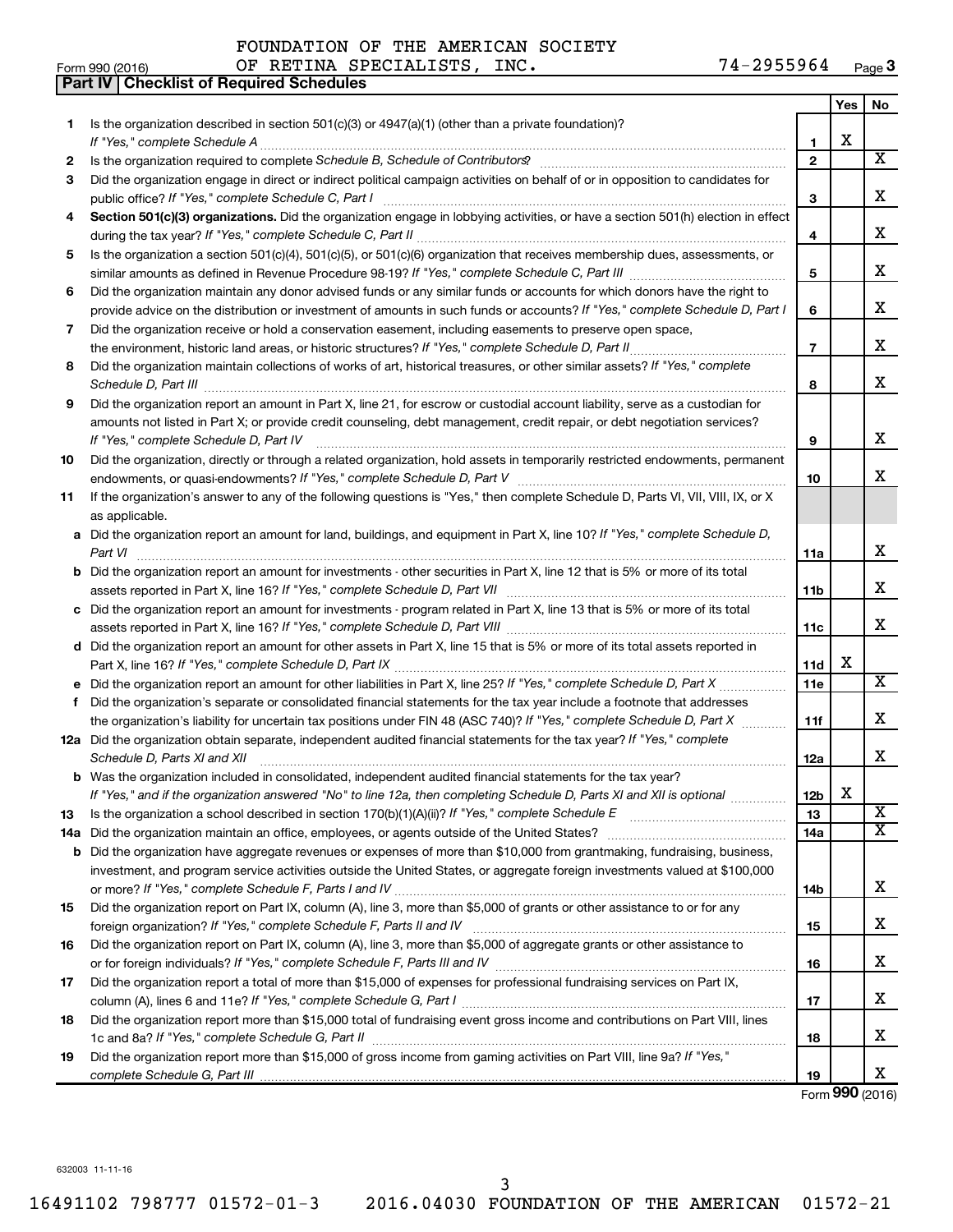|    | 74-2955964<br>OF RETINA SPECIALISTS, INC.<br>Form 990 (2016)                                                                                                                                                                   |                 |                         | Page 4                  |
|----|--------------------------------------------------------------------------------------------------------------------------------------------------------------------------------------------------------------------------------|-----------------|-------------------------|-------------------------|
|    | <b>Checklist of Required Schedules (continued)</b><br>∣ Part IV I                                                                                                                                                              |                 |                         |                         |
|    |                                                                                                                                                                                                                                |                 | Yes                     | No                      |
|    | <b>20a</b> Did the organization operate one or more hospital facilities? If "Yes," complete Schedule H                                                                                                                         | 20a             |                         | х                       |
|    |                                                                                                                                                                                                                                | 20 <sub>b</sub> |                         |                         |
| 21 | Did the organization report more than \$5,000 of grants or other assistance to any domestic organization or                                                                                                                    |                 |                         |                         |
|    | domestic government on Part IX, column (A), line 1? If "Yes," complete Schedule I, Parts I and II manufactured with the set of the schedule I, Parts I and II manufactured with the set of the set of the set of the set of th | 21              |                         | x                       |
| 22 | Did the organization report more than \$5,000 of grants or other assistance to or for domestic individuals on                                                                                                                  |                 |                         |                         |
|    |                                                                                                                                                                                                                                | 22              | х                       |                         |
| 23 | Did the organization answer "Yes" to Part VII, Section A, line 3, 4, or 5 about compensation of the organization's current                                                                                                     |                 |                         |                         |
|    | and former officers, directors, trustees, key employees, and highest compensated employees? If "Yes," complete                                                                                                                 |                 |                         |                         |
|    | Schedule J <b>Execute Schedule Schedule Schedule Schedule</b> J <b>Execute Schedule J Execute Schedule J</b>                                                                                                                   | 23              |                         | x                       |
|    | 24a Did the organization have a tax-exempt bond issue with an outstanding principal amount of more than \$100,000 as of the                                                                                                    |                 |                         |                         |
|    | last day of the year, that was issued after December 31, 2002? If "Yes," answer lines 24b through 24d and complete                                                                                                             |                 |                         |                         |
|    | Schedule K. If "No", go to line 25a                                                                                                                                                                                            | 24a             |                         | x                       |
|    |                                                                                                                                                                                                                                | 24 <sub>b</sub> |                         |                         |
|    | c Did the organization maintain an escrow account other than a refunding escrow at any time during the year to defease                                                                                                         |                 |                         |                         |
|    |                                                                                                                                                                                                                                | 24c             |                         |                         |
|    | d Did the organization act as an "on behalf of" issuer for bonds outstanding at any time during the year?                                                                                                                      | 24d             |                         |                         |
|    | 25a Section 501(c)(3), 501(c)(4), and 501(c)(29) organizations. Did the organization engage in an excess benefit                                                                                                               |                 |                         |                         |
|    |                                                                                                                                                                                                                                | 25a             |                         | x                       |
|    | <b>b</b> Is the organization aware that it engaged in an excess benefit transaction with a disqualified person in a prior year, and                                                                                            |                 |                         |                         |
|    | that the transaction has not been reported on any of the organization's prior Forms 990 or 990-EZ? If "Yes," complete                                                                                                          |                 |                         |                         |
|    | Schedule L, Part I                                                                                                                                                                                                             | 25b             |                         | x                       |
| 26 | Did the organization report any amount on Part X, line 5, 6, or 22 for receivables from or payables to any current or                                                                                                          |                 |                         |                         |
|    | former officers, directors, trustees, key employees, highest compensated employees, or disqualified persons? If "Yes,"                                                                                                         |                 |                         |                         |
|    | complete Schedule L, Part II                                                                                                                                                                                                   | 26              |                         | х                       |
| 27 | Did the organization provide a grant or other assistance to an officer, director, trustee, key employee, substantial                                                                                                           |                 |                         |                         |
|    | contributor or employee thereof, a grant selection committee member, or to a 35% controlled entity or family member                                                                                                            |                 |                         |                         |
|    |                                                                                                                                                                                                                                | 27              |                         | х                       |
| 28 | Was the organization a party to a business transaction with one of the following parties (see Schedule L, Part IV                                                                                                              |                 |                         |                         |
|    | instructions for applicable filing thresholds, conditions, and exceptions):                                                                                                                                                    |                 |                         |                         |
|    | a A current or former officer, director, trustee, or key employee? If "Yes," complete Schedule L, Part IV                                                                                                                      | 28a             |                         | х                       |
|    | <b>b</b> A family member of a current or former officer, director, trustee, or key employee? If "Yes," complete Schedule L, Part IV                                                                                            | 28 <sub>b</sub> |                         | $\overline{\texttt{x}}$ |
|    | c An entity of which a current or former officer, director, trustee, or key employee (or a family member thereof) was an officer,                                                                                              |                 |                         |                         |
|    | director, trustee, or direct or indirect owner? If "Yes," complete Schedule L, Part IV                                                                                                                                         | 28c             |                         | х                       |
| 29 |                                                                                                                                                                                                                                | 29              |                         | $\overline{\mathbf{x}}$ |
| 30 | Did the organization receive contributions of art, historical treasures, or other similar assets, or qualified conservation                                                                                                    |                 |                         |                         |
|    |                                                                                                                                                                                                                                | 30              |                         | х                       |
| 31 | Did the organization liquidate, terminate, or dissolve and cease operations?                                                                                                                                                   |                 |                         |                         |
|    |                                                                                                                                                                                                                                | 31              |                         | х                       |
| 32 | Did the organization sell, exchange, dispose of, or transfer more than 25% of its net assets? If "Yes," complete                                                                                                               |                 |                         |                         |
|    |                                                                                                                                                                                                                                | 32              |                         | х                       |
| 33 | Did the organization own 100% of an entity disregarded as separate from the organization under Regulations                                                                                                                     |                 |                         |                         |
|    |                                                                                                                                                                                                                                | 33              |                         | х                       |
| 34 | Was the organization related to any tax-exempt or taxable entity? If "Yes," complete Schedule R, Part II, III, or IV, and                                                                                                      |                 |                         |                         |
|    | Part V, line 1                                                                                                                                                                                                                 | 34              | х                       |                         |
|    |                                                                                                                                                                                                                                | 35a             | $\overline{\textbf{x}}$ |                         |
|    | <b>b</b> If "Yes" to line 35a, did the organization receive any payment from or engage in any transaction with a controlled entity                                                                                             |                 |                         |                         |
|    |                                                                                                                                                                                                                                | 35b             |                         | x                       |
| 36 | Section 501(c)(3) organizations. Did the organization make any transfers to an exempt non-charitable related organization?                                                                                                     |                 |                         |                         |
|    |                                                                                                                                                                                                                                | 36              | х                       |                         |
| 37 | Did the organization conduct more than 5% of its activities through an entity that is not a related organization                                                                                                               |                 |                         |                         |
|    |                                                                                                                                                                                                                                | 37              |                         | х                       |
| 38 | Did the organization complete Schedule O and provide explanations in Schedule O for Part VI, lines 11b and 19?                                                                                                                 |                 |                         |                         |
|    |                                                                                                                                                                                                                                | 38              | х                       |                         |
|    |                                                                                                                                                                                                                                |                 |                         | Form 990 (2016)         |

632004 11-11-16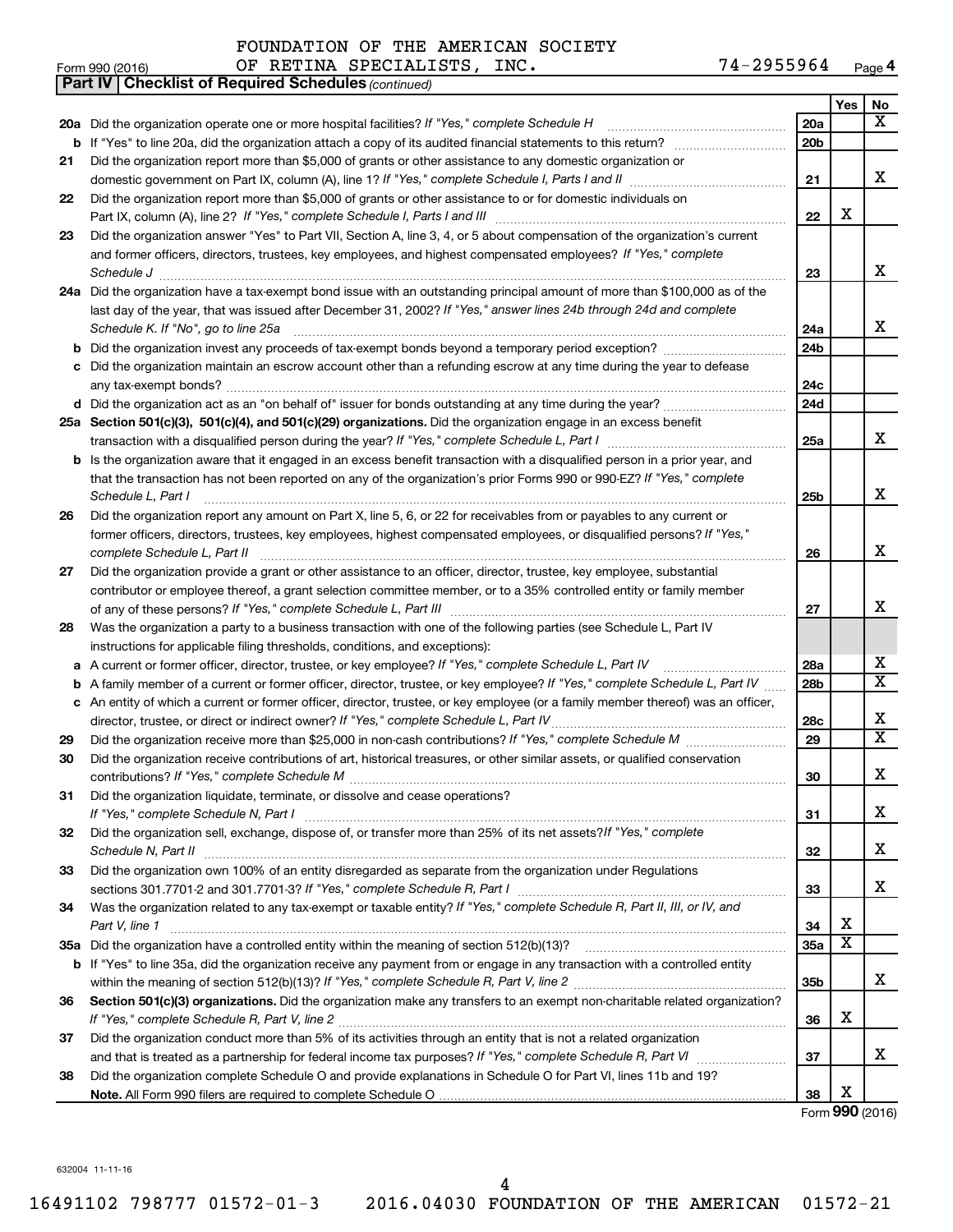| Part V | <b>Statements Regarding Other IRS Filings and Tax Compliance</b><br>Check if Schedule O contains a response or note to any line in this Part V                                  |     |                |                         |                         |  |  |
|--------|---------------------------------------------------------------------------------------------------------------------------------------------------------------------------------|-----|----------------|-------------------------|-------------------------|--|--|
|        |                                                                                                                                                                                 |     |                | Yes                     | <b>No</b>               |  |  |
|        | 1a                                                                                                                                                                              |     |                |                         |                         |  |  |
|        | 1 <sub>b</sub><br>Enter the number of Forms W-2G included in line 1a. Enter -0- if not applicable                                                                               |     |                |                         |                         |  |  |
|        | Did the organization comply with backup withholding rules for reportable payments to vendors and reportable gaming                                                              |     |                |                         |                         |  |  |
|        |                                                                                                                                                                                 |     |                |                         |                         |  |  |
|        | 2a Enter the number of employees reported on Form W-3, Transmittal of Wage and Tax Statements,                                                                                  |     |                |                         |                         |  |  |
|        | 0<br>filed for the calendar year ending with or within the year covered by this return <i>[[[[[[[[[[[[[]]]</i> ]]<br>2a                                                         |     |                |                         |                         |  |  |
|        | <b>b</b> If at least one is reported on line 2a, did the organization file all required federal employment tax returns?                                                         |     |                |                         |                         |  |  |
|        |                                                                                                                                                                                 |     |                |                         | x                       |  |  |
|        | 3a Did the organization have unrelated business gross income of \$1,000 or more during the year?                                                                                |     |                |                         |                         |  |  |
|        | <b>b</b> If "Yes," has it filed a Form 990-T for this year? If "No," to line 3b, provide an explanation in Schedule O                                                           |     | 3b             |                         |                         |  |  |
|        | 4a At any time during the calendar year, did the organization have an interest in, or a signature or other authority over, a                                                    |     |                |                         |                         |  |  |
|        | financial account in a foreign country (such as a bank account, securities account, or other financial account)?                                                                |     | 4a             |                         | x                       |  |  |
|        | <b>b</b> If "Yes," enter the name of the foreign country: $\blacktriangleright$                                                                                                 |     |                |                         |                         |  |  |
|        | See instructions for filing requirements for FinCEN Form 114, Report of Foreign Bank and Financial Accounts (FBAR).                                                             |     |                |                         |                         |  |  |
| 5а     |                                                                                                                                                                                 |     | 5a             |                         | x                       |  |  |
|        |                                                                                                                                                                                 |     | 5 <sub>b</sub> |                         | $\overline{\mathtt{x}}$ |  |  |
|        |                                                                                                                                                                                 |     | 5c             |                         |                         |  |  |
|        | 6a Does the organization have annual gross receipts that are normally greater than \$100,000, and did the organization solicit                                                  |     |                |                         |                         |  |  |
|        |                                                                                                                                                                                 |     | 6a             |                         | x                       |  |  |
|        | b If "Yes," did the organization include with every solicitation an express statement that such contributions or gifts                                                          |     |                |                         |                         |  |  |
|        | were not tax deductible?                                                                                                                                                        |     | 6b             |                         |                         |  |  |
| 7      | Organizations that may receive deductible contributions under section 170(c).                                                                                                   |     | 7a             | х                       |                         |  |  |
|        | Did the organization receive a payment in excess of \$75 made partly as a contribution and partly for goods and services provided to the payor?                                 |     |                |                         |                         |  |  |
|        | Did the organization sell, exchange, or otherwise dispose of tangible personal property for which it was required                                                               |     | 7b             | $\overline{\textbf{x}}$ |                         |  |  |
|        |                                                                                                                                                                                 |     | 7c             |                         | x                       |  |  |
|        | 7d                                                                                                                                                                              |     |                |                         |                         |  |  |
|        | Did the organization receive any funds, directly or indirectly, to pay premiums on a personal benefit contract?                                                                 |     | 7е             |                         | x                       |  |  |
| Ť.     | Did the organization, during the year, pay premiums, directly or indirectly, on a personal benefit contract?                                                                    |     | 7f             |                         | $\overline{\mathtt{x}}$ |  |  |
|        | If the organization received a contribution of qualified intellectual property, did the organization file Form 8899 as required?                                                |     | 7g             | $N/\overline{A}$        |                         |  |  |
| h      | If the organization received a contribution of cars, boats, airplanes, or other vehicles, did the organization file a Form 1098-C?                                              |     | 7h             | N/R                     |                         |  |  |
| 8      | Sponsoring organizations maintaining donor advised funds. Did a donor advised fund maintained by the                                                                            | N/A |                |                         |                         |  |  |
|        | sponsoring organization have excess business holdings at any time during the year?                                                                                              |     | 8              |                         |                         |  |  |
| 9      | Sponsoring organizations maintaining donor advised funds.                                                                                                                       |     |                |                         |                         |  |  |
|        |                                                                                                                                                                                 | N/A | υа             |                         |                         |  |  |
|        | <b>b</b> Did the sponsoring organization make a distribution to a donor, donor advisor, or related person?                                                                      | N/A | 9b             |                         |                         |  |  |
| 10     | Section 501(c)(7) organizations. Enter:                                                                                                                                         |     |                |                         |                         |  |  |
| а      | N/A<br>10a<br>Initiation fees and capital contributions included on Part VIII, line 12 [111] [12] [11] Initiation fees and capital contributions included on Part VIII, line 12 |     |                |                         |                         |  |  |
|        | 10 <sub>b</sub><br>b Gross receipts, included on Form 990, Part VIII, line 12, for public use of club facilities                                                                |     |                |                         |                         |  |  |
| 11     | Section 501(c)(12) organizations. Enter:                                                                                                                                        |     |                |                         |                         |  |  |
| а      | N/A<br>11a<br>Gross income from members or shareholders                                                                                                                         |     |                |                         |                         |  |  |
|        | b Gross income from other sources (Do not net amounts due or paid to other sources against                                                                                      |     |                |                         |                         |  |  |
|        | 11b<br>amounts due or received from them.)                                                                                                                                      |     |                |                         |                         |  |  |
|        | 12a Section 4947(a)(1) non-exempt charitable trusts. Is the organization filing Form 990 in lieu of Form 1041?                                                                  |     | 12a            |                         |                         |  |  |
|        | <b>b</b> If "Yes," enter the amount of tax-exempt interest received or accrued during the year $\ldots$ $M/A$ .<br>12b                                                          |     |                |                         |                         |  |  |
| 13     | Section 501(c)(29) qualified nonprofit health insurance issuers.                                                                                                                |     |                |                         |                         |  |  |
|        | a Is the organization licensed to issue qualified health plans in more than one state?                                                                                          | N/A | 1За            |                         |                         |  |  |
|        | Note. See the instructions for additional information the organization must report on Schedule O.                                                                               |     |                |                         |                         |  |  |
|        | <b>b</b> Enter the amount of reserves the organization is required to maintain by the states in which the                                                                       |     |                |                         |                         |  |  |
|        | 13 <sub>b</sub><br>13c                                                                                                                                                          |     |                |                         |                         |  |  |
|        | 14a Did the organization receive any payments for indoor tanning services during the tax year?                                                                                  |     | 14a            |                         | X                       |  |  |
|        | <b>b</b> If "Yes," has it filed a Form 720 to report these payments? If "No," provide an explanation in Schedule O                                                              |     | 14b            |                         |                         |  |  |
|        |                                                                                                                                                                                 |     |                |                         |                         |  |  |

Form (2016) **990**

632005 11-11-16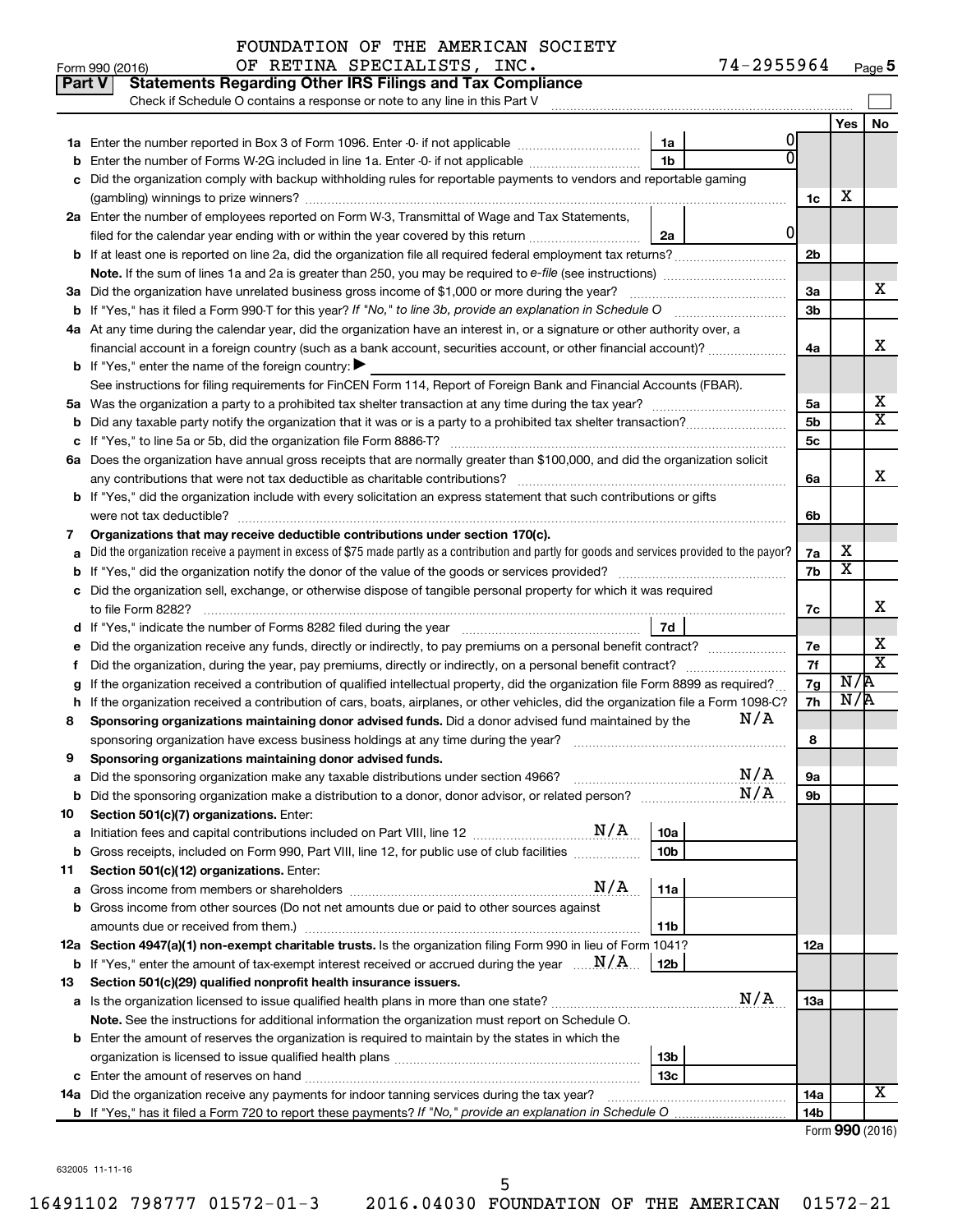*to line 8a, 8b, or 10b below, describe the circumstances, processes, or changes in Schedule O. See instructions.*

|    | Check if Schedule O contains a response or note to any line in this Part VI                                                               |                         |                         | $\overline{\mathbf{X}}$                            |  |  |  |  |
|----|-------------------------------------------------------------------------------------------------------------------------------------------|-------------------------|-------------------------|----------------------------------------------------|--|--|--|--|
|    | <b>Section A. Governing Body and Management</b>                                                                                           |                         |                         |                                                    |  |  |  |  |
|    |                                                                                                                                           |                         | Yes                     | No                                                 |  |  |  |  |
|    | 81<br>1a<br>1a Enter the number of voting members of the governing body at the end of the tax year                                        |                         |                         |                                                    |  |  |  |  |
|    | If there are material differences in voting rights among members of the governing body, or if the governing                               |                         |                         |                                                    |  |  |  |  |
|    | body delegated broad authority to an executive committee or similar committee, explain in Schedule O.                                     |                         |                         |                                                    |  |  |  |  |
| b  | 8<br>Enter the number of voting members included in line 1a, above, who are independent<br>1b                                             |                         |                         |                                                    |  |  |  |  |
| 2  | Did any officer, director, trustee, or key employee have a family relationship or a business relationship with any other                  |                         |                         |                                                    |  |  |  |  |
|    |                                                                                                                                           | $\mathbf{2}$            |                         | х                                                  |  |  |  |  |
| 3  | Did the organization delegate control over management duties customarily performed by or under the direct supervision                     |                         |                         |                                                    |  |  |  |  |
|    |                                                                                                                                           | 3                       |                         | х                                                  |  |  |  |  |
| 4  | Did the organization make any significant changes to its governing documents since the prior Form 990 was filed?                          | $\overline{\mathbf{4}}$ |                         | $\overline{\mathbf{x}}$<br>$\overline{\mathbf{X}}$ |  |  |  |  |
| 5  |                                                                                                                                           |                         |                         |                                                    |  |  |  |  |
| 6  |                                                                                                                                           | 6                       |                         | $\overline{\mathbf{X}}$                            |  |  |  |  |
|    | 7a Did the organization have members, stockholders, or other persons who had the power to elect or appoint one or                         |                         |                         |                                                    |  |  |  |  |
|    |                                                                                                                                           | 7a                      | х                       |                                                    |  |  |  |  |
|    | <b>b</b> Are any governance decisions of the organization reserved to (or subject to approval by) members, stockholders, or               |                         |                         |                                                    |  |  |  |  |
|    | persons other than the governing body?                                                                                                    | 7b                      |                         | х                                                  |  |  |  |  |
| 8  | Did the organization contemporaneously document the meetings held or written actions undertaken during the year by the following:         |                         |                         |                                                    |  |  |  |  |
| a  |                                                                                                                                           | 8а                      | х                       |                                                    |  |  |  |  |
| b  |                                                                                                                                           | 8b                      | $\overline{\textbf{x}}$ |                                                    |  |  |  |  |
| 9  | Is there any officer, director, trustee, or key employee listed in Part VII, Section A, who cannot be reached at the                      |                         |                         |                                                    |  |  |  |  |
|    | organization's mailing address? If "Yes," provide the names and addresses in Schedule O                                                   | 9                       |                         | х                                                  |  |  |  |  |
|    | Section B. Policies (This Section B requests information about policies not required by the Internal Revenue Code.)                       |                         |                         |                                                    |  |  |  |  |
|    |                                                                                                                                           |                         | Yes                     | No                                                 |  |  |  |  |
|    |                                                                                                                                           | 10a                     |                         | х                                                  |  |  |  |  |
|    | <b>b</b> If "Yes," did the organization have written policies and procedures governing the activities of such chapters, affiliates,       |                         |                         |                                                    |  |  |  |  |
|    |                                                                                                                                           | 10 <sub>b</sub>         |                         |                                                    |  |  |  |  |
|    | 11a Has the organization provided a complete copy of this Form 990 to all members of its governing body before filing the form?           | 11a                     | х                       |                                                    |  |  |  |  |
|    | <b>b</b> Describe in Schedule O the process, if any, used by the organization to review this Form 990.                                    |                         |                         |                                                    |  |  |  |  |
|    | 12a Did the organization have a written conflict of interest policy? If "No," go to line 13                                               | 12a                     | х                       |                                                    |  |  |  |  |
| b  | Were officers, directors, or trustees, and key employees required to disclose annually interests that could give rise to conflicts?       | 12 <sub>b</sub>         | $\overline{\text{x}}$   |                                                    |  |  |  |  |
| c  | Did the organization regularly and consistently monitor and enforce compliance with the policy? If "Yes," describe                        |                         |                         |                                                    |  |  |  |  |
|    | in Schedule O how this was done                                                                                                           | 12c                     | Х                       |                                                    |  |  |  |  |
| 13 |                                                                                                                                           | 13                      | $\overline{\textbf{X}}$ |                                                    |  |  |  |  |
| 14 |                                                                                                                                           | 14                      | $\overline{\textbf{x}}$ |                                                    |  |  |  |  |
| 15 | Did the process for determining compensation of the following persons include a review and approval by independent                        |                         |                         |                                                    |  |  |  |  |
|    | persons, comparability data, and contemporaneous substantiation of the deliberation and decision?                                         |                         |                         |                                                    |  |  |  |  |
|    |                                                                                                                                           | 15a                     |                         | х                                                  |  |  |  |  |
|    | <b>b</b> Other officers or key employees of the organization                                                                              | 15b                     |                         | $\overline{\mathbf{X}}$                            |  |  |  |  |
|    | If "Yes" to line 15a or 15b, describe the process in Schedule O (see instructions).                                                       |                         |                         |                                                    |  |  |  |  |
|    | 16a Did the organization invest in, contribute assets to, or participate in a joint venture or similar arrangement with a                 |                         |                         |                                                    |  |  |  |  |
|    | taxable entity during the year?                                                                                                           | 16a                     |                         | X                                                  |  |  |  |  |
|    | b If "Yes," did the organization follow a written policy or procedure requiring the organization to evaluate its participation            |                         |                         |                                                    |  |  |  |  |
|    | in joint venture arrangements under applicable federal tax law, and take steps to safeguard the organization's                            |                         |                         |                                                    |  |  |  |  |
|    | exempt status with respect to such arrangements?                                                                                          | 16b                     |                         |                                                    |  |  |  |  |
|    | <b>Section C. Disclosure</b>                                                                                                              |                         |                         |                                                    |  |  |  |  |
| 17 | List the states with which a copy of this Form 990 is required to be filed $\blacktriangleright$ IL                                       |                         |                         |                                                    |  |  |  |  |
| 18 | Section 6104 requires an organization to make its Forms 1023 (or 1024 if applicable), 990, and 990-T (Section 501(c)(3)s only) available  |                         |                         |                                                    |  |  |  |  |
|    | for public inspection. Indicate how you made these available. Check all that apply.                                                       |                         |                         |                                                    |  |  |  |  |
|    | $\lfloor x \rfloor$ Upon request<br>Own website<br>Another's website<br>Other (explain in Schedule O)                                     |                         |                         |                                                    |  |  |  |  |
| 19 | Describe in Schedule O whether (and if so, how) the organization made its governing documents, conflict of interest policy, and financial |                         |                         |                                                    |  |  |  |  |
|    | statements available to the public during the tax year.                                                                                   |                         |                         |                                                    |  |  |  |  |
| 20 | State the name, address, and telephone number of the person who possesses the organization's books and records:                           |                         |                         |                                                    |  |  |  |  |
|    | JILL BLIM - 312-578-8760                                                                                                                  |                         |                         |                                                    |  |  |  |  |
|    | 20 N WACKER DRIVE, SUITE 2030, CHICAGO, IL<br>60606                                                                                       |                         |                         |                                                    |  |  |  |  |
|    |                                                                                                                                           |                         |                         |                                                    |  |  |  |  |

| 632006 11-11-16 |  |
|-----------------|--|
|-----------------|--|

Form (2016) **990**

16491102 798777 01572-01-3 2016.04030 FOUNDATION OF THE AMERICAN 01572-21

6

Form 990 (2016) OF RETINA SPECIALISTS , INC . 74-2955964 Page **6**

| Form 990 (2016) |  | OF RETINA SPECIALISTS, INC.                                                                                                        |  | 74-2955964 | Pag |
|-----------------|--|------------------------------------------------------------------------------------------------------------------------------------|--|------------|-----|
|                 |  | <b>Part VI</b> Governance, Management, and Disclosure For each "Yes" response to lines 2 through 7b below, and for a "No" response |  |            |     |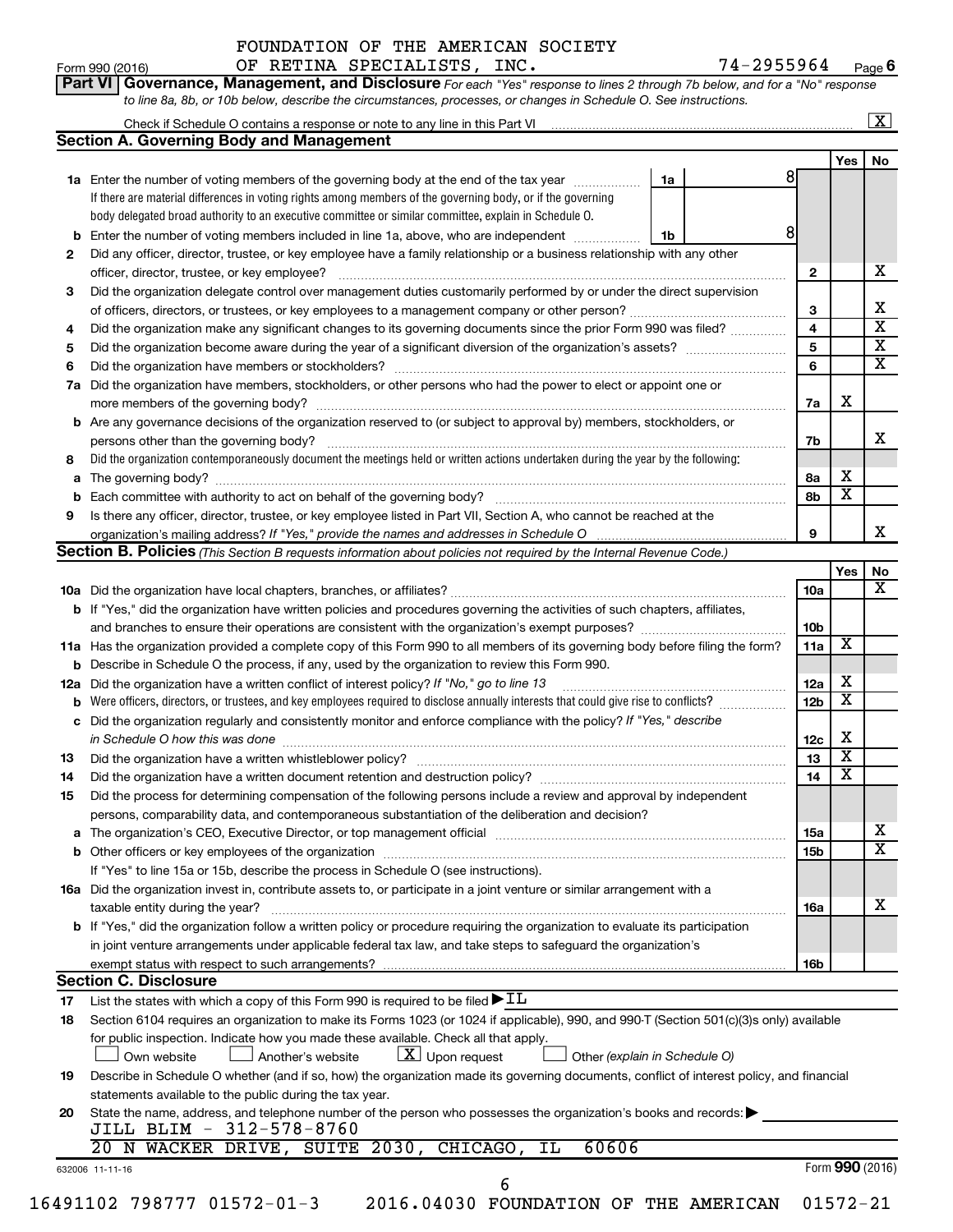| FOUNDATION OF THE AMERICAN SOCIETY |  |  |  |
|------------------------------------|--|--|--|
|------------------------------------|--|--|--|

Form 990 (2016) OF RETINA SPECIALISTS , INC . 74-2955964 Page **Part VII Compensation of Officers, Directors, Trustees, Key Employees, Highest Compensated**

#### **Employees, and Independent Contractors**

Check if Schedule O contains a response or note to any line in this Part VII

**Section A. Officers, Directors, Trustees, Key Employees, and Highest Compensated Employees**

**1a**  Complete this table for all persons required to be listed. Report compensation for the calendar year ending with or within the organization's tax year.

**•** List all of the organization's current officers, directors, trustees (whether individuals or organizations), regardless of amount of compensation. Enter -0- in columns  $(D)$ ,  $(E)$ , and  $(F)$  if no compensation was paid.

**•** List all of the organization's **current** key employees, if any. See instructions for definition of "key employee."

**•** List the organization's five current highest compensated employees (other than an officer, director, trustee, or key employee) who received reportable compensation (Box 5 of Form W-2 and/or Box 7 of Form 1099-MISC) of more than \$100,000 from the organization and any related organizations.

**•** List all of the organization's former officers, key employees, and highest compensated employees who received more than \$100,000 of reportable compensation from the organization and any related organizations.

**•** List all of the organization's former directors or trustees that received, in the capacity as a former director or trustee of the organization, more than \$10,000 of reportable compensation from the organization and any related organizations.

List persons in the following order: individual trustees or directors; institutional trustees; officers; key employees; highest compensated employees; and former such persons.

 $\boxed{\textbf{X}}$  Check this box if neither the organization nor any related organization compensated any current officer, director, or trustee.

| Position<br>Name and Title<br>Reportable<br>Reportable<br>Average<br>Estimated<br>(do not check more than one<br>compensation<br>hours per<br>box, unless person is both an<br>compensation<br>amount of<br>officer and a director/trustee)<br>week<br>from<br>from related<br>other<br>Individual trustee or director<br>the<br>organizations<br>(list any<br>compensation<br>organization<br>(W-2/1099-MISC)<br>hours for<br>from the<br>Highest compensated<br>employee<br>Institutional trustee<br>(W-2/1099-MISC)<br>related<br>organization<br>Key employee<br>organizations<br>and related<br>below<br>organizations<br>Former<br>Officer<br>line)<br>1.00<br>(1) TAREK HASSAN, MD<br>$\mathbf X$<br>$\mathbf x$<br>0.<br>0.<br>$\boldsymbol{0}$ .<br>PRESIDENT<br>1.00<br>(2) CARL AWH, MD<br>$\mathbf X$<br>$\mathbf X$<br>$\mathbf 0$ .<br>0.<br>$\mathbf 0$ .<br>TREASURER<br>1.00<br>(3) PHIL FERRONE, MD<br>0.<br>0.<br>$\mathbf 0$ .<br>X<br>$\mathbf X$<br>SECRETARY<br>1.00<br>(4) TIMOTHY MURRAY, MD, MBA<br>$\mathbf X$<br>0.<br>$\mathbf 0$ .<br>$\mathbf 0$ .<br><b>DIRECTOR</b><br>1.00<br>(5) MARK S. HUMAYUN, MD, PHD<br>$\mathbf 0$ .<br>$\mathbf 0$ .<br>X<br>$\mathbf 0$ .<br><b>DIRECTOR</b><br>1.00<br>(6) G. PHILIP MATTHEWS, MD<br>$\mathbf X$<br>$\mathbf 0$ .<br>0.<br>$\mathbf 0$ .<br><b>DIRECTOR</b><br>1.00<br>(7) ALLEN Z. VERNE, MD<br>$\mathbf X$<br>$\mathbf 0$ .<br>0.<br>$\mathbf 0$ .<br><b>DIRECTOR</b><br>1.00<br>(8) SUBER HUANG, MD<br>$\mathbf X$<br>$\mathbf 0$ .<br>0.<br>$0$ .<br><b>DIRECTOR</b> | (A) | (B) |  | (C) |  | (D) | (E) | (F) |
|------------------------------------------------------------------------------------------------------------------------------------------------------------------------------------------------------------------------------------------------------------------------------------------------------------------------------------------------------------------------------------------------------------------------------------------------------------------------------------------------------------------------------------------------------------------------------------------------------------------------------------------------------------------------------------------------------------------------------------------------------------------------------------------------------------------------------------------------------------------------------------------------------------------------------------------------------------------------------------------------------------------------------------------------------------------------------------------------------------------------------------------------------------------------------------------------------------------------------------------------------------------------------------------------------------------------------------------------------------------------------------------------------------------------------------------------------------------------------------------------------------------------------------------------------|-----|-----|--|-----|--|-----|-----|-----|
|                                                                                                                                                                                                                                                                                                                                                                                                                                                                                                                                                                                                                                                                                                                                                                                                                                                                                                                                                                                                                                                                                                                                                                                                                                                                                                                                                                                                                                                                                                                                                      |     |     |  |     |  |     |     |     |
|                                                                                                                                                                                                                                                                                                                                                                                                                                                                                                                                                                                                                                                                                                                                                                                                                                                                                                                                                                                                                                                                                                                                                                                                                                                                                                                                                                                                                                                                                                                                                      |     |     |  |     |  |     |     |     |
|                                                                                                                                                                                                                                                                                                                                                                                                                                                                                                                                                                                                                                                                                                                                                                                                                                                                                                                                                                                                                                                                                                                                                                                                                                                                                                                                                                                                                                                                                                                                                      |     |     |  |     |  |     |     |     |
|                                                                                                                                                                                                                                                                                                                                                                                                                                                                                                                                                                                                                                                                                                                                                                                                                                                                                                                                                                                                                                                                                                                                                                                                                                                                                                                                                                                                                                                                                                                                                      |     |     |  |     |  |     |     |     |
|                                                                                                                                                                                                                                                                                                                                                                                                                                                                                                                                                                                                                                                                                                                                                                                                                                                                                                                                                                                                                                                                                                                                                                                                                                                                                                                                                                                                                                                                                                                                                      |     |     |  |     |  |     |     |     |
|                                                                                                                                                                                                                                                                                                                                                                                                                                                                                                                                                                                                                                                                                                                                                                                                                                                                                                                                                                                                                                                                                                                                                                                                                                                                                                                                                                                                                                                                                                                                                      |     |     |  |     |  |     |     |     |
|                                                                                                                                                                                                                                                                                                                                                                                                                                                                                                                                                                                                                                                                                                                                                                                                                                                                                                                                                                                                                                                                                                                                                                                                                                                                                                                                                                                                                                                                                                                                                      |     |     |  |     |  |     |     |     |
|                                                                                                                                                                                                                                                                                                                                                                                                                                                                                                                                                                                                                                                                                                                                                                                                                                                                                                                                                                                                                                                                                                                                                                                                                                                                                                                                                                                                                                                                                                                                                      |     |     |  |     |  |     |     |     |
|                                                                                                                                                                                                                                                                                                                                                                                                                                                                                                                                                                                                                                                                                                                                                                                                                                                                                                                                                                                                                                                                                                                                                                                                                                                                                                                                                                                                                                                                                                                                                      |     |     |  |     |  |     |     |     |
|                                                                                                                                                                                                                                                                                                                                                                                                                                                                                                                                                                                                                                                                                                                                                                                                                                                                                                                                                                                                                                                                                                                                                                                                                                                                                                                                                                                                                                                                                                                                                      |     |     |  |     |  |     |     |     |
|                                                                                                                                                                                                                                                                                                                                                                                                                                                                                                                                                                                                                                                                                                                                                                                                                                                                                                                                                                                                                                                                                                                                                                                                                                                                                                                                                                                                                                                                                                                                                      |     |     |  |     |  |     |     |     |
|                                                                                                                                                                                                                                                                                                                                                                                                                                                                                                                                                                                                                                                                                                                                                                                                                                                                                                                                                                                                                                                                                                                                                                                                                                                                                                                                                                                                                                                                                                                                                      |     |     |  |     |  |     |     |     |
|                                                                                                                                                                                                                                                                                                                                                                                                                                                                                                                                                                                                                                                                                                                                                                                                                                                                                                                                                                                                                                                                                                                                                                                                                                                                                                                                                                                                                                                                                                                                                      |     |     |  |     |  |     |     |     |
|                                                                                                                                                                                                                                                                                                                                                                                                                                                                                                                                                                                                                                                                                                                                                                                                                                                                                                                                                                                                                                                                                                                                                                                                                                                                                                                                                                                                                                                                                                                                                      |     |     |  |     |  |     |     |     |
|                                                                                                                                                                                                                                                                                                                                                                                                                                                                                                                                                                                                                                                                                                                                                                                                                                                                                                                                                                                                                                                                                                                                                                                                                                                                                                                                                                                                                                                                                                                                                      |     |     |  |     |  |     |     |     |
|                                                                                                                                                                                                                                                                                                                                                                                                                                                                                                                                                                                                                                                                                                                                                                                                                                                                                                                                                                                                                                                                                                                                                                                                                                                                                                                                                                                                                                                                                                                                                      |     |     |  |     |  |     |     |     |
|                                                                                                                                                                                                                                                                                                                                                                                                                                                                                                                                                                                                                                                                                                                                                                                                                                                                                                                                                                                                                                                                                                                                                                                                                                                                                                                                                                                                                                                                                                                                                      |     |     |  |     |  |     |     |     |
|                                                                                                                                                                                                                                                                                                                                                                                                                                                                                                                                                                                                                                                                                                                                                                                                                                                                                                                                                                                                                                                                                                                                                                                                                                                                                                                                                                                                                                                                                                                                                      |     |     |  |     |  |     |     |     |
|                                                                                                                                                                                                                                                                                                                                                                                                                                                                                                                                                                                                                                                                                                                                                                                                                                                                                                                                                                                                                                                                                                                                                                                                                                                                                                                                                                                                                                                                                                                                                      |     |     |  |     |  |     |     |     |
|                                                                                                                                                                                                                                                                                                                                                                                                                                                                                                                                                                                                                                                                                                                                                                                                                                                                                                                                                                                                                                                                                                                                                                                                                                                                                                                                                                                                                                                                                                                                                      |     |     |  |     |  |     |     |     |
|                                                                                                                                                                                                                                                                                                                                                                                                                                                                                                                                                                                                                                                                                                                                                                                                                                                                                                                                                                                                                                                                                                                                                                                                                                                                                                                                                                                                                                                                                                                                                      |     |     |  |     |  |     |     |     |
|                                                                                                                                                                                                                                                                                                                                                                                                                                                                                                                                                                                                                                                                                                                                                                                                                                                                                                                                                                                                                                                                                                                                                                                                                                                                                                                                                                                                                                                                                                                                                      |     |     |  |     |  |     |     |     |
|                                                                                                                                                                                                                                                                                                                                                                                                                                                                                                                                                                                                                                                                                                                                                                                                                                                                                                                                                                                                                                                                                                                                                                                                                                                                                                                                                                                                                                                                                                                                                      |     |     |  |     |  |     |     |     |
|                                                                                                                                                                                                                                                                                                                                                                                                                                                                                                                                                                                                                                                                                                                                                                                                                                                                                                                                                                                                                                                                                                                                                                                                                                                                                                                                                                                                                                                                                                                                                      |     |     |  |     |  |     |     |     |
|                                                                                                                                                                                                                                                                                                                                                                                                                                                                                                                                                                                                                                                                                                                                                                                                                                                                                                                                                                                                                                                                                                                                                                                                                                                                                                                                                                                                                                                                                                                                                      |     |     |  |     |  |     |     |     |
|                                                                                                                                                                                                                                                                                                                                                                                                                                                                                                                                                                                                                                                                                                                                                                                                                                                                                                                                                                                                                                                                                                                                                                                                                                                                                                                                                                                                                                                                                                                                                      |     |     |  |     |  |     |     |     |
|                                                                                                                                                                                                                                                                                                                                                                                                                                                                                                                                                                                                                                                                                                                                                                                                                                                                                                                                                                                                                                                                                                                                                                                                                                                                                                                                                                                                                                                                                                                                                      |     |     |  |     |  |     |     |     |
|                                                                                                                                                                                                                                                                                                                                                                                                                                                                                                                                                                                                                                                                                                                                                                                                                                                                                                                                                                                                                                                                                                                                                                                                                                                                                                                                                                                                                                                                                                                                                      |     |     |  |     |  |     |     |     |
|                                                                                                                                                                                                                                                                                                                                                                                                                                                                                                                                                                                                                                                                                                                                                                                                                                                                                                                                                                                                                                                                                                                                                                                                                                                                                                                                                                                                                                                                                                                                                      |     |     |  |     |  |     |     |     |
|                                                                                                                                                                                                                                                                                                                                                                                                                                                                                                                                                                                                                                                                                                                                                                                                                                                                                                                                                                                                                                                                                                                                                                                                                                                                                                                                                                                                                                                                                                                                                      |     |     |  |     |  |     |     |     |
|                                                                                                                                                                                                                                                                                                                                                                                                                                                                                                                                                                                                                                                                                                                                                                                                                                                                                                                                                                                                                                                                                                                                                                                                                                                                                                                                                                                                                                                                                                                                                      |     |     |  |     |  |     |     |     |
|                                                                                                                                                                                                                                                                                                                                                                                                                                                                                                                                                                                                                                                                                                                                                                                                                                                                                                                                                                                                                                                                                                                                                                                                                                                                                                                                                                                                                                                                                                                                                      |     |     |  |     |  |     |     |     |
|                                                                                                                                                                                                                                                                                                                                                                                                                                                                                                                                                                                                                                                                                                                                                                                                                                                                                                                                                                                                                                                                                                                                                                                                                                                                                                                                                                                                                                                                                                                                                      |     |     |  |     |  |     |     |     |
|                                                                                                                                                                                                                                                                                                                                                                                                                                                                                                                                                                                                                                                                                                                                                                                                                                                                                                                                                                                                                                                                                                                                                                                                                                                                                                                                                                                                                                                                                                                                                      |     |     |  |     |  |     |     |     |
|                                                                                                                                                                                                                                                                                                                                                                                                                                                                                                                                                                                                                                                                                                                                                                                                                                                                                                                                                                                                                                                                                                                                                                                                                                                                                                                                                                                                                                                                                                                                                      |     |     |  |     |  |     |     |     |
|                                                                                                                                                                                                                                                                                                                                                                                                                                                                                                                                                                                                                                                                                                                                                                                                                                                                                                                                                                                                                                                                                                                                                                                                                                                                                                                                                                                                                                                                                                                                                      |     |     |  |     |  |     |     |     |
|                                                                                                                                                                                                                                                                                                                                                                                                                                                                                                                                                                                                                                                                                                                                                                                                                                                                                                                                                                                                                                                                                                                                                                                                                                                                                                                                                                                                                                                                                                                                                      |     |     |  |     |  |     |     |     |
|                                                                                                                                                                                                                                                                                                                                                                                                                                                                                                                                                                                                                                                                                                                                                                                                                                                                                                                                                                                                                                                                                                                                                                                                                                                                                                                                                                                                                                                                                                                                                      |     |     |  |     |  |     |     |     |
|                                                                                                                                                                                                                                                                                                                                                                                                                                                                                                                                                                                                                                                                                                                                                                                                                                                                                                                                                                                                                                                                                                                                                                                                                                                                                                                                                                                                                                                                                                                                                      |     |     |  |     |  |     |     |     |
|                                                                                                                                                                                                                                                                                                                                                                                                                                                                                                                                                                                                                                                                                                                                                                                                                                                                                                                                                                                                                                                                                                                                                                                                                                                                                                                                                                                                                                                                                                                                                      |     |     |  |     |  |     |     |     |

Form (2016) **990**

**7**

 $\Box$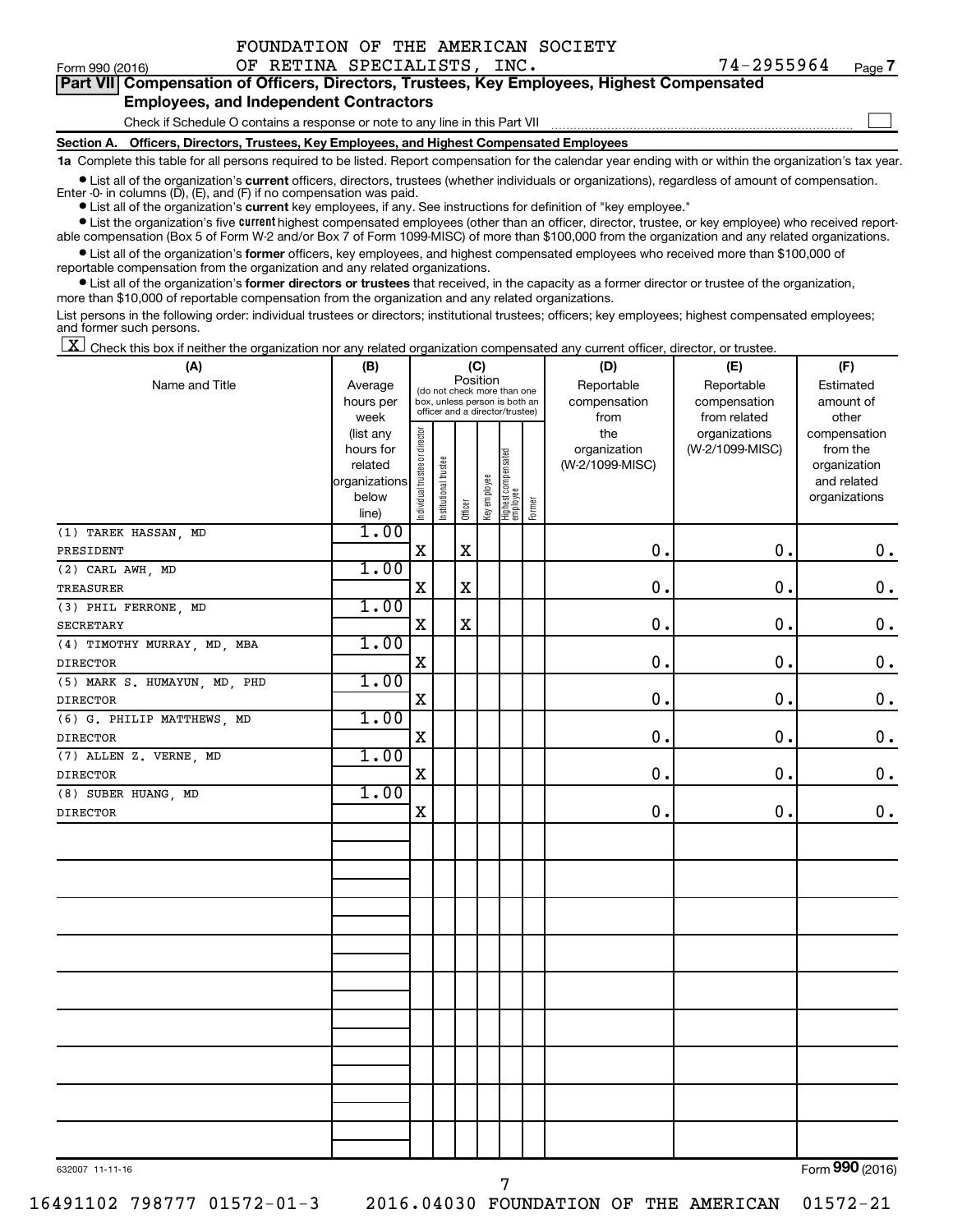|                            |  |  | FOUNDATION OF THE AMERICAN SOCIETY |
|----------------------------|--|--|------------------------------------|
| OF DETINA COFCIALICTIC INC |  |  |                                    |

74-2955964 Page 8

|              | OF RETINA SPECIALISTS, INC.<br>Form 990 (2016)                                                                                                                                                                                                         |                                                         |                                |                                                                                                 |                 |              |                                  |        |                                                  | 74-2955964                                                         |                  |                     |                                                                          | Page 8                               |
|--------------|--------------------------------------------------------------------------------------------------------------------------------------------------------------------------------------------------------------------------------------------------------|---------------------------------------------------------|--------------------------------|-------------------------------------------------------------------------------------------------|-----------------|--------------|----------------------------------|--------|--------------------------------------------------|--------------------------------------------------------------------|------------------|---------------------|--------------------------------------------------------------------------|--------------------------------------|
|              | <b>Part VII</b><br>Section A. Officers, Directors, Trustees, Key Employees, and Highest Compensated Employees (continued)                                                                                                                              |                                                         |                                |                                                                                                 |                 |              |                                  |        |                                                  |                                                                    |                  |                     |                                                                          |                                      |
|              | (A)<br>Name and title                                                                                                                                                                                                                                  | (B)<br>Average<br>hours per<br>week<br>(list any        |                                | (do not check more than one<br>box, unless person is both an<br>officer and a director/trustee) | (C)<br>Position |              |                                  |        | (D)<br>Reportable<br>compensation<br>from<br>the | (E)<br>Reportable<br>compensation<br>from related<br>organizations |                  |                     | (F)<br>Estimated<br>amount of<br>other                                   |                                      |
|              |                                                                                                                                                                                                                                                        | hours for<br>related<br>organizations<br>below<br>line) | Individual trustee or director | Institutional trustee                                                                           | Officer         | Key employee | Highest compensated<br> employee | Former | organization<br>(W-2/1099-MISC)                  | (W-2/1099-MISC)                                                    |                  |                     | compensation<br>from the<br>organization<br>and related<br>organizations |                                      |
|              |                                                                                                                                                                                                                                                        |                                                         |                                |                                                                                                 |                 |              |                                  |        |                                                  |                                                                    |                  |                     |                                                                          |                                      |
|              |                                                                                                                                                                                                                                                        |                                                         |                                |                                                                                                 |                 |              |                                  |        |                                                  |                                                                    |                  |                     |                                                                          |                                      |
|              |                                                                                                                                                                                                                                                        |                                                         |                                |                                                                                                 |                 |              |                                  |        |                                                  |                                                                    |                  |                     |                                                                          |                                      |
|              |                                                                                                                                                                                                                                                        |                                                         |                                |                                                                                                 |                 |              |                                  |        |                                                  |                                                                    |                  |                     |                                                                          |                                      |
|              |                                                                                                                                                                                                                                                        |                                                         |                                |                                                                                                 |                 |              |                                  |        |                                                  |                                                                    |                  |                     |                                                                          |                                      |
|              |                                                                                                                                                                                                                                                        |                                                         |                                |                                                                                                 |                 |              |                                  |        |                                                  |                                                                    |                  |                     |                                                                          |                                      |
|              |                                                                                                                                                                                                                                                        |                                                         |                                |                                                                                                 |                 |              |                                  |        |                                                  |                                                                    |                  |                     |                                                                          |                                      |
|              |                                                                                                                                                                                                                                                        |                                                         |                                |                                                                                                 |                 |              |                                  |        |                                                  |                                                                    |                  |                     |                                                                          |                                      |
|              | 1b Sub-total                                                                                                                                                                                                                                           |                                                         |                                |                                                                                                 |                 |              |                                  |        | 0.                                               |                                                                    | $\overline{0}$ . |                     |                                                                          | $\overline{0}$ .                     |
|              | c Total from continuation sheets to Part VII, Section A manuscription.                                                                                                                                                                                 |                                                         |                                |                                                                                                 |                 |              |                                  |        | σ.<br>О.                                         |                                                                    | σ.<br>σ.         |                     |                                                                          | $\overline{0}$ .<br>$\overline{0}$ . |
| $\mathbf{2}$ | Total number of individuals (including but not limited to those listed above) who received more than \$100,000 of reportable<br>compensation from the organization $\blacktriangleright$                                                               |                                                         |                                |                                                                                                 |                 |              |                                  |        |                                                  |                                                                    |                  |                     |                                                                          | 0                                    |
| 3            | Did the organization list any former officer, director, or trustee, key employee, or highest compensated employee on                                                                                                                                   |                                                         |                                |                                                                                                 |                 |              |                                  |        |                                                  |                                                                    |                  |                     | Yes                                                                      | No                                   |
|              | For any individual listed on line 1a, is the sum of reportable compensation and other compensation from the organization                                                                                                                               |                                                         |                                |                                                                                                 |                 |              |                                  |        |                                                  |                                                                    |                  | 3                   |                                                                          | X                                    |
| 5            | and related organizations greater than \$150,000? If "Yes," complete Schedule J for such individual<br>Did any person listed on line 1a receive or accrue compensation from any unrelated organization or individual for services                      |                                                         |                                |                                                                                                 |                 |              |                                  |        |                                                  |                                                                    |                  | 4                   |                                                                          | х<br>х                               |
|              | <b>Section B. Independent Contractors</b>                                                                                                                                                                                                              |                                                         |                                |                                                                                                 |                 |              |                                  |        |                                                  |                                                                    |                  | 5                   |                                                                          |                                      |
| 1.           | Complete this table for your five highest compensated independent contractors that received more than \$100,000 of compensation from<br>the organization. Report compensation for the calendar year ending with or within the organization's tax year. |                                                         |                                |                                                                                                 |                 |              |                                  |        |                                                  |                                                                    |                  |                     |                                                                          |                                      |
|              | (A)<br>Name and business address                                                                                                                                                                                                                       |                                                         |                                | <b>NONE</b>                                                                                     |                 |              |                                  |        | (B)<br>Description of services                   |                                                                    |                  | (C)<br>Compensation |                                                                          |                                      |
|              |                                                                                                                                                                                                                                                        |                                                         |                                |                                                                                                 |                 |              |                                  |        |                                                  |                                                                    |                  |                     |                                                                          |                                      |
|              |                                                                                                                                                                                                                                                        |                                                         |                                |                                                                                                 |                 |              |                                  |        |                                                  |                                                                    |                  |                     |                                                                          |                                      |
|              |                                                                                                                                                                                                                                                        |                                                         |                                |                                                                                                 |                 |              |                                  |        |                                                  |                                                                    |                  |                     |                                                                          |                                      |
|              |                                                                                                                                                                                                                                                        |                                                         |                                |                                                                                                 |                 |              |                                  |        |                                                  |                                                                    |                  |                     |                                                                          |                                      |
| 2            | Total number of independent contractors (including but not limited to those listed above) who received more than                                                                                                                                       |                                                         |                                |                                                                                                 |                 |              |                                  |        |                                                  |                                                                    |                  |                     |                                                                          |                                      |
|              | \$100,000 of compensation from the organization                                                                                                                                                                                                        |                                                         |                                |                                                                                                 |                 |              | U                                |        |                                                  |                                                                    |                  |                     |                                                                          |                                      |

632008 11-11-16

Form (2016) **990**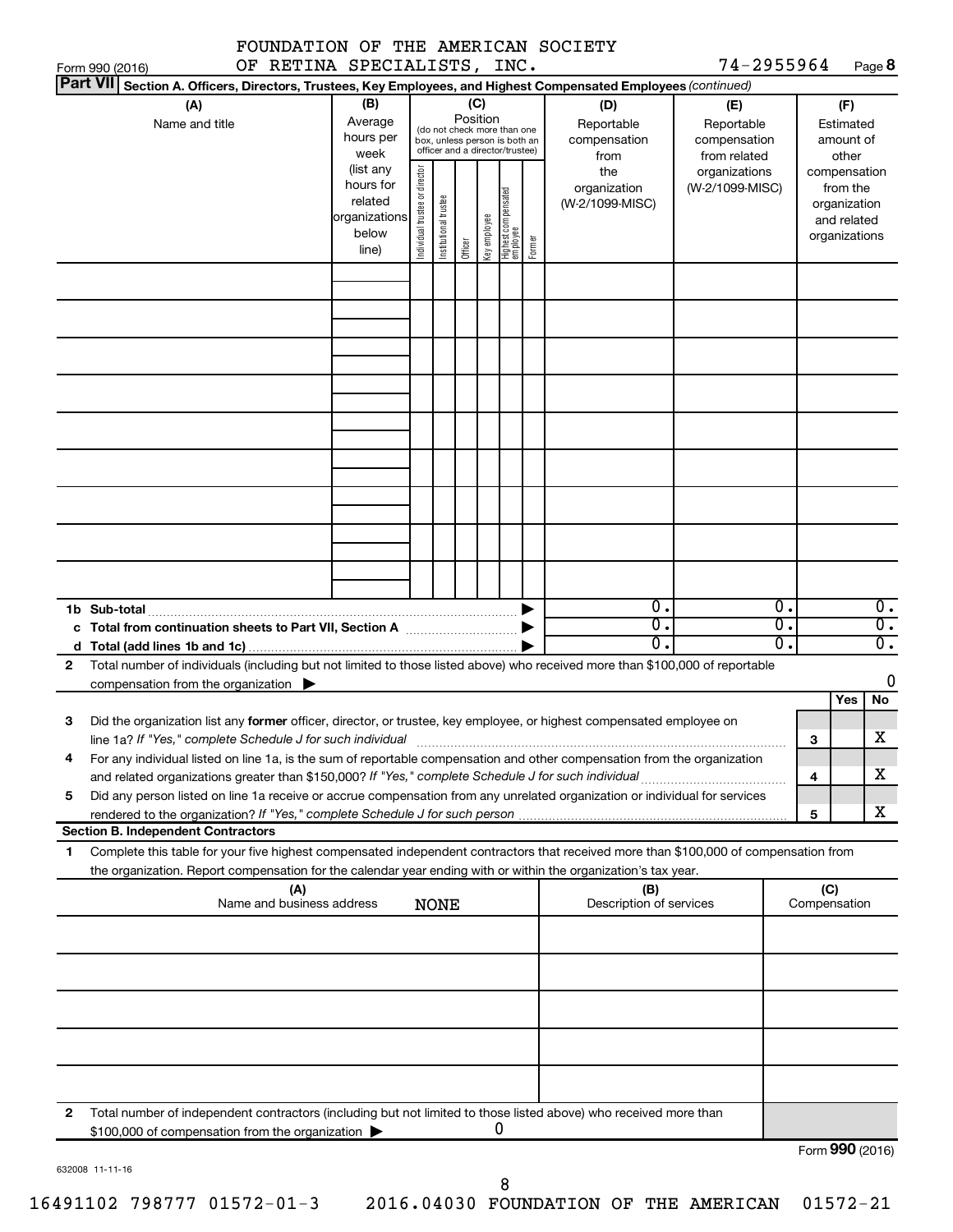| FOUNDATION OF THE AMERICAN SOCIETY |  |  |  |  |
|------------------------------------|--|--|--|--|
|------------------------------------|--|--|--|--|

|                              | <b>Part VIII</b>   | Statement of Revenue                                                                                                                                                                                                                                                                                                                                                  |                                                                      |                            |                      |                                                 |                                                    |                                                                    |
|------------------------------|--------------------|-----------------------------------------------------------------------------------------------------------------------------------------------------------------------------------------------------------------------------------------------------------------------------------------------------------------------------------------------------------------------|----------------------------------------------------------------------|----------------------------|----------------------|-------------------------------------------------|----------------------------------------------------|--------------------------------------------------------------------|
|                              |                    |                                                                                                                                                                                                                                                                                                                                                                       |                                                                      |                            | (A)<br>Total revenue | (B)<br>Related or<br>exempt function<br>revenue | $\overline{C}$<br>Unrelated<br>business<br>revenue | (D)<br>Revenue excluded<br>from tax under<br>sections<br>512 - 514 |
| Contributions, Gifts, Grants |                    | 1 a Federated campaigns<br><b>b</b> Membership dues<br>c Fundraising events<br>d Related organizations<br>e Government grants (contributions)<br>f All other contributions, gifts, grants, and<br>similar amounts not included above<br>g Noncash contributions included in lines 1a-1f: \$                                                                           | 1a<br>1 <sub>b</sub><br>1 <sub>c</sub><br>1 <sub>d</sub><br>1e<br>1f | 5,325.                     | 5,325.               |                                                 |                                                    |                                                                    |
|                              |                    |                                                                                                                                                                                                                                                                                                                                                                       |                                                                      | <b>Business Code</b>       |                      |                                                 |                                                    |                                                                    |
| Program Service<br>Revenue   | 2 a<br>b<br>с<br>d | the control of the control of the control of the control of the control of<br><u> 1980 - John Stein, mars and de Brazilian (b. 1980)</u><br><u> 1980 - Johann John Stein, markin fan it ferstjer fan de ferstjer fan it ferstjer fan it ferstjer fan it fers</u><br><u> 1980 - Johann Barbara, martxa alemaniar amerikan a</u><br>f All other program service revenue |                                                                      |                            |                      |                                                 |                                                    |                                                                    |
|                              |                    |                                                                                                                                                                                                                                                                                                                                                                       |                                                                      | ▶                          |                      |                                                 |                                                    |                                                                    |
|                              | З<br>4             | Investment income (including dividends, interest, and<br>Income from investment of tax-exempt bond proceeds                                                                                                                                                                                                                                                           |                                                                      | ▶<br>▶                     | 2,383.               |                                                 |                                                    | 2,383.                                                             |
|                              | 5                  |                                                                                                                                                                                                                                                                                                                                                                       |                                                                      |                            |                      |                                                 |                                                    |                                                                    |
|                              |                    | <b>6 a</b> Gross rents<br><b>b</b> Less: rental expenses<br>c Rental income or (loss)                                                                                                                                                                                                                                                                                 | (i) Real                                                             | (ii) Personal              |                      |                                                 |                                                    |                                                                    |
|                              |                    | 7 a Gross amount from sales of<br>assets other than inventory                                                                                                                                                                                                                                                                                                         | (i) Securities                                                       | ▶<br>(ii) Other            |                      |                                                 |                                                    |                                                                    |
|                              |                    | <b>b</b> Less: cost or other basis<br>and sales expenses                                                                                                                                                                                                                                                                                                              |                                                                      |                            |                      |                                                 |                                                    |                                                                    |
|                              |                    |                                                                                                                                                                                                                                                                                                                                                                       |                                                                      | ▶                          |                      |                                                 |                                                    |                                                                    |
| <b>Other Revenue</b>         |                    | <b>8 a</b> Gross income from fundraising events (not<br>including \$ of<br>contributions reported on line 1c). See                                                                                                                                                                                                                                                    | a                                                                    | 3,975.                     |                      |                                                 |                                                    |                                                                    |
|                              |                    |                                                                                                                                                                                                                                                                                                                                                                       | $\mathbf b$                                                          | 19,953.                    |                      |                                                 |                                                    |                                                                    |
|                              |                    | c Net income or (loss) from fundraising events                                                                                                                                                                                                                                                                                                                        |                                                                      | $\blacktriangleright$<br>. | $-15,978.$           |                                                 |                                                    | $-15,978.$                                                         |
|                              |                    | 9 a Gross income from gaming activities. See                                                                                                                                                                                                                                                                                                                          |                                                                      |                            |                      |                                                 |                                                    |                                                                    |
|                              |                    | c Net income or (loss) from gaming activities                                                                                                                                                                                                                                                                                                                         | b                                                                    | ▶                          |                      |                                                 |                                                    |                                                                    |
|                              |                    | 10 a Gross sales of inventory, less returns                                                                                                                                                                                                                                                                                                                           |                                                                      |                            |                      |                                                 |                                                    |                                                                    |
|                              |                    | c Net income or (loss) from sales of inventory                                                                                                                                                                                                                                                                                                                        | $\mathbf b$                                                          | ▶                          |                      |                                                 |                                                    |                                                                    |
|                              |                    | Miscellaneous Revenue                                                                                                                                                                                                                                                                                                                                                 |                                                                      | <b>Business Code</b>       |                      |                                                 |                                                    |                                                                    |
|                              | b                  | 11 a OTHER INCOME<br><u> 1980 - Johann Barbara, martxa alemaniar a</u>                                                                                                                                                                                                                                                                                                |                                                                      | 900099                     | 1,587.               | 1,587.                                          |                                                    |                                                                    |
|                              | с                  |                                                                                                                                                                                                                                                                                                                                                                       |                                                                      |                            |                      |                                                 |                                                    |                                                                    |
|                              |                    |                                                                                                                                                                                                                                                                                                                                                                       |                                                                      | ▶                          | 1,587.               |                                                 |                                                    |                                                                    |
|                              | 12                 |                                                                                                                                                                                                                                                                                                                                                                       |                                                                      |                            | $-6,683.$            | 1,587.                                          | 0.1                                                | $-13,595.$                                                         |
|                              | 632009 11-11-16    |                                                                                                                                                                                                                                                                                                                                                                       |                                                                      |                            |                      |                                                 |                                                    | Form 990 (2016)                                                    |

**Part 1990 (2016)**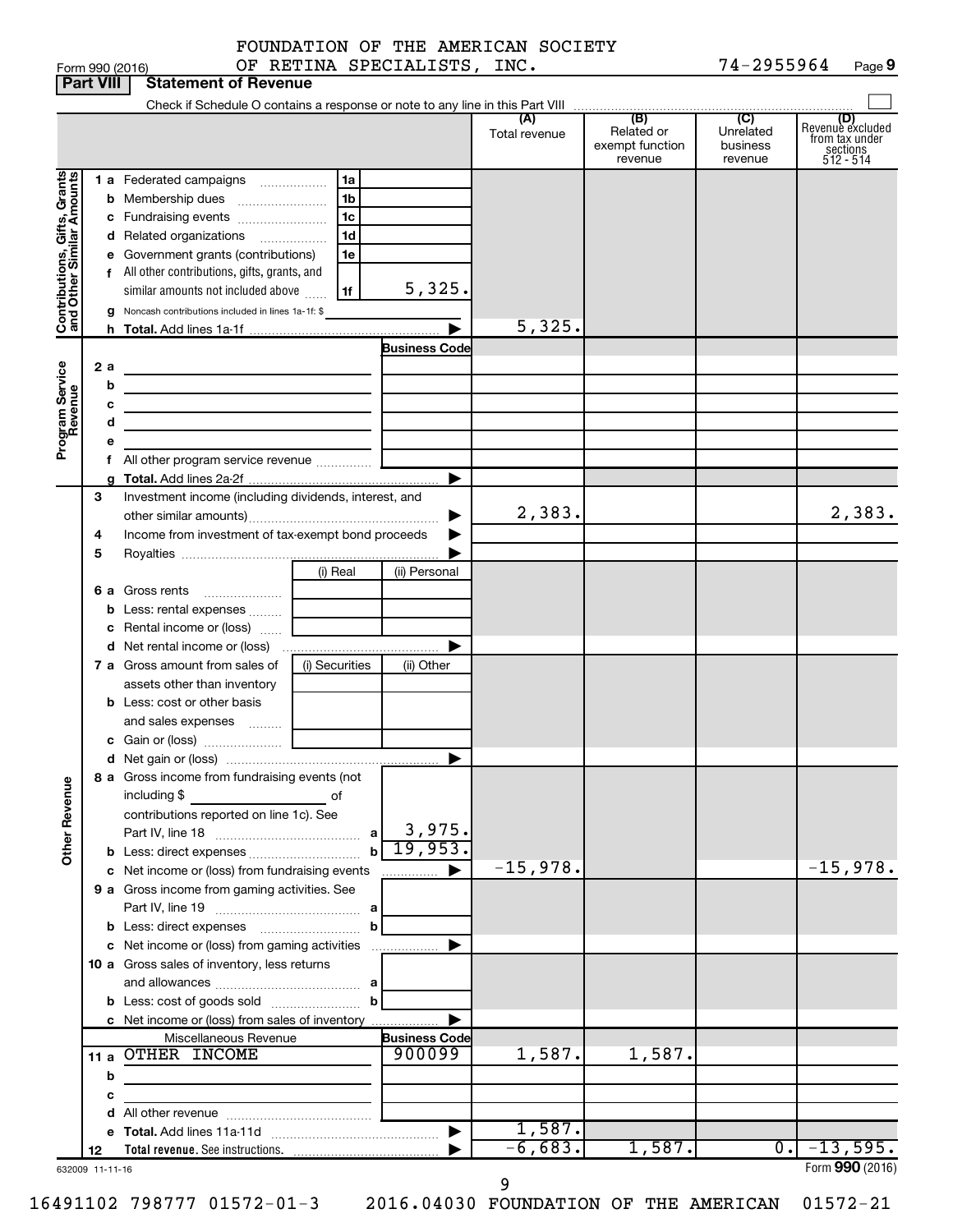#### Form 990 (2016) OF RETINA SPECIALISTS,INC. 74-2955964 <sub>Page</sub> FOUNDATION OF THE AMERICAN SOCIETY

|              | Part IX   Statement of Functional Expenses                                                                                                                                                                  |                       |                                    |                                           |                                |
|--------------|-------------------------------------------------------------------------------------------------------------------------------------------------------------------------------------------------------------|-----------------------|------------------------------------|-------------------------------------------|--------------------------------|
|              | Section 501(c)(3) and 501(c)(4) organizations must complete all columns. All other organizations must complete column (A).                                                                                  |                       |                                    |                                           |                                |
|              |                                                                                                                                                                                                             |                       |                                    |                                           | X                              |
|              | Do not include amounts reported on lines 6b,<br>7b, 8b, 9b, and 10b of Part VIII.                                                                                                                           | (A)<br>Total expenses | (B)<br>Program service<br>expenses | (C)<br>Management and<br>general expenses | (D)<br>Fundraising<br>expenses |
| 1.           | Grants and other assistance to domestic organizations                                                                                                                                                       |                       |                                    |                                           |                                |
|              | and domestic governments. See Part IV, line 21                                                                                                                                                              |                       |                                    |                                           |                                |
| 2            | Grants and other assistance to domestic                                                                                                                                                                     |                       |                                    |                                           |                                |
|              | individuals. See Part IV, line 22                                                                                                                                                                           | 15,000.               | 15,000.                            |                                           |                                |
| 3            | Grants and other assistance to foreign                                                                                                                                                                      |                       |                                    |                                           |                                |
|              | organizations, foreign governments, and foreign                                                                                                                                                             |                       |                                    |                                           |                                |
|              | individuals. See Part IV, lines 15 and 16                                                                                                                                                                   |                       |                                    |                                           |                                |
| 4            | Benefits paid to or for members                                                                                                                                                                             |                       |                                    |                                           |                                |
| 5            | Compensation of current officers, directors,                                                                                                                                                                |                       |                                    |                                           |                                |
|              | trustees, and key employees                                                                                                                                                                                 |                       |                                    |                                           |                                |
| 6            | Compensation not included above, to disqualified                                                                                                                                                            |                       |                                    |                                           |                                |
|              | persons (as defined under section $4958(f)(1)$ ) and                                                                                                                                                        |                       |                                    |                                           |                                |
|              | persons described in section 4958(c)(3)(B)                                                                                                                                                                  |                       |                                    |                                           |                                |
| 7            | Other salaries and wages                                                                                                                                                                                    |                       |                                    |                                           |                                |
| 8            | Pension plan accruals and contributions (include                                                                                                                                                            |                       |                                    |                                           |                                |
|              | section 401(k) and 403(b) employer contributions)                                                                                                                                                           |                       |                                    |                                           |                                |
| 9            | Other employee benefits                                                                                                                                                                                     |                       |                                    |                                           |                                |
| 10           | Fees for services (non-employees):                                                                                                                                                                          |                       |                                    |                                           |                                |
| 11           |                                                                                                                                                                                                             |                       |                                    |                                           |                                |
| a<br>b       |                                                                                                                                                                                                             | 10.                   |                                    | 10.                                       |                                |
| c            |                                                                                                                                                                                                             |                       |                                    |                                           |                                |
| d            |                                                                                                                                                                                                             |                       |                                    |                                           |                                |
| e            | Professional fundraising services. See Part IV, line 17                                                                                                                                                     |                       |                                    |                                           |                                |
| f            | Investment management fees                                                                                                                                                                                  |                       |                                    |                                           |                                |
| $\mathbf{q}$ | Other. (If line 11g amount exceeds 10% of line 25,                                                                                                                                                          |                       |                                    |                                           |                                |
|              | column (A) amount, list line 11g expenses on Sch O.)                                                                                                                                                        | 10, 200.              |                                    | 10, 200.                                  |                                |
| 12           |                                                                                                                                                                                                             | $\frac{1}{9,505}$     | 9,505.                             |                                           |                                |
| 13           |                                                                                                                                                                                                             |                       |                                    |                                           |                                |
| 14           |                                                                                                                                                                                                             |                       |                                    |                                           |                                |
| 15           |                                                                                                                                                                                                             |                       |                                    |                                           |                                |
| 16           |                                                                                                                                                                                                             |                       |                                    |                                           |                                |
| 17           | Travel                                                                                                                                                                                                      |                       |                                    |                                           |                                |
| 18           | Payments of travel or entertainment expenses                                                                                                                                                                |                       |                                    |                                           |                                |
|              | for any federal, state, or local public officials                                                                                                                                                           |                       |                                    |                                           |                                |
| 19           | Conferences, conventions, and meetings                                                                                                                                                                      |                       |                                    |                                           |                                |
| 20           | Interest                                                                                                                                                                                                    |                       |                                    |                                           |                                |
| 21           |                                                                                                                                                                                                             |                       |                                    |                                           |                                |
| 22           | Depreciation, depletion, and amortization                                                                                                                                                                   |                       |                                    |                                           |                                |
| 23           | Insurance                                                                                                                                                                                                   |                       |                                    |                                           |                                |
| 24           | Other expenses. Itemize expenses not covered<br>above. (List miscellaneous expenses in line 24e. If line<br>24e amount exceeds 10% of line 25, column (A)<br>amount, list line 24e expenses on Schedule O.) |                       |                                    |                                           |                                |
| а            |                                                                                                                                                                                                             |                       |                                    |                                           |                                |
| b            | the control of the control of the control of the control of the control of                                                                                                                                  |                       |                                    |                                           |                                |
| с            | <u> 1980 - Jan Sterling von Berger von Berger von Berger von Berger von Berger von Berger von Berger von Berger</u>                                                                                         |                       |                                    |                                           |                                |
| d            | All other expenses                                                                                                                                                                                          |                       |                                    |                                           |                                |
| e<br>25      | Total functional expenses. Add lines 1 through 24e                                                                                                                                                          | 34,715.               | 24,505.                            | 10, 210.                                  | $\overline{0}$ .               |
| 26           | Joint costs. Complete this line only if the organization                                                                                                                                                    |                       |                                    |                                           |                                |
|              | reported in column (B) joint costs from a combined                                                                                                                                                          |                       |                                    |                                           |                                |
|              | educational campaign and fundraising solicitation.                                                                                                                                                          |                       |                                    |                                           |                                |
|              | Check here       if following SOP 98-2 (ASC 958-720)                                                                                                                                                        |                       |                                    |                                           |                                |

632010 11-11-16

Form (2016) **990**

16491102 798777 01572-01-3 2016.04030 FOUNDATION OF THE AMERICAN 01572-21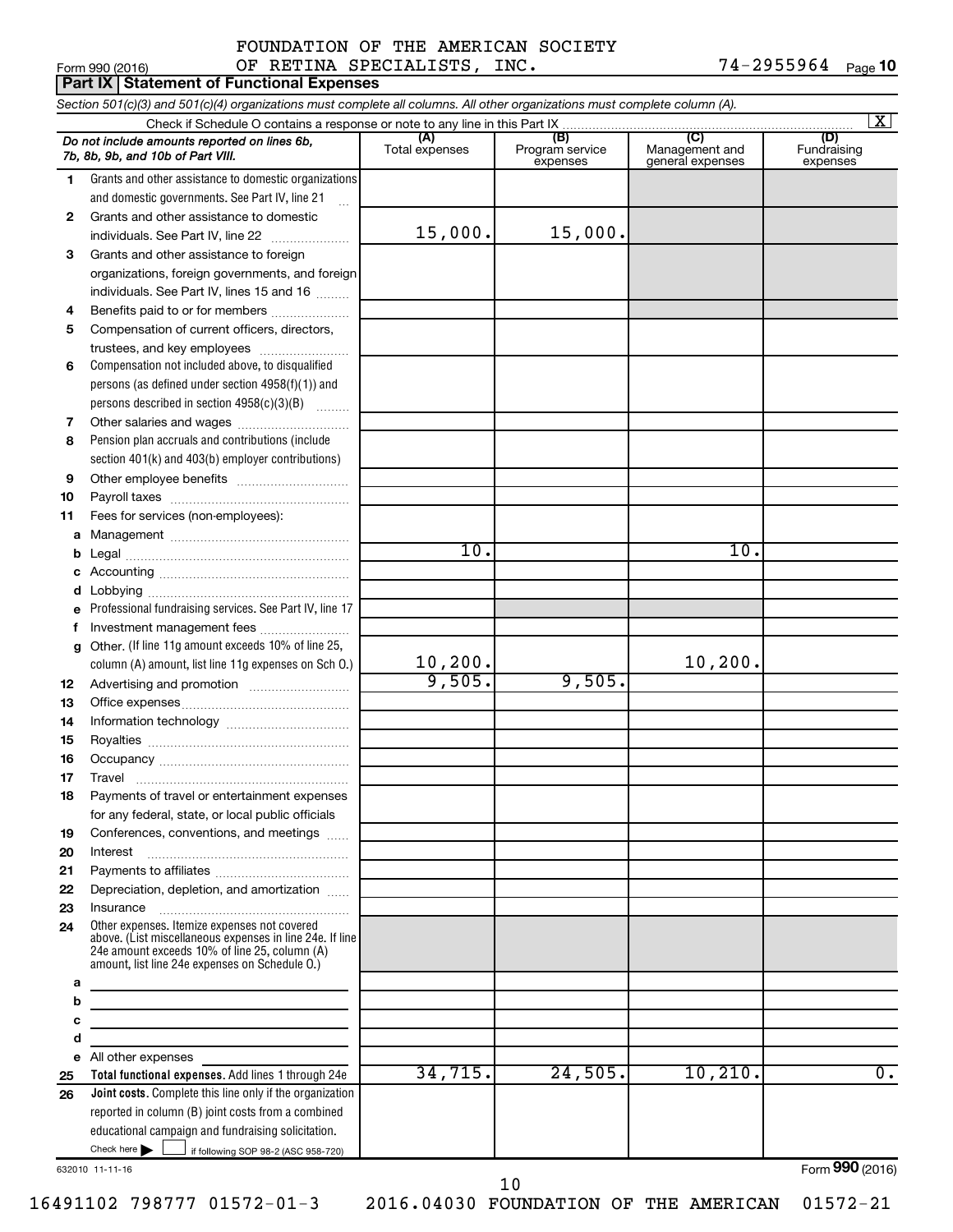$\frac{1}{2}$ 

 $\overline{\phantom{0}}$ 

74-2955964 Page 11

| (A)<br>(B)<br>Beginning of year<br>End of year<br>239,736.<br>212,431.<br>$\mathbf{1}$<br>1<br>57,025.<br>56,881.<br>$\mathbf{2}$<br>2<br>3<br>3<br>4<br>4<br>Loans and other receivables from current and former officers, directors,<br>5<br>trustees, key employees, and highest compensated employees. Complete<br>5<br>Loans and other receivables from other disqualified persons (as defined under<br>6<br>section 4958(f)(1)), persons described in section 4958(c)(3)(B), and contributing<br>employers and sponsoring organizations of section 501(c)(9) voluntary<br>employees' beneficiary organizations (see instr). Complete Part II of Sch L<br>6<br>Assets<br>$\overline{7}$<br>7<br>8<br>8<br>Prepaid expenses and deferred charges [11] [11] Prepaid expenses and deferred charges [11] [11] American contract experiment and the Prepaid expension of Prepaid experiment and the Prepaid experiment and the Prepaid experi<br>9<br>9<br><b>10a</b> Land, buildings, and equipment: cost or other<br>basis. Complete Part VI of Schedule D<br>10a  <br><b>b</b> Less: accumulated depreciation <i>mimimimini</i><br>10 <sub>b</sub><br>10 <sub>c</sub><br>188, 733.<br>194,808.<br>11<br>11<br>12<br>12<br>13<br>13<br>14<br>14<br>169,505.<br>153,029.<br>15<br>15<br>654,999.<br>617, 149.<br>16<br>16<br>17<br>17<br>18<br>18<br>19<br>19<br>20<br>20<br>21<br>Escrow or custodial account liability. Complete Part IV of Schedule D<br>21<br>Loans and other payables to current and former officers, directors, trustees,<br>22<br>Liabilities<br>key employees, highest compensated employees, and disqualified persons.<br>22<br>Secured mortgages and notes payable to unrelated third parties<br>23<br>23<br>Unsecured notes and loans payable to unrelated third parties<br>24<br>24<br>Other liabilities (including federal income tax, payables to related third<br>25<br>parties, and other liabilities not included on lines 17-24). Complete Part X of<br>25<br>Schedule D<br>0.<br>$\overline{0}$ .<br>Total liabilities. Add lines 17 through 25<br>26<br>26<br>Organizations that follow SFAS 117 (ASC 958), check here $\blacktriangleright \begin{array}{c} \boxed{X} \\ \end{array}$ and<br>complete lines 27 through 29, and lines 33 and 34.<br>Net Assets or Fund Balances<br>429,999.<br>392,149.<br>27<br>27<br>225,000.<br>225,000.<br>28<br>28<br>29<br>29<br>Permanently restricted net assets<br>Organizations that do not follow SFAS 117 (ASC 958), check here $\blacktriangleright$<br>and complete lines 30 through 34.<br>30<br>30<br>Paid-in or capital surplus, or land, building, or equipment fund<br>31<br>31<br>32<br>Retained earnings, endowment, accumulated income, or other funds<br>32<br>654,999.<br>617, 149.<br>33<br>33<br>654,999.<br>617, 149.<br>34<br>34 |  |  |  |  |                 |
|-----------------------------------------------------------------------------------------------------------------------------------------------------------------------------------------------------------------------------------------------------------------------------------------------------------------------------------------------------------------------------------------------------------------------------------------------------------------------------------------------------------------------------------------------------------------------------------------------------------------------------------------------------------------------------------------------------------------------------------------------------------------------------------------------------------------------------------------------------------------------------------------------------------------------------------------------------------------------------------------------------------------------------------------------------------------------------------------------------------------------------------------------------------------------------------------------------------------------------------------------------------------------------------------------------------------------------------------------------------------------------------------------------------------------------------------------------------------------------------------------------------------------------------------------------------------------------------------------------------------------------------------------------------------------------------------------------------------------------------------------------------------------------------------------------------------------------------------------------------------------------------------------------------------------------------------------------------------------------------------------------------------------------------------------------------------------------------------------------------------------------------------------------------------------------------------------------------------------------------------------------------------------------------------------------------------------------------------------------------------------------------------------------------------------------------------------------------------------------------------------------------------------------------------------------------------------------------------------------------------------------------------------------------------------------------------------------------------------------------------------------------------------------------------------------------------------------------|--|--|--|--|-----------------|
|                                                                                                                                                                                                                                                                                                                                                                                                                                                                                                                                                                                                                                                                                                                                                                                                                                                                                                                                                                                                                                                                                                                                                                                                                                                                                                                                                                                                                                                                                                                                                                                                                                                                                                                                                                                                                                                                                                                                                                                                                                                                                                                                                                                                                                                                                                                                                                                                                                                                                                                                                                                                                                                                                                                                                                                                                                   |  |  |  |  |                 |
|                                                                                                                                                                                                                                                                                                                                                                                                                                                                                                                                                                                                                                                                                                                                                                                                                                                                                                                                                                                                                                                                                                                                                                                                                                                                                                                                                                                                                                                                                                                                                                                                                                                                                                                                                                                                                                                                                                                                                                                                                                                                                                                                                                                                                                                                                                                                                                                                                                                                                                                                                                                                                                                                                                                                                                                                                                   |  |  |  |  |                 |
|                                                                                                                                                                                                                                                                                                                                                                                                                                                                                                                                                                                                                                                                                                                                                                                                                                                                                                                                                                                                                                                                                                                                                                                                                                                                                                                                                                                                                                                                                                                                                                                                                                                                                                                                                                                                                                                                                                                                                                                                                                                                                                                                                                                                                                                                                                                                                                                                                                                                                                                                                                                                                                                                                                                                                                                                                                   |  |  |  |  |                 |
|                                                                                                                                                                                                                                                                                                                                                                                                                                                                                                                                                                                                                                                                                                                                                                                                                                                                                                                                                                                                                                                                                                                                                                                                                                                                                                                                                                                                                                                                                                                                                                                                                                                                                                                                                                                                                                                                                                                                                                                                                                                                                                                                                                                                                                                                                                                                                                                                                                                                                                                                                                                                                                                                                                                                                                                                                                   |  |  |  |  |                 |
|                                                                                                                                                                                                                                                                                                                                                                                                                                                                                                                                                                                                                                                                                                                                                                                                                                                                                                                                                                                                                                                                                                                                                                                                                                                                                                                                                                                                                                                                                                                                                                                                                                                                                                                                                                                                                                                                                                                                                                                                                                                                                                                                                                                                                                                                                                                                                                                                                                                                                                                                                                                                                                                                                                                                                                                                                                   |  |  |  |  |                 |
|                                                                                                                                                                                                                                                                                                                                                                                                                                                                                                                                                                                                                                                                                                                                                                                                                                                                                                                                                                                                                                                                                                                                                                                                                                                                                                                                                                                                                                                                                                                                                                                                                                                                                                                                                                                                                                                                                                                                                                                                                                                                                                                                                                                                                                                                                                                                                                                                                                                                                                                                                                                                                                                                                                                                                                                                                                   |  |  |  |  |                 |
|                                                                                                                                                                                                                                                                                                                                                                                                                                                                                                                                                                                                                                                                                                                                                                                                                                                                                                                                                                                                                                                                                                                                                                                                                                                                                                                                                                                                                                                                                                                                                                                                                                                                                                                                                                                                                                                                                                                                                                                                                                                                                                                                                                                                                                                                                                                                                                                                                                                                                                                                                                                                                                                                                                                                                                                                                                   |  |  |  |  |                 |
|                                                                                                                                                                                                                                                                                                                                                                                                                                                                                                                                                                                                                                                                                                                                                                                                                                                                                                                                                                                                                                                                                                                                                                                                                                                                                                                                                                                                                                                                                                                                                                                                                                                                                                                                                                                                                                                                                                                                                                                                                                                                                                                                                                                                                                                                                                                                                                                                                                                                                                                                                                                                                                                                                                                                                                                                                                   |  |  |  |  |                 |
|                                                                                                                                                                                                                                                                                                                                                                                                                                                                                                                                                                                                                                                                                                                                                                                                                                                                                                                                                                                                                                                                                                                                                                                                                                                                                                                                                                                                                                                                                                                                                                                                                                                                                                                                                                                                                                                                                                                                                                                                                                                                                                                                                                                                                                                                                                                                                                                                                                                                                                                                                                                                                                                                                                                                                                                                                                   |  |  |  |  |                 |
|                                                                                                                                                                                                                                                                                                                                                                                                                                                                                                                                                                                                                                                                                                                                                                                                                                                                                                                                                                                                                                                                                                                                                                                                                                                                                                                                                                                                                                                                                                                                                                                                                                                                                                                                                                                                                                                                                                                                                                                                                                                                                                                                                                                                                                                                                                                                                                                                                                                                                                                                                                                                                                                                                                                                                                                                                                   |  |  |  |  |                 |
|                                                                                                                                                                                                                                                                                                                                                                                                                                                                                                                                                                                                                                                                                                                                                                                                                                                                                                                                                                                                                                                                                                                                                                                                                                                                                                                                                                                                                                                                                                                                                                                                                                                                                                                                                                                                                                                                                                                                                                                                                                                                                                                                                                                                                                                                                                                                                                                                                                                                                                                                                                                                                                                                                                                                                                                                                                   |  |  |  |  |                 |
|                                                                                                                                                                                                                                                                                                                                                                                                                                                                                                                                                                                                                                                                                                                                                                                                                                                                                                                                                                                                                                                                                                                                                                                                                                                                                                                                                                                                                                                                                                                                                                                                                                                                                                                                                                                                                                                                                                                                                                                                                                                                                                                                                                                                                                                                                                                                                                                                                                                                                                                                                                                                                                                                                                                                                                                                                                   |  |  |  |  |                 |
|                                                                                                                                                                                                                                                                                                                                                                                                                                                                                                                                                                                                                                                                                                                                                                                                                                                                                                                                                                                                                                                                                                                                                                                                                                                                                                                                                                                                                                                                                                                                                                                                                                                                                                                                                                                                                                                                                                                                                                                                                                                                                                                                                                                                                                                                                                                                                                                                                                                                                                                                                                                                                                                                                                                                                                                                                                   |  |  |  |  |                 |
|                                                                                                                                                                                                                                                                                                                                                                                                                                                                                                                                                                                                                                                                                                                                                                                                                                                                                                                                                                                                                                                                                                                                                                                                                                                                                                                                                                                                                                                                                                                                                                                                                                                                                                                                                                                                                                                                                                                                                                                                                                                                                                                                                                                                                                                                                                                                                                                                                                                                                                                                                                                                                                                                                                                                                                                                                                   |  |  |  |  |                 |
|                                                                                                                                                                                                                                                                                                                                                                                                                                                                                                                                                                                                                                                                                                                                                                                                                                                                                                                                                                                                                                                                                                                                                                                                                                                                                                                                                                                                                                                                                                                                                                                                                                                                                                                                                                                                                                                                                                                                                                                                                                                                                                                                                                                                                                                                                                                                                                                                                                                                                                                                                                                                                                                                                                                                                                                                                                   |  |  |  |  |                 |
|                                                                                                                                                                                                                                                                                                                                                                                                                                                                                                                                                                                                                                                                                                                                                                                                                                                                                                                                                                                                                                                                                                                                                                                                                                                                                                                                                                                                                                                                                                                                                                                                                                                                                                                                                                                                                                                                                                                                                                                                                                                                                                                                                                                                                                                                                                                                                                                                                                                                                                                                                                                                                                                                                                                                                                                                                                   |  |  |  |  |                 |
|                                                                                                                                                                                                                                                                                                                                                                                                                                                                                                                                                                                                                                                                                                                                                                                                                                                                                                                                                                                                                                                                                                                                                                                                                                                                                                                                                                                                                                                                                                                                                                                                                                                                                                                                                                                                                                                                                                                                                                                                                                                                                                                                                                                                                                                                                                                                                                                                                                                                                                                                                                                                                                                                                                                                                                                                                                   |  |  |  |  |                 |
|                                                                                                                                                                                                                                                                                                                                                                                                                                                                                                                                                                                                                                                                                                                                                                                                                                                                                                                                                                                                                                                                                                                                                                                                                                                                                                                                                                                                                                                                                                                                                                                                                                                                                                                                                                                                                                                                                                                                                                                                                                                                                                                                                                                                                                                                                                                                                                                                                                                                                                                                                                                                                                                                                                                                                                                                                                   |  |  |  |  |                 |
|                                                                                                                                                                                                                                                                                                                                                                                                                                                                                                                                                                                                                                                                                                                                                                                                                                                                                                                                                                                                                                                                                                                                                                                                                                                                                                                                                                                                                                                                                                                                                                                                                                                                                                                                                                                                                                                                                                                                                                                                                                                                                                                                                                                                                                                                                                                                                                                                                                                                                                                                                                                                                                                                                                                                                                                                                                   |  |  |  |  |                 |
|                                                                                                                                                                                                                                                                                                                                                                                                                                                                                                                                                                                                                                                                                                                                                                                                                                                                                                                                                                                                                                                                                                                                                                                                                                                                                                                                                                                                                                                                                                                                                                                                                                                                                                                                                                                                                                                                                                                                                                                                                                                                                                                                                                                                                                                                                                                                                                                                                                                                                                                                                                                                                                                                                                                                                                                                                                   |  |  |  |  |                 |
|                                                                                                                                                                                                                                                                                                                                                                                                                                                                                                                                                                                                                                                                                                                                                                                                                                                                                                                                                                                                                                                                                                                                                                                                                                                                                                                                                                                                                                                                                                                                                                                                                                                                                                                                                                                                                                                                                                                                                                                                                                                                                                                                                                                                                                                                                                                                                                                                                                                                                                                                                                                                                                                                                                                                                                                                                                   |  |  |  |  |                 |
|                                                                                                                                                                                                                                                                                                                                                                                                                                                                                                                                                                                                                                                                                                                                                                                                                                                                                                                                                                                                                                                                                                                                                                                                                                                                                                                                                                                                                                                                                                                                                                                                                                                                                                                                                                                                                                                                                                                                                                                                                                                                                                                                                                                                                                                                                                                                                                                                                                                                                                                                                                                                                                                                                                                                                                                                                                   |  |  |  |  |                 |
|                                                                                                                                                                                                                                                                                                                                                                                                                                                                                                                                                                                                                                                                                                                                                                                                                                                                                                                                                                                                                                                                                                                                                                                                                                                                                                                                                                                                                                                                                                                                                                                                                                                                                                                                                                                                                                                                                                                                                                                                                                                                                                                                                                                                                                                                                                                                                                                                                                                                                                                                                                                                                                                                                                                                                                                                                                   |  |  |  |  |                 |
|                                                                                                                                                                                                                                                                                                                                                                                                                                                                                                                                                                                                                                                                                                                                                                                                                                                                                                                                                                                                                                                                                                                                                                                                                                                                                                                                                                                                                                                                                                                                                                                                                                                                                                                                                                                                                                                                                                                                                                                                                                                                                                                                                                                                                                                                                                                                                                                                                                                                                                                                                                                                                                                                                                                                                                                                                                   |  |  |  |  |                 |
|                                                                                                                                                                                                                                                                                                                                                                                                                                                                                                                                                                                                                                                                                                                                                                                                                                                                                                                                                                                                                                                                                                                                                                                                                                                                                                                                                                                                                                                                                                                                                                                                                                                                                                                                                                                                                                                                                                                                                                                                                                                                                                                                                                                                                                                                                                                                                                                                                                                                                                                                                                                                                                                                                                                                                                                                                                   |  |  |  |  |                 |
|                                                                                                                                                                                                                                                                                                                                                                                                                                                                                                                                                                                                                                                                                                                                                                                                                                                                                                                                                                                                                                                                                                                                                                                                                                                                                                                                                                                                                                                                                                                                                                                                                                                                                                                                                                                                                                                                                                                                                                                                                                                                                                                                                                                                                                                                                                                                                                                                                                                                                                                                                                                                                                                                                                                                                                                                                                   |  |  |  |  |                 |
|                                                                                                                                                                                                                                                                                                                                                                                                                                                                                                                                                                                                                                                                                                                                                                                                                                                                                                                                                                                                                                                                                                                                                                                                                                                                                                                                                                                                                                                                                                                                                                                                                                                                                                                                                                                                                                                                                                                                                                                                                                                                                                                                                                                                                                                                                                                                                                                                                                                                                                                                                                                                                                                                                                                                                                                                                                   |  |  |  |  |                 |
|                                                                                                                                                                                                                                                                                                                                                                                                                                                                                                                                                                                                                                                                                                                                                                                                                                                                                                                                                                                                                                                                                                                                                                                                                                                                                                                                                                                                                                                                                                                                                                                                                                                                                                                                                                                                                                                                                                                                                                                                                                                                                                                                                                                                                                                                                                                                                                                                                                                                                                                                                                                                                                                                                                                                                                                                                                   |  |  |  |  |                 |
|                                                                                                                                                                                                                                                                                                                                                                                                                                                                                                                                                                                                                                                                                                                                                                                                                                                                                                                                                                                                                                                                                                                                                                                                                                                                                                                                                                                                                                                                                                                                                                                                                                                                                                                                                                                                                                                                                                                                                                                                                                                                                                                                                                                                                                                                                                                                                                                                                                                                                                                                                                                                                                                                                                                                                                                                                                   |  |  |  |  |                 |
|                                                                                                                                                                                                                                                                                                                                                                                                                                                                                                                                                                                                                                                                                                                                                                                                                                                                                                                                                                                                                                                                                                                                                                                                                                                                                                                                                                                                                                                                                                                                                                                                                                                                                                                                                                                                                                                                                                                                                                                                                                                                                                                                                                                                                                                                                                                                                                                                                                                                                                                                                                                                                                                                                                                                                                                                                                   |  |  |  |  |                 |
|                                                                                                                                                                                                                                                                                                                                                                                                                                                                                                                                                                                                                                                                                                                                                                                                                                                                                                                                                                                                                                                                                                                                                                                                                                                                                                                                                                                                                                                                                                                                                                                                                                                                                                                                                                                                                                                                                                                                                                                                                                                                                                                                                                                                                                                                                                                                                                                                                                                                                                                                                                                                                                                                                                                                                                                                                                   |  |  |  |  |                 |
|                                                                                                                                                                                                                                                                                                                                                                                                                                                                                                                                                                                                                                                                                                                                                                                                                                                                                                                                                                                                                                                                                                                                                                                                                                                                                                                                                                                                                                                                                                                                                                                                                                                                                                                                                                                                                                                                                                                                                                                                                                                                                                                                                                                                                                                                                                                                                                                                                                                                                                                                                                                                                                                                                                                                                                                                                                   |  |  |  |  |                 |
|                                                                                                                                                                                                                                                                                                                                                                                                                                                                                                                                                                                                                                                                                                                                                                                                                                                                                                                                                                                                                                                                                                                                                                                                                                                                                                                                                                                                                                                                                                                                                                                                                                                                                                                                                                                                                                                                                                                                                                                                                                                                                                                                                                                                                                                                                                                                                                                                                                                                                                                                                                                                                                                                                                                                                                                                                                   |  |  |  |  |                 |
|                                                                                                                                                                                                                                                                                                                                                                                                                                                                                                                                                                                                                                                                                                                                                                                                                                                                                                                                                                                                                                                                                                                                                                                                                                                                                                                                                                                                                                                                                                                                                                                                                                                                                                                                                                                                                                                                                                                                                                                                                                                                                                                                                                                                                                                                                                                                                                                                                                                                                                                                                                                                                                                                                                                                                                                                                                   |  |  |  |  |                 |
|                                                                                                                                                                                                                                                                                                                                                                                                                                                                                                                                                                                                                                                                                                                                                                                                                                                                                                                                                                                                                                                                                                                                                                                                                                                                                                                                                                                                                                                                                                                                                                                                                                                                                                                                                                                                                                                                                                                                                                                                                                                                                                                                                                                                                                                                                                                                                                                                                                                                                                                                                                                                                                                                                                                                                                                                                                   |  |  |  |  |                 |
|                                                                                                                                                                                                                                                                                                                                                                                                                                                                                                                                                                                                                                                                                                                                                                                                                                                                                                                                                                                                                                                                                                                                                                                                                                                                                                                                                                                                                                                                                                                                                                                                                                                                                                                                                                                                                                                                                                                                                                                                                                                                                                                                                                                                                                                                                                                                                                                                                                                                                                                                                                                                                                                                                                                                                                                                                                   |  |  |  |  |                 |
|                                                                                                                                                                                                                                                                                                                                                                                                                                                                                                                                                                                                                                                                                                                                                                                                                                                                                                                                                                                                                                                                                                                                                                                                                                                                                                                                                                                                                                                                                                                                                                                                                                                                                                                                                                                                                                                                                                                                                                                                                                                                                                                                                                                                                                                                                                                                                                                                                                                                                                                                                                                                                                                                                                                                                                                                                                   |  |  |  |  |                 |
|                                                                                                                                                                                                                                                                                                                                                                                                                                                                                                                                                                                                                                                                                                                                                                                                                                                                                                                                                                                                                                                                                                                                                                                                                                                                                                                                                                                                                                                                                                                                                                                                                                                                                                                                                                                                                                                                                                                                                                                                                                                                                                                                                                                                                                                                                                                                                                                                                                                                                                                                                                                                                                                                                                                                                                                                                                   |  |  |  |  |                 |
|                                                                                                                                                                                                                                                                                                                                                                                                                                                                                                                                                                                                                                                                                                                                                                                                                                                                                                                                                                                                                                                                                                                                                                                                                                                                                                                                                                                                                                                                                                                                                                                                                                                                                                                                                                                                                                                                                                                                                                                                                                                                                                                                                                                                                                                                                                                                                                                                                                                                                                                                                                                                                                                                                                                                                                                                                                   |  |  |  |  |                 |
|                                                                                                                                                                                                                                                                                                                                                                                                                                                                                                                                                                                                                                                                                                                                                                                                                                                                                                                                                                                                                                                                                                                                                                                                                                                                                                                                                                                                                                                                                                                                                                                                                                                                                                                                                                                                                                                                                                                                                                                                                                                                                                                                                                                                                                                                                                                                                                                                                                                                                                                                                                                                                                                                                                                                                                                                                                   |  |  |  |  |                 |
|                                                                                                                                                                                                                                                                                                                                                                                                                                                                                                                                                                                                                                                                                                                                                                                                                                                                                                                                                                                                                                                                                                                                                                                                                                                                                                                                                                                                                                                                                                                                                                                                                                                                                                                                                                                                                                                                                                                                                                                                                                                                                                                                                                                                                                                                                                                                                                                                                                                                                                                                                                                                                                                                                                                                                                                                                                   |  |  |  |  |                 |
|                                                                                                                                                                                                                                                                                                                                                                                                                                                                                                                                                                                                                                                                                                                                                                                                                                                                                                                                                                                                                                                                                                                                                                                                                                                                                                                                                                                                                                                                                                                                                                                                                                                                                                                                                                                                                                                                                                                                                                                                                                                                                                                                                                                                                                                                                                                                                                                                                                                                                                                                                                                                                                                                                                                                                                                                                                   |  |  |  |  |                 |
|                                                                                                                                                                                                                                                                                                                                                                                                                                                                                                                                                                                                                                                                                                                                                                                                                                                                                                                                                                                                                                                                                                                                                                                                                                                                                                                                                                                                                                                                                                                                                                                                                                                                                                                                                                                                                                                                                                                                                                                                                                                                                                                                                                                                                                                                                                                                                                                                                                                                                                                                                                                                                                                                                                                                                                                                                                   |  |  |  |  |                 |
|                                                                                                                                                                                                                                                                                                                                                                                                                                                                                                                                                                                                                                                                                                                                                                                                                                                                                                                                                                                                                                                                                                                                                                                                                                                                                                                                                                                                                                                                                                                                                                                                                                                                                                                                                                                                                                                                                                                                                                                                                                                                                                                                                                                                                                                                                                                                                                                                                                                                                                                                                                                                                                                                                                                                                                                                                                   |  |  |  |  |                 |
|                                                                                                                                                                                                                                                                                                                                                                                                                                                                                                                                                                                                                                                                                                                                                                                                                                                                                                                                                                                                                                                                                                                                                                                                                                                                                                                                                                                                                                                                                                                                                                                                                                                                                                                                                                                                                                                                                                                                                                                                                                                                                                                                                                                                                                                                                                                                                                                                                                                                                                                                                                                                                                                                                                                                                                                                                                   |  |  |  |  |                 |
|                                                                                                                                                                                                                                                                                                                                                                                                                                                                                                                                                                                                                                                                                                                                                                                                                                                                                                                                                                                                                                                                                                                                                                                                                                                                                                                                                                                                                                                                                                                                                                                                                                                                                                                                                                                                                                                                                                                                                                                                                                                                                                                                                                                                                                                                                                                                                                                                                                                                                                                                                                                                                                                                                                                                                                                                                                   |  |  |  |  |                 |
|                                                                                                                                                                                                                                                                                                                                                                                                                                                                                                                                                                                                                                                                                                                                                                                                                                                                                                                                                                                                                                                                                                                                                                                                                                                                                                                                                                                                                                                                                                                                                                                                                                                                                                                                                                                                                                                                                                                                                                                                                                                                                                                                                                                                                                                                                                                                                                                                                                                                                                                                                                                                                                                                                                                                                                                                                                   |  |  |  |  |                 |
|                                                                                                                                                                                                                                                                                                                                                                                                                                                                                                                                                                                                                                                                                                                                                                                                                                                                                                                                                                                                                                                                                                                                                                                                                                                                                                                                                                                                                                                                                                                                                                                                                                                                                                                                                                                                                                                                                                                                                                                                                                                                                                                                                                                                                                                                                                                                                                                                                                                                                                                                                                                                                                                                                                                                                                                                                                   |  |  |  |  |                 |
|                                                                                                                                                                                                                                                                                                                                                                                                                                                                                                                                                                                                                                                                                                                                                                                                                                                                                                                                                                                                                                                                                                                                                                                                                                                                                                                                                                                                                                                                                                                                                                                                                                                                                                                                                                                                                                                                                                                                                                                                                                                                                                                                                                                                                                                                                                                                                                                                                                                                                                                                                                                                                                                                                                                                                                                                                                   |  |  |  |  |                 |
|                                                                                                                                                                                                                                                                                                                                                                                                                                                                                                                                                                                                                                                                                                                                                                                                                                                                                                                                                                                                                                                                                                                                                                                                                                                                                                                                                                                                                                                                                                                                                                                                                                                                                                                                                                                                                                                                                                                                                                                                                                                                                                                                                                                                                                                                                                                                                                                                                                                                                                                                                                                                                                                                                                                                                                                                                                   |  |  |  |  | Form 990 (2016) |

Form 990 (2016)  $\qquad \qquad \text{OF RETINA SPECIALISTICS, INC.}$   $\qquad \qquad \qquad 74-2955964$   $\qquad \qquad$   $\qquad$   $\qquad$ **Part X Balance Sheet**

632011 11-11-16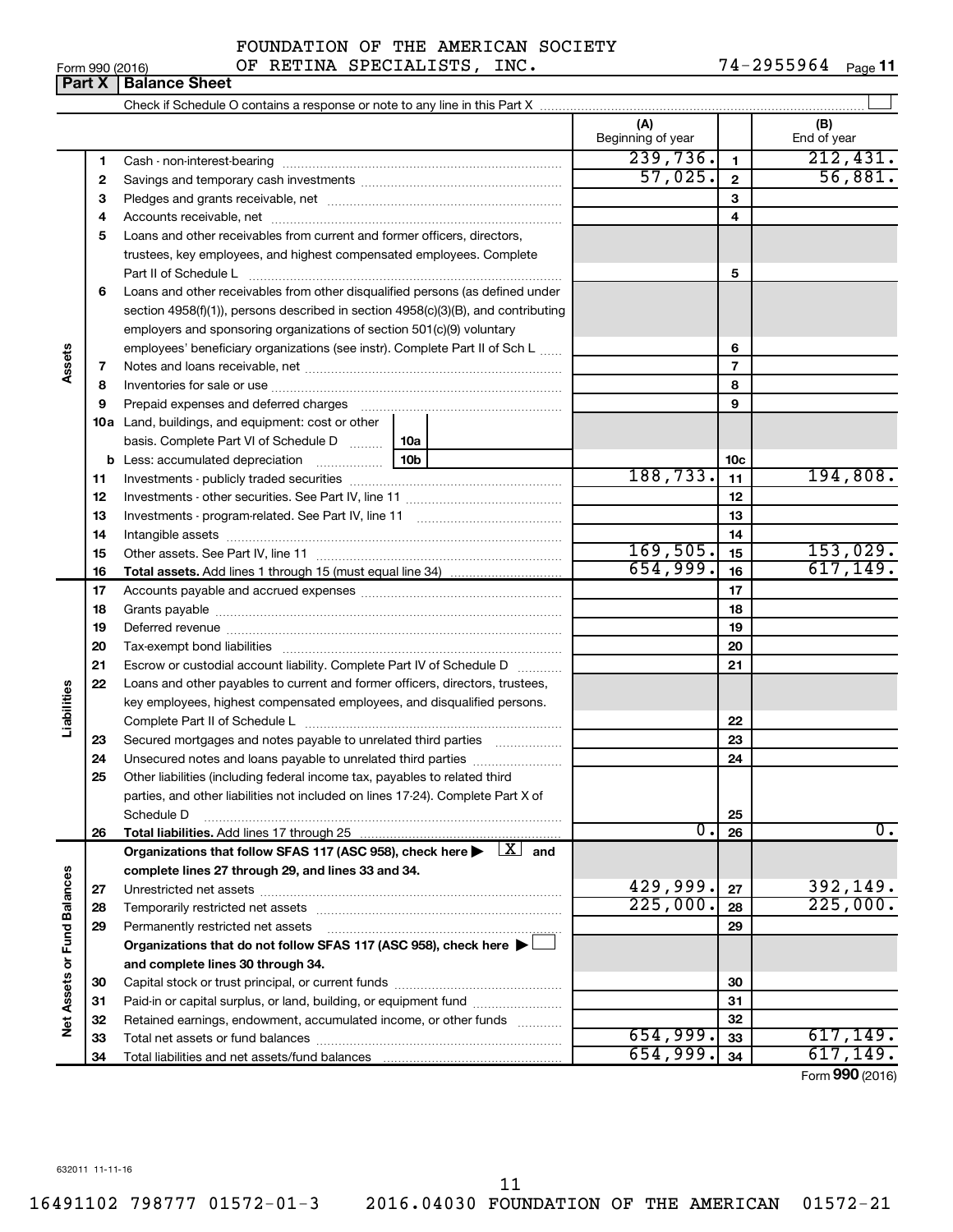|    | FOUNDATION OF THE AMERICAN SOCIETY                                                                                                   |                         |                |     |                             |
|----|--------------------------------------------------------------------------------------------------------------------------------------|-------------------------|----------------|-----|-----------------------------|
|    | OF RETINA SPECIALISTS, INC.<br>Form 990 (2016)                                                                                       | 74-2955964 Page 12      |                |     |                             |
|    | Part XI   Reconciliation of Net Assets                                                                                               |                         |                |     |                             |
|    |                                                                                                                                      |                         |                |     |                             |
|    |                                                                                                                                      |                         |                |     |                             |
| 1  |                                                                                                                                      | $\mathbf{1}$            |                |     | $-6,683.$                   |
| 2  |                                                                                                                                      | $\overline{2}$          |                |     | 34,715.                     |
| З  | Revenue less expenses. Subtract line 2 from line 1                                                                                   | 3                       |                |     | $-41,398.$                  |
| 4  |                                                                                                                                      | $\overline{\mathbf{4}}$ |                |     | 654,999.                    |
| 5  |                                                                                                                                      | 5                       |                |     | 3,548.                      |
| 6  | Donated services and use of facilities                                                                                               | 6                       |                |     |                             |
| 7  | Investment expenses                                                                                                                  | $\overline{7}$          |                |     |                             |
| 8  | Prior period adjustments                                                                                                             | 8                       |                |     |                             |
| 9  |                                                                                                                                      | 9                       |                |     | $\overline{0}$ .            |
| 10 | Net assets or fund balances at end of year. Combine lines 3 through 9 (must equal Part X, line 33,                                   |                         |                |     |                             |
|    | column (B))                                                                                                                          | 10                      |                |     | 617, 149.                   |
|    | <b>Part XII Financial Statements and Reporting</b>                                                                                   |                         |                |     |                             |
|    | Check if Schedule O contains a response or note to any line in this Part XII                                                         |                         |                |     |                             |
|    |                                                                                                                                      |                         |                | Yes | <b>No</b>                   |
| 1. | $\boxed{\mathbf{X}}$ Accrual<br>Accounting method used to prepare the Form 990: $\Box$ Cash<br>Other                                 |                         |                |     |                             |
|    | If the organization changed its method of accounting from a prior year or checked "Other," explain in Schedule O.                    |                         |                |     |                             |
|    | 2a Were the organization's financial statements compiled or reviewed by an independent accountant?                                   |                         | 2a             |     | x                           |
|    | If "Yes," check a box below to indicate whether the financial statements for the year were compiled or reviewed on a                 |                         |                |     |                             |
|    | separate basis, consolidated basis, or both:                                                                                         |                         |                |     |                             |
|    | Separate basis<br>Consolidated basis<br>Both consolidated and separate basis                                                         |                         |                |     |                             |
|    |                                                                                                                                      |                         | 2 <sub>b</sub> | х   |                             |
|    | If "Yes," check a box below to indicate whether the financial statements for the year were audited on a separate basis,              |                         |                |     |                             |
|    | consolidated basis, or both:                                                                                                         |                         |                |     |                             |
|    | X Consolidated basis<br>Separate basis<br>Both consolidated and separate basis                                                       |                         |                |     |                             |
|    | c If "Yes" to line 2a or 2b, does the organization have a committee that assumes responsibility for oversight of the audit,          |                         |                |     |                             |
|    | review, or compilation of its financial statements and selection of an independent accountant?                                       |                         | 2c             | х   |                             |
|    | If the organization changed either its oversight process or selection process during the tax year, explain in Schedule O.            |                         |                |     |                             |
|    | 3a As a result of a federal award, was the organization required to undergo an audit or audits as set forth in the Single Audit      |                         |                |     |                             |
|    | Act and OMB Circular A-133?                                                                                                          |                         | За             |     | x                           |
|    | <b>b</b> If "Yes," did the organization undergo the required audit or audits? If the organization did not undergo the required audit |                         |                |     |                             |
|    |                                                                                                                                      |                         | Зb             |     | $F_{\alpha r m}$ 990 (2016) |
|    |                                                                                                                                      |                         |                |     |                             |

Form (2016) **990**

632012 11-11-16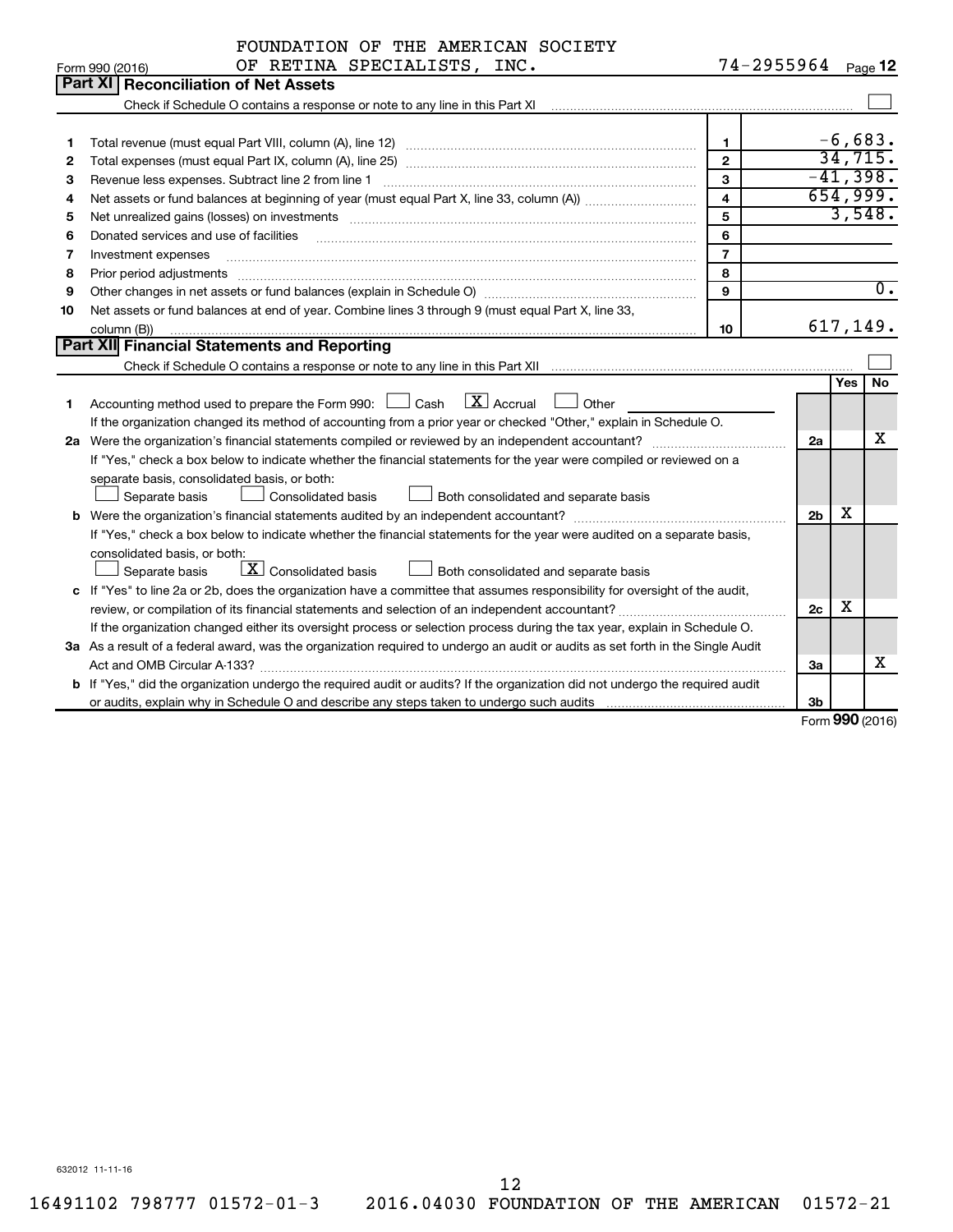| <b>SCHEDULE A</b>                                                                                         |                                                                                    |                                                                                                                                            |     |                                   |                            |         | OMB No. 1545-0047                                                                                                                             |
|-----------------------------------------------------------------------------------------------------------|------------------------------------------------------------------------------------|--------------------------------------------------------------------------------------------------------------------------------------------|-----|-----------------------------------|----------------------------|---------|-----------------------------------------------------------------------------------------------------------------------------------------------|
| (Form 990 or 990-EZ)                                                                                      |                                                                                    | <b>Public Charity Status and Public Support</b><br>Complete if the organization is a section 501(c)(3) organization or a section           |     |                                   |                            |         |                                                                                                                                               |
|                                                                                                           |                                                                                    | 4947(a)(1) nonexempt charitable trust.                                                                                                     |     |                                   |                            |         |                                                                                                                                               |
| Department of the Treasury<br>Internal Revenue Service                                                    |                                                                                    | Attach to Form 990 or Form 990-EZ.<br>Information about Schedule A (Form 990 or 990-EZ) and its instructions is at WWW.irs.gov/form990.    |     |                                   |                            |         | <b>Open to Public</b><br><b>Inspection</b>                                                                                                    |
| Name of the organization                                                                                  |                                                                                    | FOUNDATION OF THE AMERICAN SOCIETY                                                                                                         |     |                                   |                            |         | <b>Employer identification number</b>                                                                                                         |
|                                                                                                           |                                                                                    | OF RETINA SPECIALISTS, INC.                                                                                                                |     |                                   |                            |         | 74-2955964                                                                                                                                    |
| Part I                                                                                                    |                                                                                    | Reason for Public Charity Status (All organizations must complete this part.) See instructions.                                            |     |                                   |                            |         |                                                                                                                                               |
| The organization is not a private foundation because it is: (For lines 1 through 12, check only one box.) |                                                                                    |                                                                                                                                            |     |                                   |                            |         |                                                                                                                                               |
| 1.                                                                                                        |                                                                                    | A church, convention of churches, or association of churches described in section 170(b)(1)(A)(i).                                         |     |                                   |                            |         |                                                                                                                                               |
| 2                                                                                                         |                                                                                    | A school described in section 170(b)(1)(A)(ii). (Attach Schedule E (Form 990 or 990-EZ).)                                                  |     |                                   |                            |         |                                                                                                                                               |
| 3                                                                                                         |                                                                                    | A hospital or a cooperative hospital service organization described in section 170(b)(1)(A)(iii).                                          |     |                                   |                            |         |                                                                                                                                               |
| 4<br>city, and state:                                                                                     |                                                                                    | A medical research organization operated in conjunction with a hospital described in section 170(b)(1)(A)(iii). Enter the hospital's name, |     |                                   |                            |         |                                                                                                                                               |
| 5                                                                                                         |                                                                                    | An organization operated for the benefit of a college or university owned or operated by a governmental unit described in                  |     |                                   |                            |         |                                                                                                                                               |
|                                                                                                           | section 170(b)(1)(A)(iv). (Complete Part II.)                                      |                                                                                                                                            |     |                                   |                            |         |                                                                                                                                               |
| 6                                                                                                         |                                                                                    | A federal, state, or local government or governmental unit described in section 170(b)(1)(A)(v).                                           |     |                                   |                            |         |                                                                                                                                               |
| $\overline{7}$                                                                                            |                                                                                    | An organization that normally receives a substantial part of its support from a governmental unit or from the general public described in  |     |                                   |                            |         |                                                                                                                                               |
|                                                                                                           | section 170(b)(1)(A)(vi). (Complete Part II.)                                      |                                                                                                                                            |     |                                   |                            |         |                                                                                                                                               |
| 8                                                                                                         |                                                                                    | A community trust described in section 170(b)(1)(A)(vi). (Complete Part II.)                                                               |     |                                   |                            |         |                                                                                                                                               |
| 9                                                                                                         |                                                                                    | An agricultural research organization described in section 170(b)(1)(A)(ix) operated in conjunction with a land-grant college              |     |                                   |                            |         |                                                                                                                                               |
|                                                                                                           |                                                                                    | or university or a non-land-grant college of agriculture (see instructions). Enter the name, city, and state of the college or             |     |                                   |                            |         |                                                                                                                                               |
| university:                                                                                               |                                                                                    |                                                                                                                                            |     |                                   |                            |         |                                                                                                                                               |
| 10                                                                                                        |                                                                                    | An organization that normally receives: (1) more than 33 1/3% of its support from contributions, membership fees, and gross receipts from  |     |                                   |                            |         |                                                                                                                                               |
|                                                                                                           |                                                                                    | income and unrelated business taxable income (less section 511 tax) from businesses acquired by the organization after June 30, 1975.      |     |                                   |                            |         | activities related to its exempt functions - subject to certain exceptions, and (2) no more than 33 1/3% of its support from gross investment |
|                                                                                                           | See section 509(a)(2). (Complete Part III.)                                        |                                                                                                                                            |     |                                   |                            |         |                                                                                                                                               |
| 11                                                                                                        |                                                                                    | An organization organized and operated exclusively to test for public safety. See section 509(a)(4).                                       |     |                                   |                            |         |                                                                                                                                               |
| $\lfloor x \rfloor$<br>12 <sup>°</sup>                                                                    |                                                                                    | An organization organized and operated exclusively for the benefit of, to perform the functions of, or to carry out the purposes of one or |     |                                   |                            |         |                                                                                                                                               |
|                                                                                                           |                                                                                    | more publicly supported organizations described in section 509(a)(1) or section 509(a)(2). See section 509(a)(3). Check the box in         |     |                                   |                            |         |                                                                                                                                               |
|                                                                                                           |                                                                                    | lines 12a through 12d that describes the type of supporting organization and complete lines 12e, 12f, and 12g.                             |     |                                   |                            |         |                                                                                                                                               |
| $\lfloor x \rfloor$<br>a                                                                                  |                                                                                    | Type I. A supporting organization operated, supervised, or controlled by its supported organization(s), typically by giving                |     |                                   |                            |         |                                                                                                                                               |
|                                                                                                           |                                                                                    | the supported organization(s) the power to regularly appoint or elect a majority of the directors or trustees of the supporting            |     |                                   |                            |         |                                                                                                                                               |
|                                                                                                           | organization. You must complete Part IV, Sections A and B.                         |                                                                                                                                            |     |                                   |                            |         |                                                                                                                                               |
| b                                                                                                         |                                                                                    | Type II. A supporting organization supervised or controlled in connection with its supported organization(s), by having                    |     |                                   |                            |         |                                                                                                                                               |
|                                                                                                           | organization(s). You must complete Part IV, Sections A and C.                      | control or management of the supporting organization vested in the same persons that control or manage the supported                       |     |                                   |                            |         |                                                                                                                                               |
| с                                                                                                         |                                                                                    | Type III functionally integrated. A supporting organization operated in connection with, and functionally integrated with,                 |     |                                   |                            |         |                                                                                                                                               |
|                                                                                                           |                                                                                    | its supported organization(s) (see instructions). You must complete Part IV, Sections A, D, and E.                                         |     |                                   |                            |         |                                                                                                                                               |
| d                                                                                                         |                                                                                    | Type III non-functionally integrated. A supporting organization operated in connection with its supported organization(s)                  |     |                                   |                            |         |                                                                                                                                               |
|                                                                                                           |                                                                                    | that is not functionally integrated. The organization generally must satisfy a distribution requirement and an attentiveness               |     |                                   |                            |         |                                                                                                                                               |
|                                                                                                           |                                                                                    | requirement (see instructions). You must complete Part IV, Sections A and D, and Part V.                                                   |     |                                   |                            |         |                                                                                                                                               |
| е                                                                                                         |                                                                                    | Check this box if the organization received a written determination from the IRS that it is a Type I, Type II, Type III                    |     |                                   |                            |         |                                                                                                                                               |
|                                                                                                           |                                                                                    | functionally integrated, or Type III non-functionally integrated supporting organization.                                                  |     |                                   |                            |         |                                                                                                                                               |
| Enter the number of supported organizations<br>f                                                          |                                                                                    |                                                                                                                                            |     |                                   |                            |         | 1                                                                                                                                             |
| g<br>(i) Name of supported                                                                                | Provide the following information about the supported organization(s).<br>(ii) EIN | (iii) Type of organization                                                                                                                 |     | (iv) Is the organization listed   | (v) Amount of monetary     |         | (vi) Amount of other                                                                                                                          |
| organization                                                                                              |                                                                                    | (described on lines 1-10                                                                                                                   | Yes | in your governing document?<br>No | support (see instructions) |         | support (see instructions)                                                                                                                    |
| <b>AMERICAN SOCIETY OF</b>                                                                                |                                                                                    | above (see instructions))                                                                                                                  |     |                                   |                            |         |                                                                                                                                               |
| RETINA SPECIALISTS                                                                                        | 74-2251032                                                                         | 10                                                                                                                                         | х   |                                   |                            | 34,715. |                                                                                                                                               |
|                                                                                                           |                                                                                    |                                                                                                                                            |     |                                   |                            |         |                                                                                                                                               |
|                                                                                                           |                                                                                    |                                                                                                                                            |     |                                   |                            |         |                                                                                                                                               |
|                                                                                                           |                                                                                    |                                                                                                                                            |     |                                   |                            |         |                                                                                                                                               |
|                                                                                                           |                                                                                    |                                                                                                                                            |     |                                   |                            |         |                                                                                                                                               |
|                                                                                                           |                                                                                    |                                                                                                                                            |     |                                   |                            |         |                                                                                                                                               |
|                                                                                                           |                                                                                    |                                                                                                                                            |     |                                   |                            |         |                                                                                                                                               |
|                                                                                                           |                                                                                    |                                                                                                                                            |     |                                   |                            |         |                                                                                                                                               |
| Total                                                                                                     |                                                                                    |                                                                                                                                            |     |                                   |                            | 34,715. | 0.                                                                                                                                            |
| LHA For Paperwork Reduction Act Notice, see the Instructions for Form 990 or 990-EZ. 632021 09-21-16      |                                                                                    |                                                                                                                                            |     |                                   |                            |         | Schedule A (Form 990 or 990-EZ) 2016                                                                                                          |
|                                                                                                           |                                                                                    | 13                                                                                                                                         |     |                                   |                            |         |                                                                                                                                               |

|  |  |  | 16491102 798777 01572-01-3 |  |  |
|--|--|--|----------------------------|--|--|
|--|--|--|----------------------------|--|--|

2016.04030 FOUNDATION OF THE AMERICAN 01572-21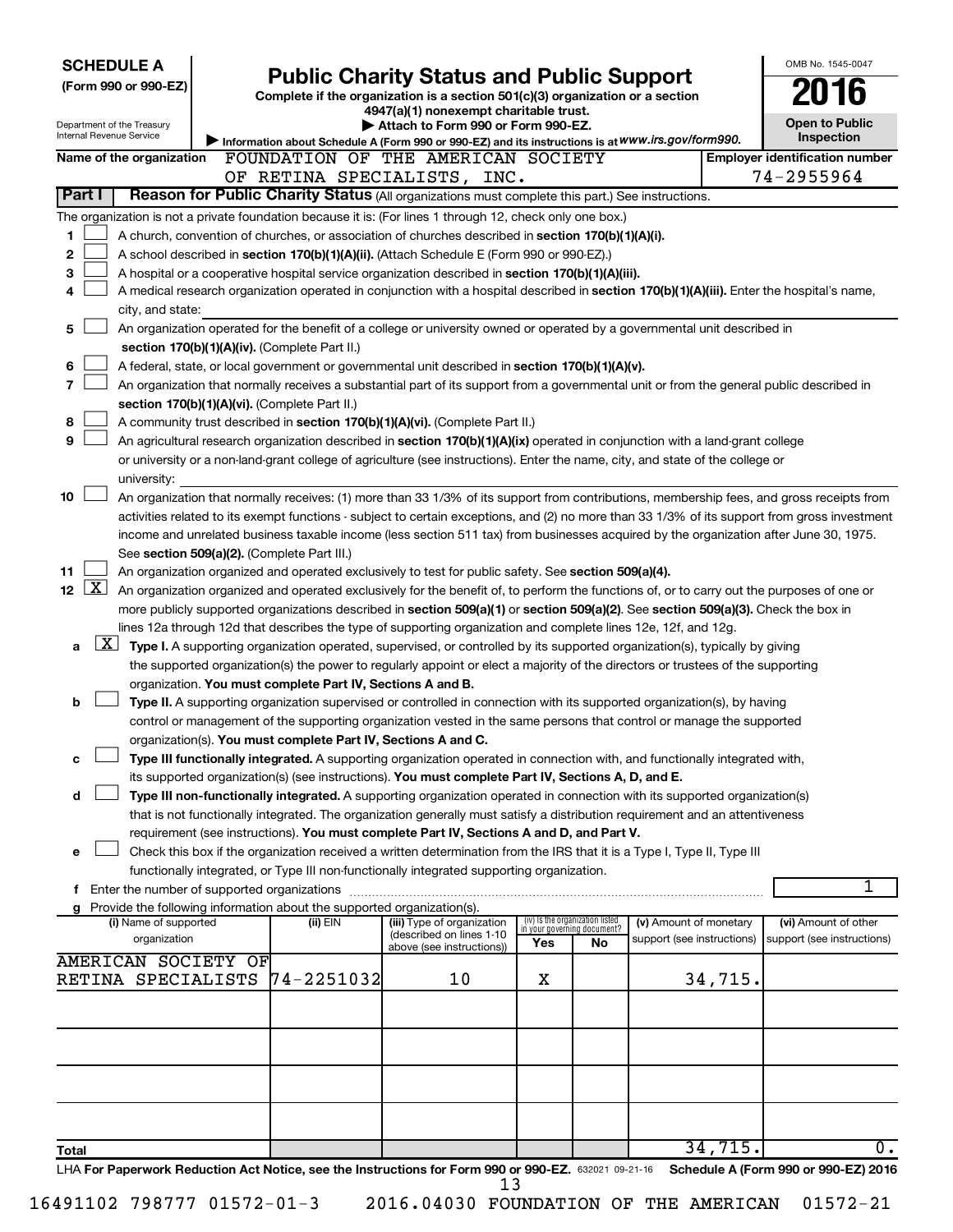#### Schedule A (Form 990 or 990-EZ) 2016 Page OF RETINA SPECIALISTS, INC. 74-2955964 FOUNDATION OF THE AMERICAN SOCIETY

74-2955964 Page 2

(Complete only if you checked the box on line 5, 7, or 8 of Part I or if the organization failed to qualify under Part III. If the organization **Part II Support Schedule for Organizations Described in Sections 170(b)(1)(A)(iv) and 170(b)(1)(A)(vi)**

fails to qualify under the tests listed below, please complete Part III.)

|     | <b>Section A. Public Support</b>                                                                                                                                                                                              |          |          |            |            |                                             |           |
|-----|-------------------------------------------------------------------------------------------------------------------------------------------------------------------------------------------------------------------------------|----------|----------|------------|------------|---------------------------------------------|-----------|
|     | Calendar year (or fiscal year beginning in)                                                                                                                                                                                   | (a) 2012 | (b) 2013 | $(c)$ 2014 | $(d)$ 2015 | (e) 2016                                    | (f) Total |
|     | 1 Gifts, grants, contributions, and                                                                                                                                                                                           |          |          |            |            |                                             |           |
|     | membership fees received. (Do not                                                                                                                                                                                             |          |          |            |            |                                             |           |
|     | include any "unusual grants.")                                                                                                                                                                                                |          |          |            |            |                                             |           |
|     | 2 Tax revenues levied for the organ-                                                                                                                                                                                          |          |          |            |            |                                             |           |
|     | ization's benefit and either paid to                                                                                                                                                                                          |          |          |            |            |                                             |           |
|     | or expended on its behalf                                                                                                                                                                                                     |          |          |            |            |                                             |           |
| з   | The value of services or facilities                                                                                                                                                                                           |          |          |            |            |                                             |           |
|     | furnished by a governmental unit to                                                                                                                                                                                           |          |          |            |            |                                             |           |
|     | the organization without charge                                                                                                                                                                                               |          |          |            |            |                                             |           |
|     | Total. Add lines 1 through 3                                                                                                                                                                                                  |          |          |            |            |                                             |           |
| 5   | The portion of total contributions                                                                                                                                                                                            |          |          |            |            |                                             |           |
|     | by each person (other than a                                                                                                                                                                                                  |          |          |            |            |                                             |           |
|     | governmental unit or publicly                                                                                                                                                                                                 |          |          |            |            |                                             |           |
|     | supported organization) included                                                                                                                                                                                              |          |          |            |            |                                             |           |
|     | on line 1 that exceeds 2% of the                                                                                                                                                                                              |          |          |            |            |                                             |           |
|     | amount shown on line 11,                                                                                                                                                                                                      |          |          |            |            |                                             |           |
|     | column (f)                                                                                                                                                                                                                    |          |          |            |            |                                             |           |
|     | 6 Public support. Subtract line 5 from line 4.                                                                                                                                                                                |          |          |            |            |                                             |           |
|     | <b>Section B. Total Support</b>                                                                                                                                                                                               |          |          |            |            |                                             |           |
|     | Calendar year (or fiscal year beginning in) $\blacktriangleright$                                                                                                                                                             | (a) 2012 | (b) 2013 | $(c)$ 2014 | $(d)$ 2015 | (e) 2016                                    | (f) Total |
|     | 7 Amounts from line 4                                                                                                                                                                                                         |          |          |            |            |                                             |           |
| 8   | Gross income from interest,                                                                                                                                                                                                   |          |          |            |            |                                             |           |
|     | dividends, payments received on                                                                                                                                                                                               |          |          |            |            |                                             |           |
|     | securities loans, rents, royalties                                                                                                                                                                                            |          |          |            |            |                                             |           |
|     | and income from similar sources                                                                                                                                                                                               |          |          |            |            |                                             |           |
| 9   | Net income from unrelated business                                                                                                                                                                                            |          |          |            |            |                                             |           |
|     | activities, whether or not the                                                                                                                                                                                                |          |          |            |            |                                             |           |
|     | business is regularly carried on                                                                                                                                                                                              |          |          |            |            |                                             |           |
|     | 10 Other income. Do not include gain                                                                                                                                                                                          |          |          |            |            |                                             |           |
|     | or loss from the sale of capital                                                                                                                                                                                              |          |          |            |            |                                             |           |
|     | assets (Explain in Part VI.)                                                                                                                                                                                                  |          |          |            |            |                                             |           |
| 11. | Total support. Add lines 7 through 10                                                                                                                                                                                         |          |          |            |            |                                             |           |
| 12  | Gross receipts from related activities, etc. (see instructions)                                                                                                                                                               |          |          |            |            | 12                                          |           |
|     | 13 First five years. If the Form 990 is for the organization's first, second, third, fourth, or fifth tax year as a section 501(c)(3)                                                                                         |          |          |            |            |                                             |           |
|     |                                                                                                                                                                                                                               |          |          |            |            |                                             |           |
|     | Section C. Computation of Public Support Percentage                                                                                                                                                                           |          |          |            |            |                                             |           |
|     |                                                                                                                                                                                                                               |          |          |            |            | 14                                          | %         |
|     |                                                                                                                                                                                                                               |          |          |            |            | 15                                          | %         |
|     | 16a 33 1/3% support test - 2016. If the organization did not check the box on line 13, and line 14 is 33 1/3% or more, check this box and                                                                                     |          |          |            |            |                                             |           |
|     | stop here. The organization qualifies as a publicly supported organization manufaction manufacture or the organization manufacture or the organization manufacture or the organization of the state of the state of the state |          |          |            |            |                                             |           |
|     | b 33 1/3% support test - 2015. If the organization did not check a box on line 13 or 16a, and line 15 is 33 1/3% or more, check this box                                                                                      |          |          |            |            |                                             |           |
|     |                                                                                                                                                                                                                               |          |          |            |            |                                             |           |
|     | 17a 10% -facts-and-circumstances test - 2016. If the organization did not check a box on line 13, 16a, or 16b, and line 14 is 10% or more,                                                                                    |          |          |            |            |                                             |           |
|     | and if the organization meets the "facts-and-circumstances" test, check this box and stop here. Explain in Part VI how the organization                                                                                       |          |          |            |            |                                             |           |
|     |                                                                                                                                                                                                                               |          |          |            |            |                                             |           |
|     | <b>b 10% -facts-and-circumstances test - 2015.</b> If the organization did not check a box on line 13, 16a, 16b, or 17a, and line 15 is 10% or                                                                                |          |          |            |            |                                             |           |
|     | more, and if the organization meets the "facts-and-circumstances" test, check this box and stop here. Explain in Part VI how the                                                                                              |          |          |            |            |                                             |           |
|     |                                                                                                                                                                                                                               |          |          |            |            |                                             |           |
| 18  | Private foundation. If the organization did not check a box on line 13, 16a, 16b, 17a, or 17b, check this box and see instructions                                                                                            |          |          |            |            | <b>Cohodulo A (Form 000 or 000 EZ) 2016</b> |           |

**Schedule A (Form 990 or 990-EZ) 2016**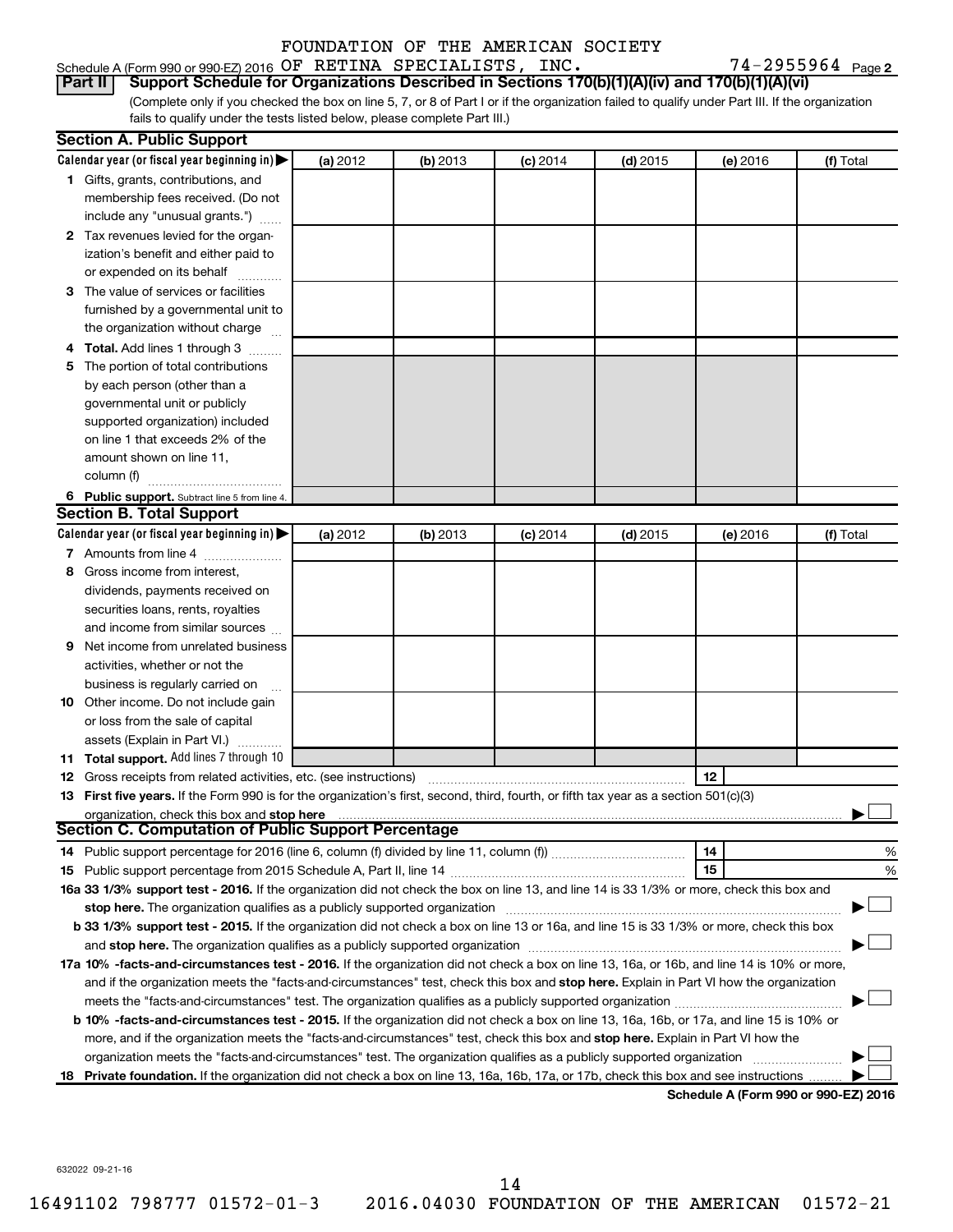#### Schedule A (Form 990 or 990-EZ) 2016 Page OF RETINA SPECIALISTS, INC. 74-2955964 **Part III Support Schedule for Organizations Described in Section 509(a)(2)**

(Complete only if you checked the box on line 10 of Part I or if the organization failed to qualify under Part II. If the organization fails to qualify under the tests listed below, please complete Part II.)

| <b>Section A. Public Support</b>                                                                                                                                                                                                        |          |          |                 |            |          |                                      |
|-----------------------------------------------------------------------------------------------------------------------------------------------------------------------------------------------------------------------------------------|----------|----------|-----------------|------------|----------|--------------------------------------|
| Calendar year (or fiscal year beginning in)                                                                                                                                                                                             | (a) 2012 | (b) 2013 | $(c)$ 2014      | $(d)$ 2015 | (e) 2016 | (f) Total                            |
| 1 Gifts, grants, contributions, and                                                                                                                                                                                                     |          |          |                 |            |          |                                      |
| membership fees received. (Do not                                                                                                                                                                                                       |          |          |                 |            |          |                                      |
| include any "unusual grants.")                                                                                                                                                                                                          |          |          |                 |            |          |                                      |
| 2 Gross receipts from admissions,<br>merchandise sold or services per-<br>formed, or facilities furnished in<br>any activity that is related to the<br>organization's tax-exempt purpose                                                |          |          |                 |            |          |                                      |
| 3 Gross receipts from activities that                                                                                                                                                                                                   |          |          |                 |            |          |                                      |
| are not an unrelated trade or bus-<br>iness under section 513                                                                                                                                                                           |          |          |                 |            |          |                                      |
| 4 Tax revenues levied for the organ-                                                                                                                                                                                                    |          |          |                 |            |          |                                      |
| ization's benefit and either paid to<br>or expended on its behalf                                                                                                                                                                       |          |          |                 |            |          |                                      |
| 5 The value of services or facilities                                                                                                                                                                                                   |          |          |                 |            |          |                                      |
| furnished by a governmental unit to                                                                                                                                                                                                     |          |          |                 |            |          |                                      |
| the organization without charge                                                                                                                                                                                                         |          |          |                 |            |          |                                      |
| 6 Total. Add lines 1 through 5                                                                                                                                                                                                          |          |          |                 |            |          |                                      |
| 7a Amounts included on lines 1, 2, and                                                                                                                                                                                                  |          |          |                 |            |          |                                      |
| 3 received from disqualified persons                                                                                                                                                                                                    |          |          |                 |            |          |                                      |
| <b>b</b> Amounts included on lines 2 and 3 received<br>from other than disqualified persons that<br>exceed the greater of \$5,000 or 1% of the<br>amount on line 13 for the year                                                        |          |          |                 |            |          |                                      |
| c Add lines 7a and 7b                                                                                                                                                                                                                   |          |          |                 |            |          |                                      |
| 8 Public support. (Subtract line 7c from line 6.)                                                                                                                                                                                       |          |          |                 |            |          |                                      |
| <b>Section B. Total Support</b>                                                                                                                                                                                                         |          |          |                 |            |          |                                      |
| Calendar year (or fiscal year beginning in)                                                                                                                                                                                             | (a) 2012 | (b) 2013 | <b>(c)</b> 2014 | $(d)$ 2015 | (e) 2016 | (f) Total                            |
| 9 Amounts from line 6                                                                                                                                                                                                                   |          |          |                 |            |          |                                      |
| <b>10a</b> Gross income from interest,<br>dividends, payments received on<br>securities loans, rents, royalties<br>and income from similar sources                                                                                      |          |          |                 |            |          |                                      |
| <b>b</b> Unrelated business taxable income<br>(less section 511 taxes) from businesses<br>acquired after June 30, 1975                                                                                                                  |          |          |                 |            |          |                                      |
| c Add lines 10a and 10b                                                                                                                                                                                                                 |          |          |                 |            |          |                                      |
| <b>11</b> Net income from unrelated business<br>activities not included in line 10b.<br>whether or not the business is<br>regularly carried on                                                                                          |          |          |                 |            |          |                                      |
| 12 Other income. Do not include gain<br>or loss from the sale of capital<br>assets (Explain in Part VI.)                                                                                                                                |          |          |                 |            |          |                                      |
| <b>13</b> Total support. (Add lines 9, 10c, 11, and 12.)                                                                                                                                                                                |          |          |                 |            |          |                                      |
| 14 First five years. If the Form 990 is for the organization's first, second, third, fourth, or fifth tax year as a section 501(c)(3) organization,                                                                                     |          |          |                 |            |          |                                      |
| check this box and stop here <b>contained and the contained and stop here</b> check this box and stop here <b>contained and the contained and stop here</b> contained and stop here contained and and stop here contained and stop here |          |          |                 |            |          |                                      |
| Section C. Computation of Public Support Percentage                                                                                                                                                                                     |          |          |                 |            |          |                                      |
|                                                                                                                                                                                                                                         |          |          |                 |            | 15       | ℅                                    |
|                                                                                                                                                                                                                                         |          |          |                 |            | 16       | %                                    |
| Section D. Computation of Investment Income Percentage                                                                                                                                                                                  |          |          |                 |            |          |                                      |
|                                                                                                                                                                                                                                         |          |          |                 |            | 17       | %                                    |
| 18 Investment income percentage from 2015 Schedule A, Part III, line 17                                                                                                                                                                 |          |          |                 |            | 18       | %                                    |
| 19a 33 1/3% support tests - 2016. If the organization did not check the box on line 14, and line 15 is more than 33 1/3%, and line 17 is not                                                                                            |          |          |                 |            |          |                                      |
| more than 33 1/3%, check this box and stop here. The organization qualifies as a publicly supported organization                                                                                                                        |          |          |                 |            |          |                                      |
| b 33 1/3% support tests - 2015. If the organization did not check a box on line 14 or line 19a, and line 16 is more than 33 1/3%, and                                                                                                   |          |          |                 |            |          |                                      |
| line 18 is not more than 33 1/3%, check this box and stop here. The organization qualifies as a publicly supported organization                                                                                                         |          |          |                 |            |          |                                      |
|                                                                                                                                                                                                                                         |          |          |                 |            |          |                                      |
| 632023 09-21-16                                                                                                                                                                                                                         |          |          | 15              |            |          | Schedule A (Form 990 or 990-EZ) 2016 |
|                                                                                                                                                                                                                                         |          |          |                 |            |          |                                      |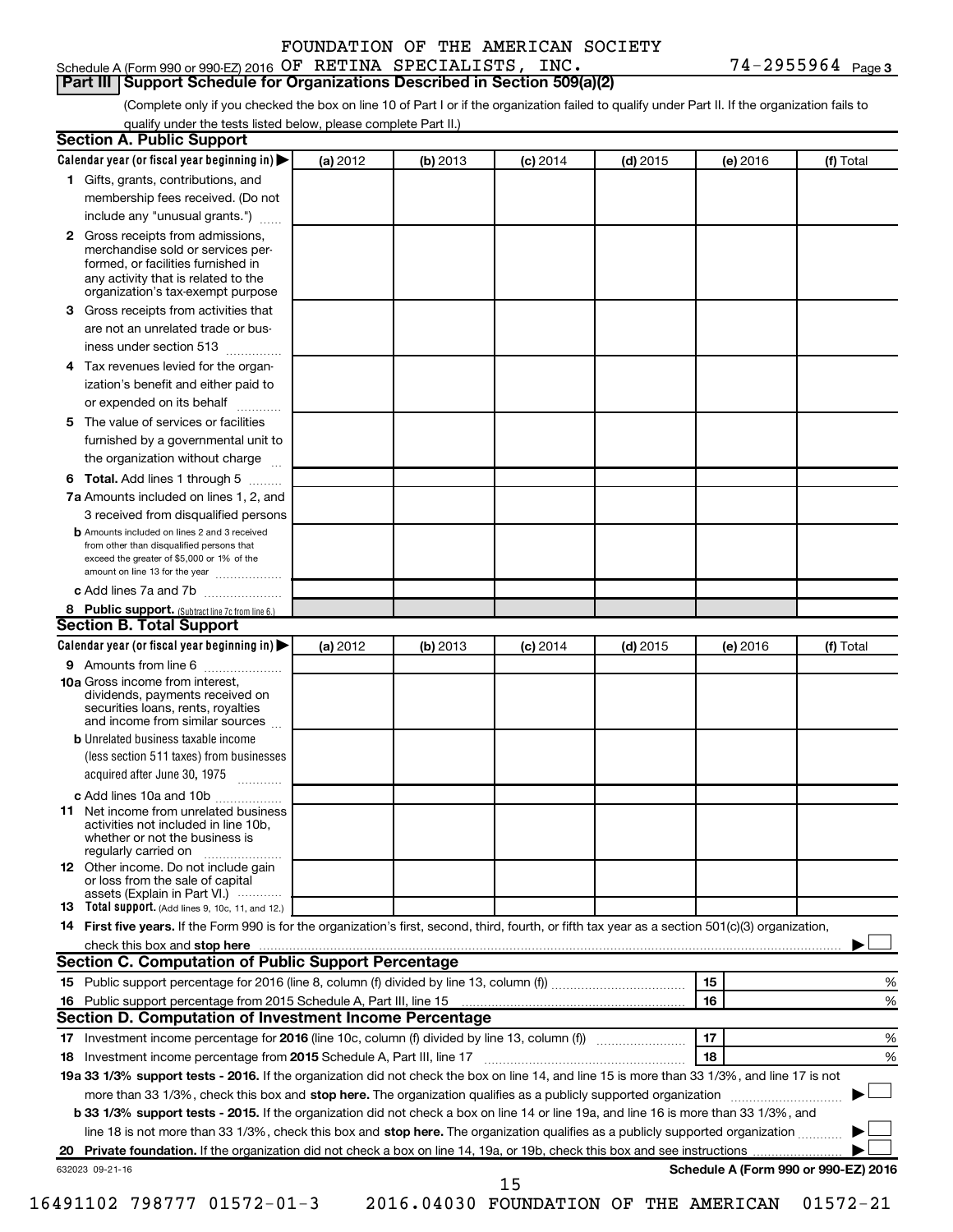# **Part IV Supporting Organizations**

(Complete only if you checked a box in line 12 on Part I. If you checked 12a of Part I, complete Sections A and B. If you checked 12b of Part I, complete Sections A and C. If you checked 12c of Part I, complete Sections A, D, and E. If you checked 12d of Part I, complete Sections A and D, and complete Part V.)

#### **Section A. All Supporting Organizations**

- **1** Are all of the organization's supported organizations listed by name in the organization's governing documents? If "No," describe in Part VI how the supported organizations are designated. If designated by *class or purpose, describe the designation. If historic and continuing relationship, explain.*
- **2** Did the organization have any supported organization that does not have an IRS determination of status under section 509(a)(1) or (2)? If "Yes," explain in Part VI how the organization determined that the supported *organization was described in section 509(a)(1) or (2).*
- **3a** Did the organization have a supported organization described in section 501(c)(4), (5), or (6)? If "Yes," answer *(b) and (c) below.*
- **b** Did the organization confirm that each supported organization qualified under section 501(c)(4), (5), or (6) and satisfied the public support tests under section 509(a)(2)? If "Yes," describe in Part VI when and how the *organization made the determination.*
- **c** Did the organization ensure that all support to such organizations was used exclusively for section 170(c)(2)(B) purposes? If "Yes," explain in Part VI what controls the organization put in place to ensure such use.
- **4 a** *If* Was any supported organization not organized in the United States ("foreign supported organization")? *"Yes," and if you checked 12a or 12b in Part I, answer (b) and (c) below.*
- **b** Did the organization have ultimate control and discretion in deciding whether to make grants to the foreign supported organization? If "Yes," describe in Part VI how the organization had such control and discretion *despite being controlled or supervised by or in connection with its supported organizations.*
- **c** Did the organization support any foreign supported organization that does not have an IRS determination under sections 501(c)(3) and 509(a)(1) or (2)? If "Yes," explain in Part VI what controls the organization used *to ensure that all support to the foreign supported organization was used exclusively for section 170(c)(2)(B) purposes.*
- **5a** Did the organization add, substitute, or remove any supported organizations during the tax year? If "Yes," answer (b) and (c) below (if applicable). Also, provide detail in Part VI, including (i) the names and EIN *numbers of the supported organizations added, substituted, or removed; (ii) the reasons for each such action; (iii) the authority under the organization's organizing document authorizing such action; and (iv) how the action was accomplished (such as by amendment to the organizing document).*
- **b Type I or Type II only.** Was any added or substituted supported organization part of a class already designated in the organization's organizing document?
- **c Substitutions only.**  Was the substitution the result of an event beyond the organization's control?
- **6** Did the organization provide support (whether in the form of grants or the provision of services or facilities) to support or benefit one or more of the filing organization's supported organizations? If "Yes," provide detail in anyone other than (i) its supported organizations, (ii) individuals that are part of the charitable class benefited by one or more of its supported organizations, or (iii) other supporting organizations that also *Part VI.*
- **7** Did the organization provide a grant, loan, compensation, or other similar payment to a substantial contributor regard to a substantial contributor? If "Yes," complete Part I of Schedule L (Form 990 or 990-EZ). (defined in section 4958(c)(3)(C)), a family member of a substantial contributor, or a 35% controlled entity with
- **8** Did the organization make a loan to a disqualified person (as defined in section 4958) not described in line 7? *If "Yes," complete Part I of Schedule L (Form 990 or 990-EZ).*
- **9 a** Was the organization controlled directly or indirectly at any time during the tax year by one or more in section 509(a)(1) or (2))? If "Yes," provide detail in Part VI. disqualified persons as defined in section 4946 (other than foundation managers and organizations described
- **b** Did one or more disqualified persons (as defined in line 9a) hold a controlling interest in any entity in which the supporting organization had an interest? If "Yes," provide detail in Part VI.
- **c** Did a disqualified person (as defined in line 9a) have an ownership interest in, or derive any personal benefit from, assets in which the supporting organization also had an interest? If "Yes," provide detail in Part VI.
- **10 a** Was the organization subject to the excess business holdings rules of section 4943 because of section supporting organizations)? If "Yes," answer 10b below. 4943(f) (regarding certain Type II supporting organizations, and all Type III non-functionally integrated
	- **b** Did the organization have any excess business holdings in the tax year? (Use Schedule C, Form 4720, to *determine whether the organization had excess business holdings.)*

632024 09-21-16

**Schedule A (Form 990 or 990-EZ) 2016**

**10b**

X

X

16

16491102 798777 01572-01-3 2016.04030 FOUNDATION OF THE AMERICAN 01572-21

**1**

**2**

**3a**

**3b**

**3c**

**4a**

**4b**

**4c**

**5a**

**5b 5c** **Yes No**

X

X

X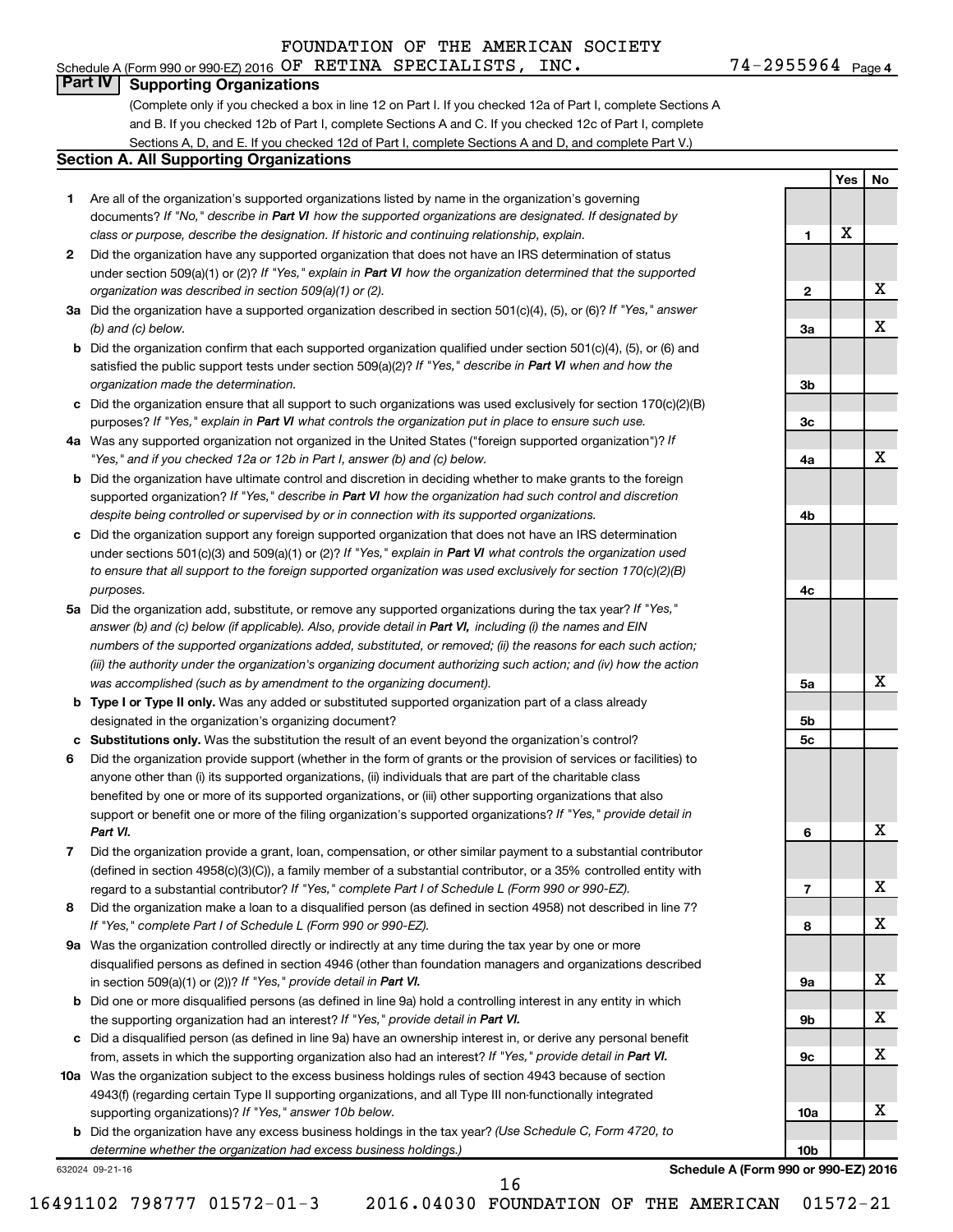74-2955964 Page 5 Schedule A (Form 990 or 990-EZ) 2016 UF KETINA SPECIALISTS,INC。 /4-Z955964 Page OF RETINA SPECIALISTS, INC. 74-2955964

|    | <b>Supporting Organizations (continued)</b>                                                                                     |                 | Yes |  |
|----|---------------------------------------------------------------------------------------------------------------------------------|-----------------|-----|--|
| 11 | Has the organization accepted a gift or contribution from any of the following persons?                                         |                 |     |  |
|    | a A person who directly or indirectly controls, either alone or together with persons described in (b) and (c)                  |                 |     |  |
|    | below, the governing body of a supported organization?                                                                          | 11a             |     |  |
|    | <b>b</b> A family member of a person described in (a) above?                                                                    | 11 <sub>b</sub> |     |  |
|    | c A 35% controlled entity of a person described in (a) or (b) above? If "Yes" to a, b, or c, provide detail in Part VI.         | 11c             |     |  |
|    | <b>Section B. Type I Supporting Organizations</b>                                                                               |                 |     |  |
|    |                                                                                                                                 |                 | Yes |  |
| 1  | Did the directors, trustees, or membership of one or more supported organizations have the power to                             |                 |     |  |
|    | regularly appoint or elect at least a majority of the organization's directors or trustees at all times during the              |                 |     |  |
|    | tax year? If "No," describe in Part VI how the supported organization(s) effectively operated, supervised, or                   |                 |     |  |
|    | controlled the organization's activities. If the organization had more than one supported organization,                         |                 |     |  |
|    | describe how the powers to appoint and/or remove directors or trustees were allocated among the supported                       |                 |     |  |
|    | organizations and what conditions or restrictions, if any, applied to such powers during the tax year.                          | 1               | X   |  |
| 2  | Did the organization operate for the benefit of any supported organization other than the supported                             |                 |     |  |
|    | organization(s) that operated, supervised, or controlled the supporting organization? If "Yes," explain in                      |                 |     |  |
|    | Part VI how providing such benefit carried out the purposes of the supported organization(s) that operated,                     |                 |     |  |
|    | supervised, or controlled the supporting organization.                                                                          | $\mathbf{2}$    |     |  |
|    | <b>Section C. Type II Supporting Organizations</b>                                                                              |                 |     |  |
|    |                                                                                                                                 |                 | Yes |  |
| 1  | Were a majority of the organization's directors or trustees during the tax year also a majority of the directors                |                 |     |  |
|    | or trustees of each of the organization's supported organization(s)? If "No," describe in Part VI how control                   |                 |     |  |
|    | or management of the supporting organization was vested in the same persons that controlled or managed                          |                 |     |  |
|    | the supported organization(s).                                                                                                  | 1               |     |  |
|    | <b>Section D. All Type III Supporting Organizations</b>                                                                         |                 |     |  |
|    |                                                                                                                                 |                 | Yes |  |
| 1  | Did the organization provide to each of its supported organizations, by the last day of the fifth month of the                  |                 |     |  |
|    | organization's tax year, (i) a written notice describing the type and amount of support provided during the prior tax           |                 |     |  |
|    | year, (ii) a copy of the Form 990 that was most recently filed as of the date of notification, and (iii) copies of the          |                 |     |  |
|    | organization's governing documents in effect on the date of notification, to the extent not previously provided?                | 1               |     |  |
| 2  | Were any of the organization's officers, directors, or trustees either (i) appointed or elected by the supported                |                 |     |  |
|    | organization(s) or (ii) serving on the governing body of a supported organization? If "No," explain in Part VI how              |                 |     |  |
|    | the organization maintained a close and continuous working relationship with the supported organization(s).                     | $\mathbf{2}$    |     |  |
| 3  | By reason of the relationship described in (2), did the organization's supported organizations have a                           |                 |     |  |
|    | significant voice in the organization's investment policies and in directing the use of the organization's                      |                 |     |  |
|    | income or assets at all times during the tax year? If "Yes," describe in Part VI the role the organization's                    |                 |     |  |
|    | supported organizations played in this regard.                                                                                  | з               |     |  |
|    | Section E. Type III Functionally Integrated Supporting Organizations                                                            |                 |     |  |
| 1  | Check the box next to the method that the organization used to satisfy the Integral Part Test during the yea(see instructions). |                 |     |  |
| a  | The organization satisfied the Activities Test. Complete line 2 below.                                                          |                 |     |  |
| b  | The organization is the parent of each of its supported organizations. Complete line 3 below.                                   |                 |     |  |
| c  | The organization supported a governmental entity. Describe in Part VI how you supported a government entity (see instructions). |                 |     |  |
| 2  | Activities Test. Answer (a) and (b) below.                                                                                      |                 | Yes |  |
| а  | Did substantially all of the organization's activities during the tax year directly further the exempt purposes of              |                 |     |  |
|    | the supported organization(s) to which the organization was responsive? If "Yes," then in Part VI identify                      |                 |     |  |
|    | how these activities directly furthered their exempt purposes,<br>those supported organizations and explain                     |                 |     |  |
|    | how the organization was responsive to those supported organizations, and how the organization determined                       |                 |     |  |
|    | that these activities constituted substantially all of its activities.                                                          | 2a              |     |  |
|    | b Did the activities described in (a) constitute activities that, but for the organization's involvement, one or more           |                 |     |  |
|    | of the organization's supported organization(s) would have been engaged in? If "Yes," explain in Part VI the                    |                 |     |  |
|    | reasons for the organization's position that its supported organization(s) would have engaged in these                          |                 |     |  |
|    | activities but for the organization's involvement.                                                                              | 2 <sub>b</sub>  |     |  |
| З  | Parent of Supported Organizations. Answer (a) and (b) below.                                                                    |                 |     |  |
|    | a Did the organization have the power to regularly appoint or elect a majority of the officers, directors, or                   |                 |     |  |
|    | trustees of each of the supported organizations? Provide details in Part VI.                                                    | За              |     |  |
|    |                                                                                                                                 |                 |     |  |
|    | <b>b</b> Did the organization exercise a substantial degree of direction over the policies, programs, and activities of each    |                 |     |  |
|    | of its supported organizations? If "Yes," describe in Part VI the role played by the organization in this regard.               | Зb              |     |  |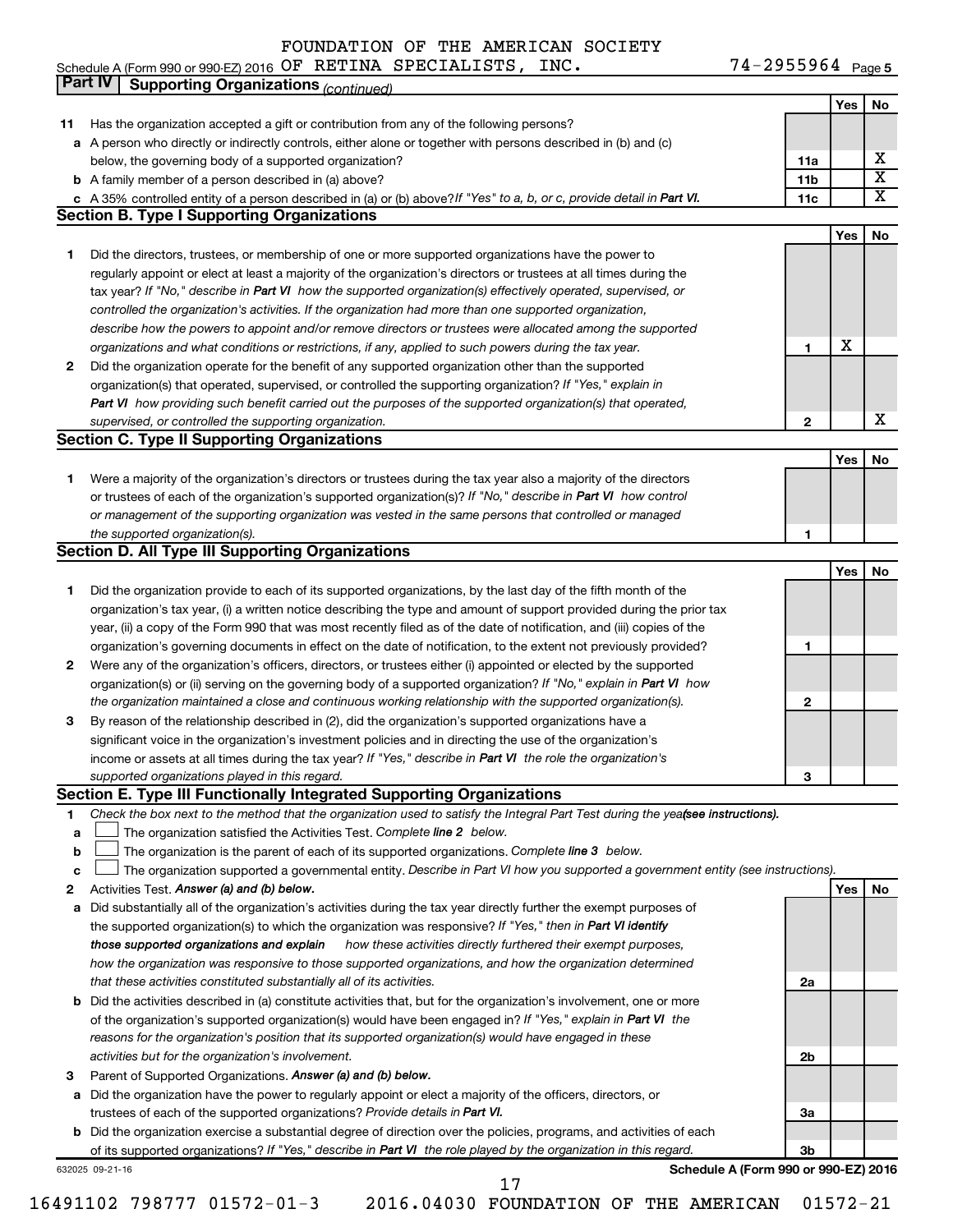#### Schedule A (Form 990 or 990-EZ) 2016 Page OF RETINA SPECIALISTS, INC. 74-2955964 FOUNDATION OF THE AMERICAN SOCIETY

74-2955964 Page 6

#### **Part V Type III Non-Functionally Integrated 509(a)(3) Supporting Organizations**

1 **Letter See instructions.** All Check here if the organization satisfied the Integral Part Test as a qualifying trust on Nov. 20, 1970 (explain in Part VI.) See instructions. All other Type III non-functionally integrated supporting organizations must complete Sections A through E.

|              | Section A - Adjusted Net Income                                              |                | (A) Prior Year | (B) Current Year<br>(optional) |
|--------------|------------------------------------------------------------------------------|----------------|----------------|--------------------------------|
| 1            | Net short-term capital gain                                                  | 1              |                |                                |
| 2            | Recoveries of prior-year distributions                                       | $\overline{2}$ |                |                                |
| З            | Other gross income (see instructions)                                        | 3              |                |                                |
| 4            | Add lines 1 through 3                                                        | 4              |                |                                |
| 5            | Depreciation and depletion                                                   | 5              |                |                                |
| 6            | Portion of operating expenses paid or incurred for production or             |                |                |                                |
|              | collection of gross income or for management, conservation, or               |                |                |                                |
|              | maintenance of property held for production of income (see instructions)     | 6              |                |                                |
| 7            | Other expenses (see instructions)                                            | $\overline{7}$ |                |                                |
| 8            | Adjusted Net Income (subtract lines 5, 6, and 7 from line 4)                 | 8              |                |                                |
|              | <b>Section B - Minimum Asset Amount</b>                                      |                | (A) Prior Year | (B) Current Year<br>(optional) |
| 1            | Aggregate fair market value of all non-exempt-use assets (see                |                |                |                                |
|              | instructions for short tax year or assets held for part of year):            |                |                |                                |
|              | a Average monthly value of securities                                        | 1a             |                |                                |
|              | <b>b</b> Average monthly cash balances                                       | 1b             |                |                                |
|              | <b>c</b> Fair market value of other non-exempt-use assets                    | 1c             |                |                                |
|              | <b>d</b> Total (add lines 1a, 1b, and 1c)                                    | 1d             |                |                                |
|              | <b>e</b> Discount claimed for blockage or other                              |                |                |                                |
|              | factors (explain in detail in <b>Part VI</b> ):                              |                |                |                                |
| 2            | Acquisition indebtedness applicable to non-exempt-use assets                 | $\mathbf{2}$   |                |                                |
| З            | Subtract line 2 from line 1d                                                 | 3              |                |                                |
| 4            | Cash deemed held for exempt use. Enter 1-1/2% of line 3 (for greater amount, |                |                |                                |
|              | see instructions)                                                            | 4              |                |                                |
| 5            | Net value of non-exempt-use assets (subtract line 4 from line 3)             | 5              |                |                                |
| 6            | Multiply line 5 by .035                                                      | 6              |                |                                |
| 7            | Recoveries of prior-year distributions                                       | 7              |                |                                |
| 8            | Minimum Asset Amount (add line 7 to line 6)                                  | 8              |                |                                |
|              | <b>Section C - Distributable Amount</b>                                      |                |                | <b>Current Year</b>            |
| 1            | Adjusted net income for prior year (from Section A, line 8, Column A)        | 1              |                |                                |
| $\mathbf{2}$ | Enter 85% of line 1                                                          | $\mathbf{2}$   |                |                                |
| З            | Minimum asset amount for prior year (from Section B, line 8, Column A)       | 3              |                |                                |
| 4            | Enter greater of line 2 or line 3                                            | 4              |                |                                |
| 5            | Income tax imposed in prior year                                             | 5              |                |                                |
| 6            | <b>Distributable Amount.</b> Subtract line 5 from line 4, unless subject to  |                |                |                                |
|              | emergency temporary reduction (see instructions)                             | 6              |                |                                |
|              |                                                                              |                |                |                                |

**7** Let Check here if the current year is the organization's first as a non-functionally integrated Type III supporting organization (see instructions).

**Schedule A (Form 990 or 990-EZ) 2016**

632026 09-21-16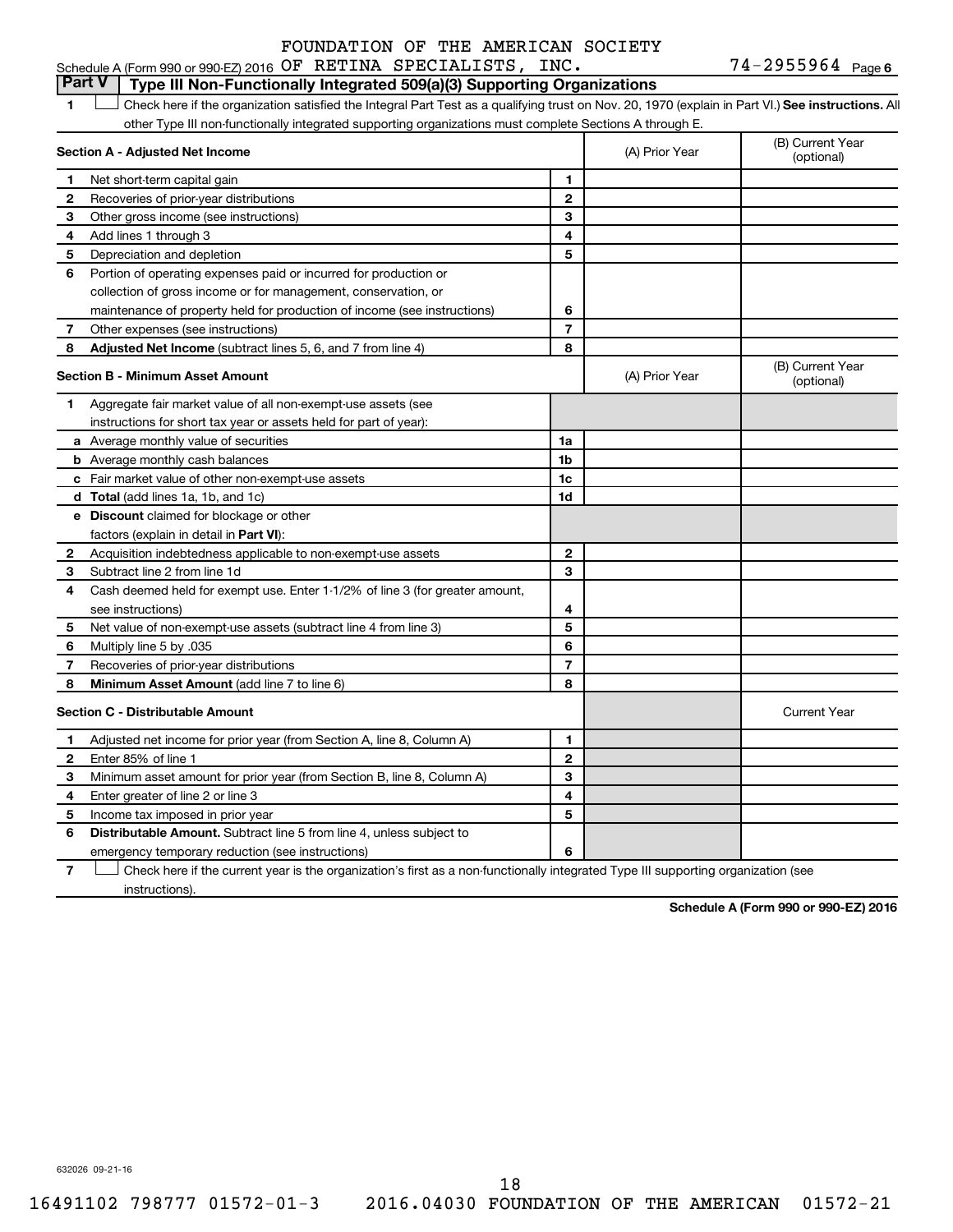| <b>Part V</b> | Type III Non-Functionally Integrated 509(a)(3) Supporting Organizations (continued)        |                             |                                       |                                         |  |  |  |  |  |  |
|---------------|--------------------------------------------------------------------------------------------|-----------------------------|---------------------------------------|-----------------------------------------|--|--|--|--|--|--|
|               | <b>Section D - Distributions</b>                                                           |                             |                                       | <b>Current Year</b>                     |  |  |  |  |  |  |
| 1             | Amounts paid to supported organizations to accomplish exempt purposes                      |                             |                                       |                                         |  |  |  |  |  |  |
| 2             | Amounts paid to perform activity that directly furthers exempt purposes of supported       |                             |                                       |                                         |  |  |  |  |  |  |
|               | organizations, in excess of income from activity                                           |                             |                                       |                                         |  |  |  |  |  |  |
| З             | Administrative expenses paid to accomplish exempt purposes of supported organizations      |                             |                                       |                                         |  |  |  |  |  |  |
| 4             | Amounts paid to acquire exempt-use assets                                                  |                             |                                       |                                         |  |  |  |  |  |  |
| 5             | Qualified set-aside amounts (prior IRS approval required)                                  |                             |                                       |                                         |  |  |  |  |  |  |
| 6             | Other distributions (describe in Part VI). See instructions                                |                             |                                       |                                         |  |  |  |  |  |  |
| 7             | Total annual distributions. Add lines 1 through 6                                          |                             |                                       |                                         |  |  |  |  |  |  |
| 8             | Distributions to attentive supported organizations to which the organization is responsive |                             |                                       |                                         |  |  |  |  |  |  |
|               | (provide details in Part VI). See instructions                                             |                             |                                       |                                         |  |  |  |  |  |  |
| 9             | Distributable amount for 2016 from Section C, line 6                                       |                             |                                       |                                         |  |  |  |  |  |  |
| 10            | Line 8 amount divided by Line 9 amount                                                     |                             |                                       |                                         |  |  |  |  |  |  |
|               |                                                                                            | (i)                         | (iii)                                 | (iii)                                   |  |  |  |  |  |  |
|               | Section E - Distribution Allocations (see instructions)                                    | <b>Excess Distributions</b> | <b>Underdistributions</b><br>Pre-2016 | <b>Distributable</b><br>Amount for 2016 |  |  |  |  |  |  |
|               |                                                                                            |                             |                                       |                                         |  |  |  |  |  |  |
| 1             | Distributable amount for 2016 from Section C, line 6                                       |                             |                                       |                                         |  |  |  |  |  |  |
| 2             | Underdistributions, if any, for years prior to 2016 (reason-                               |                             |                                       |                                         |  |  |  |  |  |  |
|               | able cause required-explain in Part VI). See instructions                                  |                             |                                       |                                         |  |  |  |  |  |  |
| З             | Excess distributions carryover, if any, to 2016:                                           |                             |                                       |                                         |  |  |  |  |  |  |
| а             |                                                                                            |                             |                                       |                                         |  |  |  |  |  |  |
| b             |                                                                                            |                             |                                       |                                         |  |  |  |  |  |  |
|               | c From 2013                                                                                |                             |                                       |                                         |  |  |  |  |  |  |
|               | <b>d</b> From 2014                                                                         |                             |                                       |                                         |  |  |  |  |  |  |
|               | e From 2015                                                                                |                             |                                       |                                         |  |  |  |  |  |  |
|               | f Total of lines 3a through e                                                              |                             |                                       |                                         |  |  |  |  |  |  |
|               | g Applied to underdistributions of prior years                                             |                             |                                       |                                         |  |  |  |  |  |  |
|               | <b>h</b> Applied to 2016 distributable amount                                              |                             |                                       |                                         |  |  |  |  |  |  |
|               | i Carryover from 2011 not applied (see instructions)                                       |                             |                                       |                                         |  |  |  |  |  |  |
|               | Remainder. Subtract lines 3g, 3h, and 3i from 3f.                                          |                             |                                       |                                         |  |  |  |  |  |  |
| 4             | Distributions for 2016 from Section D,                                                     |                             |                                       |                                         |  |  |  |  |  |  |
|               | line $7:$                                                                                  |                             |                                       |                                         |  |  |  |  |  |  |
|               | a Applied to underdistributions of prior years                                             |                             |                                       |                                         |  |  |  |  |  |  |
|               | <b>b</b> Applied to 2016 distributable amount                                              |                             |                                       |                                         |  |  |  |  |  |  |
|               | c Remainder. Subtract lines 4a and 4b from 4                                               |                             |                                       |                                         |  |  |  |  |  |  |
| 5             | Remaining underdistributions for years prior to 2016, if                                   |                             |                                       |                                         |  |  |  |  |  |  |
|               | any. Subtract lines 3g and 4a from line 2. For result greater                              |                             |                                       |                                         |  |  |  |  |  |  |
|               | than zero, explain in Part VI. See instructions                                            |                             |                                       |                                         |  |  |  |  |  |  |
| 6             | Remaining underdistributions for 2016. Subtract lines 3h                                   |                             |                                       |                                         |  |  |  |  |  |  |
|               | and 4b from line 1. For result greater than zero, explain in                               |                             |                                       |                                         |  |  |  |  |  |  |
|               | Part VI. See instructions                                                                  |                             |                                       |                                         |  |  |  |  |  |  |
| 7             | Excess distributions carryover to 2017. Add lines 3j                                       |                             |                                       |                                         |  |  |  |  |  |  |
|               | and 4c                                                                                     |                             |                                       |                                         |  |  |  |  |  |  |
| 8             | Breakdown of line 7:                                                                       |                             |                                       |                                         |  |  |  |  |  |  |
| a             |                                                                                            |                             |                                       |                                         |  |  |  |  |  |  |
|               | <b>b</b> Excess from 2013                                                                  |                             |                                       |                                         |  |  |  |  |  |  |
|               | c Excess from 2014                                                                         |                             |                                       |                                         |  |  |  |  |  |  |
|               | d Excess from 2015                                                                         |                             |                                       |                                         |  |  |  |  |  |  |
|               | e Excess from 2016                                                                         |                             |                                       |                                         |  |  |  |  |  |  |

**Schedule A (Form 990 or 990-EZ) 2016**

632027 09-21-16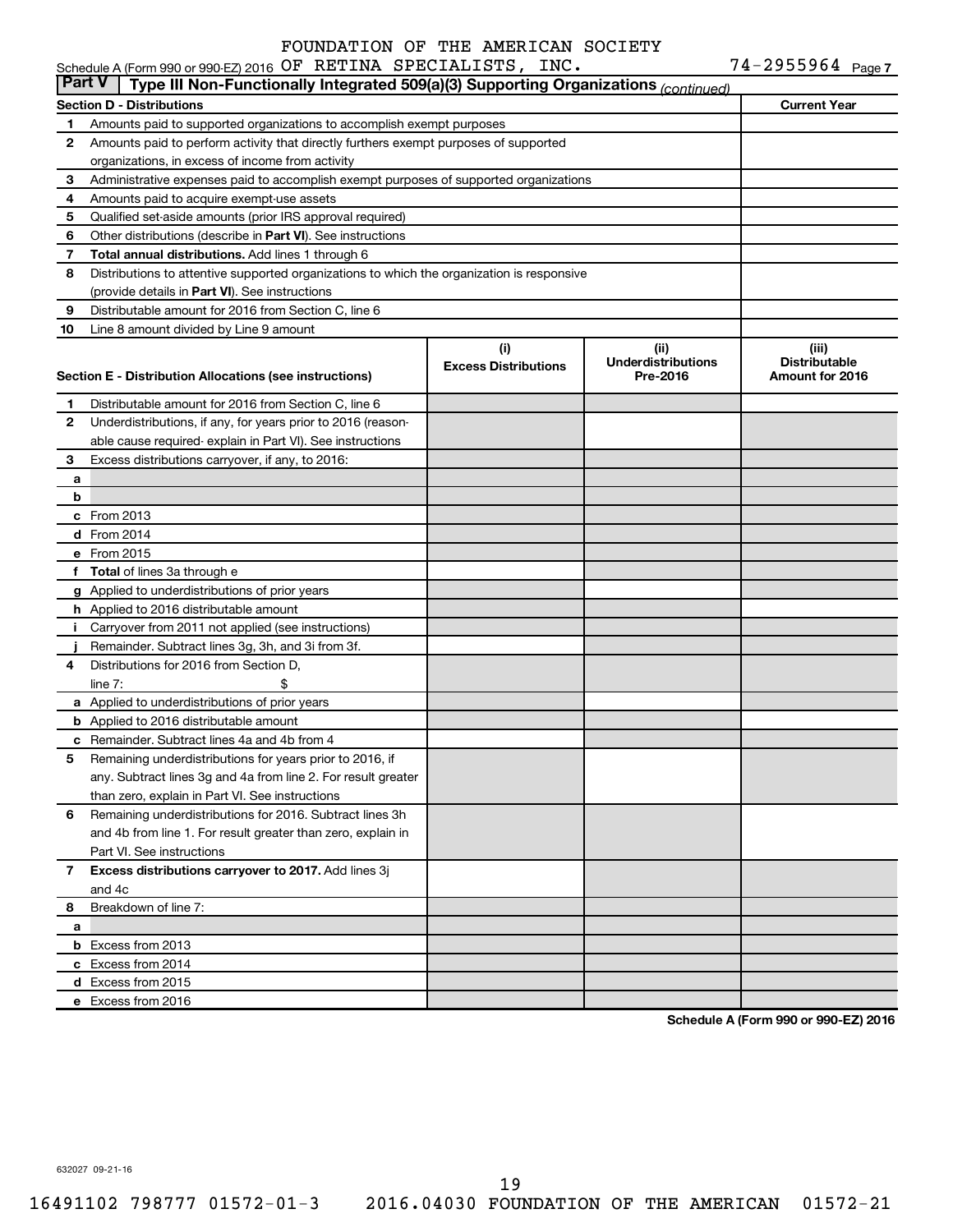| <b>Part VI</b>  | Schedule A (Form 990 or 990-EZ) 2016 OF RETINA SPECIALISTS, INC.<br>Supplemental Information. Provide the explanations required by Part II, line 10; Part II, line 17a or 17b; Part III, line 12;                                                                                                                                                                                                                                   |    |                                                                  | 74-2955964 Page 8 |
|-----------------|-------------------------------------------------------------------------------------------------------------------------------------------------------------------------------------------------------------------------------------------------------------------------------------------------------------------------------------------------------------------------------------------------------------------------------------|----|------------------------------------------------------------------|-------------------|
|                 | Part IV, Section A, lines 1, 2, 3b, 3c, 4b, 4c, 5a, 6, 9a, 9b, 9c, 11a, 11b, and 11c; Part IV, Section B, lines 1 and 2; Part IV, Section C,<br>line 1; Part IV, Section D, lines 2 and 3; Part IV, Section E, lines 1c, 2a, 2b, 3a, and 3b; Part V, line 1; Part V, Section B, line 1e; Part V,<br>Section D, lines 5, 6, and 8; and Part V, Section E, lines 2, 5, and 6. Also complete this part for any additional information. |    |                                                                  |                   |
|                 | (See instructions.)                                                                                                                                                                                                                                                                                                                                                                                                                 |    |                                                                  |                   |
|                 |                                                                                                                                                                                                                                                                                                                                                                                                                                     |    |                                                                  |                   |
|                 |                                                                                                                                                                                                                                                                                                                                                                                                                                     |    |                                                                  |                   |
|                 |                                                                                                                                                                                                                                                                                                                                                                                                                                     |    |                                                                  |                   |
|                 |                                                                                                                                                                                                                                                                                                                                                                                                                                     |    |                                                                  |                   |
|                 |                                                                                                                                                                                                                                                                                                                                                                                                                                     |    |                                                                  |                   |
|                 |                                                                                                                                                                                                                                                                                                                                                                                                                                     |    |                                                                  |                   |
|                 |                                                                                                                                                                                                                                                                                                                                                                                                                                     |    |                                                                  |                   |
|                 |                                                                                                                                                                                                                                                                                                                                                                                                                                     |    |                                                                  |                   |
|                 |                                                                                                                                                                                                                                                                                                                                                                                                                                     |    |                                                                  |                   |
|                 |                                                                                                                                                                                                                                                                                                                                                                                                                                     |    |                                                                  |                   |
|                 |                                                                                                                                                                                                                                                                                                                                                                                                                                     |    |                                                                  |                   |
|                 |                                                                                                                                                                                                                                                                                                                                                                                                                                     |    |                                                                  |                   |
|                 |                                                                                                                                                                                                                                                                                                                                                                                                                                     |    |                                                                  |                   |
|                 |                                                                                                                                                                                                                                                                                                                                                                                                                                     |    |                                                                  |                   |
|                 |                                                                                                                                                                                                                                                                                                                                                                                                                                     |    |                                                                  |                   |
|                 |                                                                                                                                                                                                                                                                                                                                                                                                                                     |    |                                                                  |                   |
|                 |                                                                                                                                                                                                                                                                                                                                                                                                                                     |    |                                                                  |                   |
|                 |                                                                                                                                                                                                                                                                                                                                                                                                                                     |    |                                                                  |                   |
|                 |                                                                                                                                                                                                                                                                                                                                                                                                                                     |    |                                                                  |                   |
|                 |                                                                                                                                                                                                                                                                                                                                                                                                                                     |    |                                                                  |                   |
|                 |                                                                                                                                                                                                                                                                                                                                                                                                                                     |    |                                                                  |                   |
|                 |                                                                                                                                                                                                                                                                                                                                                                                                                                     |    |                                                                  |                   |
|                 |                                                                                                                                                                                                                                                                                                                                                                                                                                     |    |                                                                  |                   |
|                 |                                                                                                                                                                                                                                                                                                                                                                                                                                     |    |                                                                  |                   |
|                 |                                                                                                                                                                                                                                                                                                                                                                                                                                     |    |                                                                  |                   |
|                 |                                                                                                                                                                                                                                                                                                                                                                                                                                     |    |                                                                  |                   |
|                 |                                                                                                                                                                                                                                                                                                                                                                                                                                     |    |                                                                  |                   |
|                 |                                                                                                                                                                                                                                                                                                                                                                                                                                     |    |                                                                  |                   |
|                 |                                                                                                                                                                                                                                                                                                                                                                                                                                     |    |                                                                  |                   |
|                 |                                                                                                                                                                                                                                                                                                                                                                                                                                     |    |                                                                  |                   |
|                 |                                                                                                                                                                                                                                                                                                                                                                                                                                     |    |                                                                  |                   |
|                 |                                                                                                                                                                                                                                                                                                                                                                                                                                     |    |                                                                  |                   |
|                 |                                                                                                                                                                                                                                                                                                                                                                                                                                     |    |                                                                  |                   |
| 632028 09-21-16 |                                                                                                                                                                                                                                                                                                                                                                                                                                     |    | Schedule A (Form 990 or 990-EZ) 2016                             |                   |
|                 |                                                                                                                                                                                                                                                                                                                                                                                                                                     | 20 | 16491102 798777 01572-01-3 2016.04030 FOUNDATION OF THE AMERICAN |                   |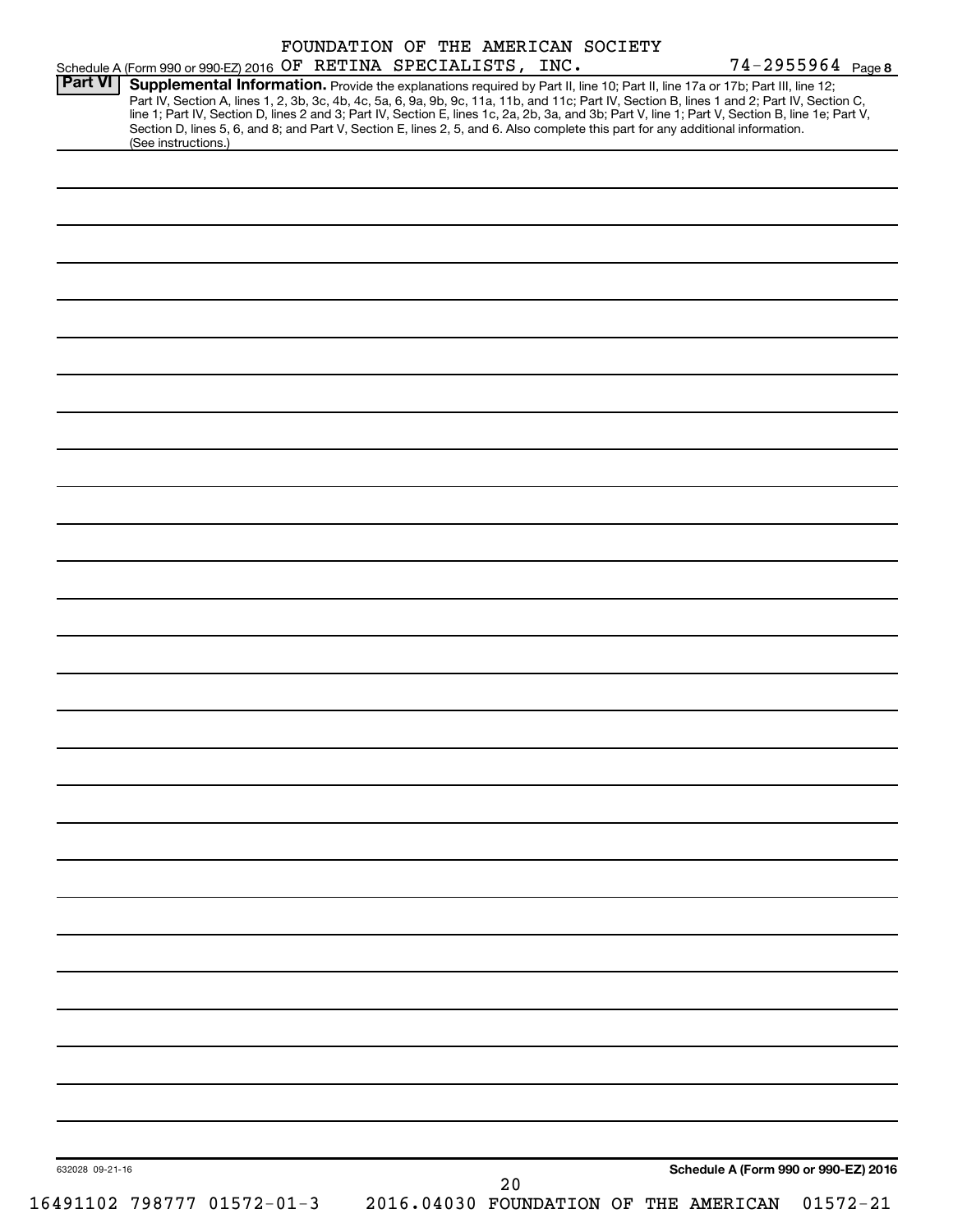| (Form 990)<br>Department of the Treasury<br>Internal Revenue Service<br>Name of the organization<br>Protection of natural habitat | FOUNDATION OF THE AMERICAN SOCIETY<br>OF RETINA SPECIALISTS, INC.<br>organization answered "Yes" on Form 990, Part IV, line 6.<br>Aggregate value of contributions to (during year)<br>Purpose(s) of conservation easements held by the organization (check all that apply).<br>Preservation of land for public use (e.g., recreation or education) | Complete if the organization answered "Yes" on Form 990,<br>Part IV, line 6, 7, 8, 9, 10, 11a, 11b, 11c, 11d, 11e, 11f, 12a, or 12b.<br>Attach to Form 990.<br>Information about Schedule D (Form 990) and its instructions is at www.irs.gov/form990.<br>Organizations Maintaining Donor Advised Funds or Other Similar Funds or Accounts. Complete if the<br>(a) Donor advised funds<br>the control of the control of the control of the control of the control of<br>Did the organization inform all donors and donor advisors in writing that the assets held in donor advised funds<br>Did the organization inform all grantees, donors, and donor advisors in writing that grant funds can be used only<br>for charitable purposes and not for the benefit of the donor or donor advisor, or for any other purpose conferring<br>Conservation Easements. Complete if the organization answered "Yes" on Form 990, Part IV, line 7.<br>Preservation of a historically important land area<br>Preservation of a certified historic structure |                                                                                                 | <b>Open to Public</b><br>Inspection<br><b>Employer identification number</b><br>74-2955964<br>(b) Funds and other accounts<br>Yes<br><b>No</b><br>No<br>Yes                                                                                                                                                                                                                                                                                                                                                                                                                                                                  |
|-----------------------------------------------------------------------------------------------------------------------------------|-----------------------------------------------------------------------------------------------------------------------------------------------------------------------------------------------------------------------------------------------------------------------------------------------------------------------------------------------------|--------------------------------------------------------------------------------------------------------------------------------------------------------------------------------------------------------------------------------------------------------------------------------------------------------------------------------------------------------------------------------------------------------------------------------------------------------------------------------------------------------------------------------------------------------------------------------------------------------------------------------------------------------------------------------------------------------------------------------------------------------------------------------------------------------------------------------------------------------------------------------------------------------------------------------------------------------------------------------------------------------------------------------------------------|-------------------------------------------------------------------------------------------------|------------------------------------------------------------------------------------------------------------------------------------------------------------------------------------------------------------------------------------------------------------------------------------------------------------------------------------------------------------------------------------------------------------------------------------------------------------------------------------------------------------------------------------------------------------------------------------------------------------------------------|
|                                                                                                                                   |                                                                                                                                                                                                                                                                                                                                                     |                                                                                                                                                                                                                                                                                                                                                                                                                                                                                                                                                                                                                                                                                                                                                                                                                                                                                                                                                                                                                                                  |                                                                                                 |                                                                                                                                                                                                                                                                                                                                                                                                                                                                                                                                                                                                                              |
|                                                                                                                                   |                                                                                                                                                                                                                                                                                                                                                     |                                                                                                                                                                                                                                                                                                                                                                                                                                                                                                                                                                                                                                                                                                                                                                                                                                                                                                                                                                                                                                                  |                                                                                                 |                                                                                                                                                                                                                                                                                                                                                                                                                                                                                                                                                                                                                              |
|                                                                                                                                   |                                                                                                                                                                                                                                                                                                                                                     |                                                                                                                                                                                                                                                                                                                                                                                                                                                                                                                                                                                                                                                                                                                                                                                                                                                                                                                                                                                                                                                  |                                                                                                 |                                                                                                                                                                                                                                                                                                                                                                                                                                                                                                                                                                                                                              |
|                                                                                                                                   |                                                                                                                                                                                                                                                                                                                                                     |                                                                                                                                                                                                                                                                                                                                                                                                                                                                                                                                                                                                                                                                                                                                                                                                                                                                                                                                                                                                                                                  |                                                                                                 |                                                                                                                                                                                                                                                                                                                                                                                                                                                                                                                                                                                                                              |
|                                                                                                                                   |                                                                                                                                                                                                                                                                                                                                                     |                                                                                                                                                                                                                                                                                                                                                                                                                                                                                                                                                                                                                                                                                                                                                                                                                                                                                                                                                                                                                                                  |                                                                                                 |                                                                                                                                                                                                                                                                                                                                                                                                                                                                                                                                                                                                                              |
|                                                                                                                                   |                                                                                                                                                                                                                                                                                                                                                     |                                                                                                                                                                                                                                                                                                                                                                                                                                                                                                                                                                                                                                                                                                                                                                                                                                                                                                                                                                                                                                                  |                                                                                                 |                                                                                                                                                                                                                                                                                                                                                                                                                                                                                                                                                                                                                              |
|                                                                                                                                   |                                                                                                                                                                                                                                                                                                                                                     |                                                                                                                                                                                                                                                                                                                                                                                                                                                                                                                                                                                                                                                                                                                                                                                                                                                                                                                                                                                                                                                  |                                                                                                 |                                                                                                                                                                                                                                                                                                                                                                                                                                                                                                                                                                                                                              |
|                                                                                                                                   |                                                                                                                                                                                                                                                                                                                                                     |                                                                                                                                                                                                                                                                                                                                                                                                                                                                                                                                                                                                                                                                                                                                                                                                                                                                                                                                                                                                                                                  |                                                                                                 |                                                                                                                                                                                                                                                                                                                                                                                                                                                                                                                                                                                                                              |
|                                                                                                                                   |                                                                                                                                                                                                                                                                                                                                                     |                                                                                                                                                                                                                                                                                                                                                                                                                                                                                                                                                                                                                                                                                                                                                                                                                                                                                                                                                                                                                                                  |                                                                                                 |                                                                                                                                                                                                                                                                                                                                                                                                                                                                                                                                                                                                                              |
|                                                                                                                                   |                                                                                                                                                                                                                                                                                                                                                     |                                                                                                                                                                                                                                                                                                                                                                                                                                                                                                                                                                                                                                                                                                                                                                                                                                                                                                                                                                                                                                                  |                                                                                                 |                                                                                                                                                                                                                                                                                                                                                                                                                                                                                                                                                                                                                              |
|                                                                                                                                   |                                                                                                                                                                                                                                                                                                                                                     |                                                                                                                                                                                                                                                                                                                                                                                                                                                                                                                                                                                                                                                                                                                                                                                                                                                                                                                                                                                                                                                  |                                                                                                 |                                                                                                                                                                                                                                                                                                                                                                                                                                                                                                                                                                                                                              |
|                                                                                                                                   |                                                                                                                                                                                                                                                                                                                                                     |                                                                                                                                                                                                                                                                                                                                                                                                                                                                                                                                                                                                                                                                                                                                                                                                                                                                                                                                                                                                                                                  |                                                                                                 |                                                                                                                                                                                                                                                                                                                                                                                                                                                                                                                                                                                                                              |
|                                                                                                                                   |                                                                                                                                                                                                                                                                                                                                                     |                                                                                                                                                                                                                                                                                                                                                                                                                                                                                                                                                                                                                                                                                                                                                                                                                                                                                                                                                                                                                                                  |                                                                                                 |                                                                                                                                                                                                                                                                                                                                                                                                                                                                                                                                                                                                                              |
|                                                                                                                                   |                                                                                                                                                                                                                                                                                                                                                     |                                                                                                                                                                                                                                                                                                                                                                                                                                                                                                                                                                                                                                                                                                                                                                                                                                                                                                                                                                                                                                                  |                                                                                                 |                                                                                                                                                                                                                                                                                                                                                                                                                                                                                                                                                                                                                              |
|                                                                                                                                   |                                                                                                                                                                                                                                                                                                                                                     |                                                                                                                                                                                                                                                                                                                                                                                                                                                                                                                                                                                                                                                                                                                                                                                                                                                                                                                                                                                                                                                  |                                                                                                 |                                                                                                                                                                                                                                                                                                                                                                                                                                                                                                                                                                                                                              |
|                                                                                                                                   |                                                                                                                                                                                                                                                                                                                                                     |                                                                                                                                                                                                                                                                                                                                                                                                                                                                                                                                                                                                                                                                                                                                                                                                                                                                                                                                                                                                                                                  |                                                                                                 |                                                                                                                                                                                                                                                                                                                                                                                                                                                                                                                                                                                                                              |
|                                                                                                                                   |                                                                                                                                                                                                                                                                                                                                                     |                                                                                                                                                                                                                                                                                                                                                                                                                                                                                                                                                                                                                                                                                                                                                                                                                                                                                                                                                                                                                                                  |                                                                                                 |                                                                                                                                                                                                                                                                                                                                                                                                                                                                                                                                                                                                                              |
|                                                                                                                                   |                                                                                                                                                                                                                                                                                                                                                     |                                                                                                                                                                                                                                                                                                                                                                                                                                                                                                                                                                                                                                                                                                                                                                                                                                                                                                                                                                                                                                                  |                                                                                                 |                                                                                                                                                                                                                                                                                                                                                                                                                                                                                                                                                                                                                              |
| Preservation of open space                                                                                                        |                                                                                                                                                                                                                                                                                                                                                     |                                                                                                                                                                                                                                                                                                                                                                                                                                                                                                                                                                                                                                                                                                                                                                                                                                                                                                                                                                                                                                                  |                                                                                                 |                                                                                                                                                                                                                                                                                                                                                                                                                                                                                                                                                                                                                              |
|                                                                                                                                   |                                                                                                                                                                                                                                                                                                                                                     | Complete lines 2a through 2d if the organization held a qualified conservation contribution in the form of a conservation easement on the last                                                                                                                                                                                                                                                                                                                                                                                                                                                                                                                                                                                                                                                                                                                                                                                                                                                                                                   |                                                                                                 |                                                                                                                                                                                                                                                                                                                                                                                                                                                                                                                                                                                                                              |
| day of the tax year.                                                                                                              |                                                                                                                                                                                                                                                                                                                                                     |                                                                                                                                                                                                                                                                                                                                                                                                                                                                                                                                                                                                                                                                                                                                                                                                                                                                                                                                                                                                                                                  |                                                                                                 | Held at the End of the Tax Year                                                                                                                                                                                                                                                                                                                                                                                                                                                                                                                                                                                              |
|                                                                                                                                   |                                                                                                                                                                                                                                                                                                                                                     |                                                                                                                                                                                                                                                                                                                                                                                                                                                                                                                                                                                                                                                                                                                                                                                                                                                                                                                                                                                                                                                  | 2a                                                                                              |                                                                                                                                                                                                                                                                                                                                                                                                                                                                                                                                                                                                                              |
|                                                                                                                                   |                                                                                                                                                                                                                                                                                                                                                     |                                                                                                                                                                                                                                                                                                                                                                                                                                                                                                                                                                                                                                                                                                                                                                                                                                                                                                                                                                                                                                                  | 2b                                                                                              |                                                                                                                                                                                                                                                                                                                                                                                                                                                                                                                                                                                                                              |
|                                                                                                                                   |                                                                                                                                                                                                                                                                                                                                                     |                                                                                                                                                                                                                                                                                                                                                                                                                                                                                                                                                                                                                                                                                                                                                                                                                                                                                                                                                                                                                                                  | 2c                                                                                              |                                                                                                                                                                                                                                                                                                                                                                                                                                                                                                                                                                                                                              |
|                                                                                                                                   |                                                                                                                                                                                                                                                                                                                                                     | d Number of conservation easements included in (c) acquired after 8/17/06, and not on a historic structure                                                                                                                                                                                                                                                                                                                                                                                                                                                                                                                                                                                                                                                                                                                                                                                                                                                                                                                                       |                                                                                                 |                                                                                                                                                                                                                                                                                                                                                                                                                                                                                                                                                                                                                              |
|                                                                                                                                   |                                                                                                                                                                                                                                                                                                                                                     | listed in the National Register [111] Marshall Marshall Marshall Marshall Marshall Marshall Marshall Marshall M                                                                                                                                                                                                                                                                                                                                                                                                                                                                                                                                                                                                                                                                                                                                                                                                                                                                                                                                  | 2d                                                                                              |                                                                                                                                                                                                                                                                                                                                                                                                                                                                                                                                                                                                                              |
|                                                                                                                                   |                                                                                                                                                                                                                                                                                                                                                     | Number of conservation easements modified, transferred, released, extinguished, or terminated by the organization during the tax                                                                                                                                                                                                                                                                                                                                                                                                                                                                                                                                                                                                                                                                                                                                                                                                                                                                                                                 |                                                                                                 |                                                                                                                                                                                                                                                                                                                                                                                                                                                                                                                                                                                                                              |
| $\mathsf{year}$                                                                                                                   |                                                                                                                                                                                                                                                                                                                                                     |                                                                                                                                                                                                                                                                                                                                                                                                                                                                                                                                                                                                                                                                                                                                                                                                                                                                                                                                                                                                                                                  |                                                                                                 |                                                                                                                                                                                                                                                                                                                                                                                                                                                                                                                                                                                                                              |
|                                                                                                                                   | Number of states where property subject to conservation easement is located >                                                                                                                                                                                                                                                                       |                                                                                                                                                                                                                                                                                                                                                                                                                                                                                                                                                                                                                                                                                                                                                                                                                                                                                                                                                                                                                                                  |                                                                                                 |                                                                                                                                                                                                                                                                                                                                                                                                                                                                                                                                                                                                                              |
|                                                                                                                                   |                                                                                                                                                                                                                                                                                                                                                     | Does the organization have a written policy regarding the periodic monitoring, inspection, handling of                                                                                                                                                                                                                                                                                                                                                                                                                                                                                                                                                                                                                                                                                                                                                                                                                                                                                                                                           |                                                                                                 |                                                                                                                                                                                                                                                                                                                                                                                                                                                                                                                                                                                                                              |
|                                                                                                                                   | violations, and enforcement of the conservation easements it holds?                                                                                                                                                                                                                                                                                 |                                                                                                                                                                                                                                                                                                                                                                                                                                                                                                                                                                                                                                                                                                                                                                                                                                                                                                                                                                                                                                                  |                                                                                                 | Yes<br><b>No</b>                                                                                                                                                                                                                                                                                                                                                                                                                                                                                                                                                                                                             |
|                                                                                                                                   |                                                                                                                                                                                                                                                                                                                                                     | Staff and volunteer hours devoted to monitoring, inspecting, handling of violations, and enforcing conservation easements during the year                                                                                                                                                                                                                                                                                                                                                                                                                                                                                                                                                                                                                                                                                                                                                                                                                                                                                                        |                                                                                                 |                                                                                                                                                                                                                                                                                                                                                                                                                                                                                                                                                                                                                              |
|                                                                                                                                   |                                                                                                                                                                                                                                                                                                                                                     | Amount of expenses incurred in monitoring, inspecting, handling of violations, and enforcing conservation easements during the year                                                                                                                                                                                                                                                                                                                                                                                                                                                                                                                                                                                                                                                                                                                                                                                                                                                                                                              |                                                                                                 |                                                                                                                                                                                                                                                                                                                                                                                                                                                                                                                                                                                                                              |
|                                                                                                                                   |                                                                                                                                                                                                                                                                                                                                                     |                                                                                                                                                                                                                                                                                                                                                                                                                                                                                                                                                                                                                                                                                                                                                                                                                                                                                                                                                                                                                                                  |                                                                                                 |                                                                                                                                                                                                                                                                                                                                                                                                                                                                                                                                                                                                                              |
|                                                                                                                                   |                                                                                                                                                                                                                                                                                                                                                     | Does each conservation easement reported on line 2(d) above satisfy the requirements of section 170(h)(4)(B)(i)                                                                                                                                                                                                                                                                                                                                                                                                                                                                                                                                                                                                                                                                                                                                                                                                                                                                                                                                  |                                                                                                 |                                                                                                                                                                                                                                                                                                                                                                                                                                                                                                                                                                                                                              |
|                                                                                                                                   |                                                                                                                                                                                                                                                                                                                                                     |                                                                                                                                                                                                                                                                                                                                                                                                                                                                                                                                                                                                                                                                                                                                                                                                                                                                                                                                                                                                                                                  |                                                                                                 | Yes<br><b>No</b>                                                                                                                                                                                                                                                                                                                                                                                                                                                                                                                                                                                                             |
|                                                                                                                                   |                                                                                                                                                                                                                                                                                                                                                     | In Part XIII, describe how the organization reports conservation easements in its revenue and expense statement, and balance sheet, and                                                                                                                                                                                                                                                                                                                                                                                                                                                                                                                                                                                                                                                                                                                                                                                                                                                                                                          |                                                                                                 |                                                                                                                                                                                                                                                                                                                                                                                                                                                                                                                                                                                                                              |
|                                                                                                                                   |                                                                                                                                                                                                                                                                                                                                                     | include, if applicable, the text of the footnote to the organization's financial statements that describes the organization's accounting for                                                                                                                                                                                                                                                                                                                                                                                                                                                                                                                                                                                                                                                                                                                                                                                                                                                                                                     |                                                                                                 |                                                                                                                                                                                                                                                                                                                                                                                                                                                                                                                                                                                                                              |
| conservation easements.                                                                                                           |                                                                                                                                                                                                                                                                                                                                                     |                                                                                                                                                                                                                                                                                                                                                                                                                                                                                                                                                                                                                                                                                                                                                                                                                                                                                                                                                                                                                                                  |                                                                                                 |                                                                                                                                                                                                                                                                                                                                                                                                                                                                                                                                                                                                                              |
|                                                                                                                                   |                                                                                                                                                                                                                                                                                                                                                     | Organizations Maintaining Collections of Art, Historical Treasures, or Other Similar Assets.                                                                                                                                                                                                                                                                                                                                                                                                                                                                                                                                                                                                                                                                                                                                                                                                                                                                                                                                                     |                                                                                                 |                                                                                                                                                                                                                                                                                                                                                                                                                                                                                                                                                                                                                              |
|                                                                                                                                   | Complete if the organization answered "Yes" on Form 990, Part IV, line 8.                                                                                                                                                                                                                                                                           |                                                                                                                                                                                                                                                                                                                                                                                                                                                                                                                                                                                                                                                                                                                                                                                                                                                                                                                                                                                                                                                  |                                                                                                 |                                                                                                                                                                                                                                                                                                                                                                                                                                                                                                                                                                                                                              |
|                                                                                                                                   |                                                                                                                                                                                                                                                                                                                                                     | 1a If the organization elected, as permitted under SFAS 116 (ASC 958), not to report in its revenue statement and balance sheet works of art,                                                                                                                                                                                                                                                                                                                                                                                                                                                                                                                                                                                                                                                                                                                                                                                                                                                                                                    |                                                                                                 |                                                                                                                                                                                                                                                                                                                                                                                                                                                                                                                                                                                                                              |
|                                                                                                                                   |                                                                                                                                                                                                                                                                                                                                                     | historical treasures, or other similar assets held for public exhibition, education, or research in furtherance of public service, provide, in Part XIII,                                                                                                                                                                                                                                                                                                                                                                                                                                                                                                                                                                                                                                                                                                                                                                                                                                                                                        |                                                                                                 |                                                                                                                                                                                                                                                                                                                                                                                                                                                                                                                                                                                                                              |
|                                                                                                                                   | the text of the footnote to its financial statements that describes these items.                                                                                                                                                                                                                                                                    |                                                                                                                                                                                                                                                                                                                                                                                                                                                                                                                                                                                                                                                                                                                                                                                                                                                                                                                                                                                                                                                  |                                                                                                 |                                                                                                                                                                                                                                                                                                                                                                                                                                                                                                                                                                                                                              |
|                                                                                                                                   |                                                                                                                                                                                                                                                                                                                                                     |                                                                                                                                                                                                                                                                                                                                                                                                                                                                                                                                                                                                                                                                                                                                                                                                                                                                                                                                                                                                                                                  |                                                                                                 |                                                                                                                                                                                                                                                                                                                                                                                                                                                                                                                                                                                                                              |
|                                                                                                                                   |                                                                                                                                                                                                                                                                                                                                                     |                                                                                                                                                                                                                                                                                                                                                                                                                                                                                                                                                                                                                                                                                                                                                                                                                                                                                                                                                                                                                                                  |                                                                                                 |                                                                                                                                                                                                                                                                                                                                                                                                                                                                                                                                                                                                                              |
|                                                                                                                                   |                                                                                                                                                                                                                                                                                                                                                     |                                                                                                                                                                                                                                                                                                                                                                                                                                                                                                                                                                                                                                                                                                                                                                                                                                                                                                                                                                                                                                                  |                                                                                                 |                                                                                                                                                                                                                                                                                                                                                                                                                                                                                                                                                                                                                              |
| relating to these items:                                                                                                          |                                                                                                                                                                                                                                                                                                                                                     |                                                                                                                                                                                                                                                                                                                                                                                                                                                                                                                                                                                                                                                                                                                                                                                                                                                                                                                                                                                                                                                  |                                                                                                 | $\triangleright$ \$                                                                                                                                                                                                                                                                                                                                                                                                                                                                                                                                                                                                          |
|                                                                                                                                   |                                                                                                                                                                                                                                                                                                                                                     |                                                                                                                                                                                                                                                                                                                                                                                                                                                                                                                                                                                                                                                                                                                                                                                                                                                                                                                                                                                                                                                  |                                                                                                 | $\triangleright$ \$                                                                                                                                                                                                                                                                                                                                                                                                                                                                                                                                                                                                          |
|                                                                                                                                   |                                                                                                                                                                                                                                                                                                                                                     |                                                                                                                                                                                                                                                                                                                                                                                                                                                                                                                                                                                                                                                                                                                                                                                                                                                                                                                                                                                                                                                  |                                                                                                 |                                                                                                                                                                                                                                                                                                                                                                                                                                                                                                                                                                                                                              |
|                                                                                                                                   |                                                                                                                                                                                                                                                                                                                                                     |                                                                                                                                                                                                                                                                                                                                                                                                                                                                                                                                                                                                                                                                                                                                                                                                                                                                                                                                                                                                                                                  |                                                                                                 |                                                                                                                                                                                                                                                                                                                                                                                                                                                                                                                                                                                                                              |
|                                                                                                                                   |                                                                                                                                                                                                                                                                                                                                                     |                                                                                                                                                                                                                                                                                                                                                                                                                                                                                                                                                                                                                                                                                                                                                                                                                                                                                                                                                                                                                                                  |                                                                                                 |                                                                                                                                                                                                                                                                                                                                                                                                                                                                                                                                                                                                                              |
|                                                                                                                                   |                                                                                                                                                                                                                                                                                                                                                     |                                                                                                                                                                                                                                                                                                                                                                                                                                                                                                                                                                                                                                                                                                                                                                                                                                                                                                                                                                                                                                                  |                                                                                                 |                                                                                                                                                                                                                                                                                                                                                                                                                                                                                                                                                                                                                              |
|                                                                                                                                   | LHA For Paperwork Reduction Act Notice, see the Instructions for Form 990.                                                                                                                                                                                                                                                                          |                                                                                                                                                                                                                                                                                                                                                                                                                                                                                                                                                                                                                                                                                                                                                                                                                                                                                                                                                                                                                                                  |                                                                                                 | Schedule D (Form 990) 2016                                                                                                                                                                                                                                                                                                                                                                                                                                                                                                                                                                                                   |
|                                                                                                                                   |                                                                                                                                                                                                                                                                                                                                                     |                                                                                                                                                                                                                                                                                                                                                                                                                                                                                                                                                                                                                                                                                                                                                                                                                                                                                                                                                                                                                                                  | the following amounts required to be reported under SFAS 116 (ASC 958) relating to these items: | <b>b</b> If the organization elected, as permitted under SFAS 116 (ASC 958), to report in its revenue statement and balance sheet works of art, historical<br>treasures, or other similar assets held for public exhibition, education, or research in furtherance of public service, provide the following amounts<br>(ii) Assets included in Form 990, Part X [11] Marson Martin Marson Marson Marson Marson Marson Marson Marson M<br>If the organization received or held works of art, historical treasures, or other similar assets for financial gain, provide<br>$\blacktriangleright$ \$<br>$\blacktriangleright$ s |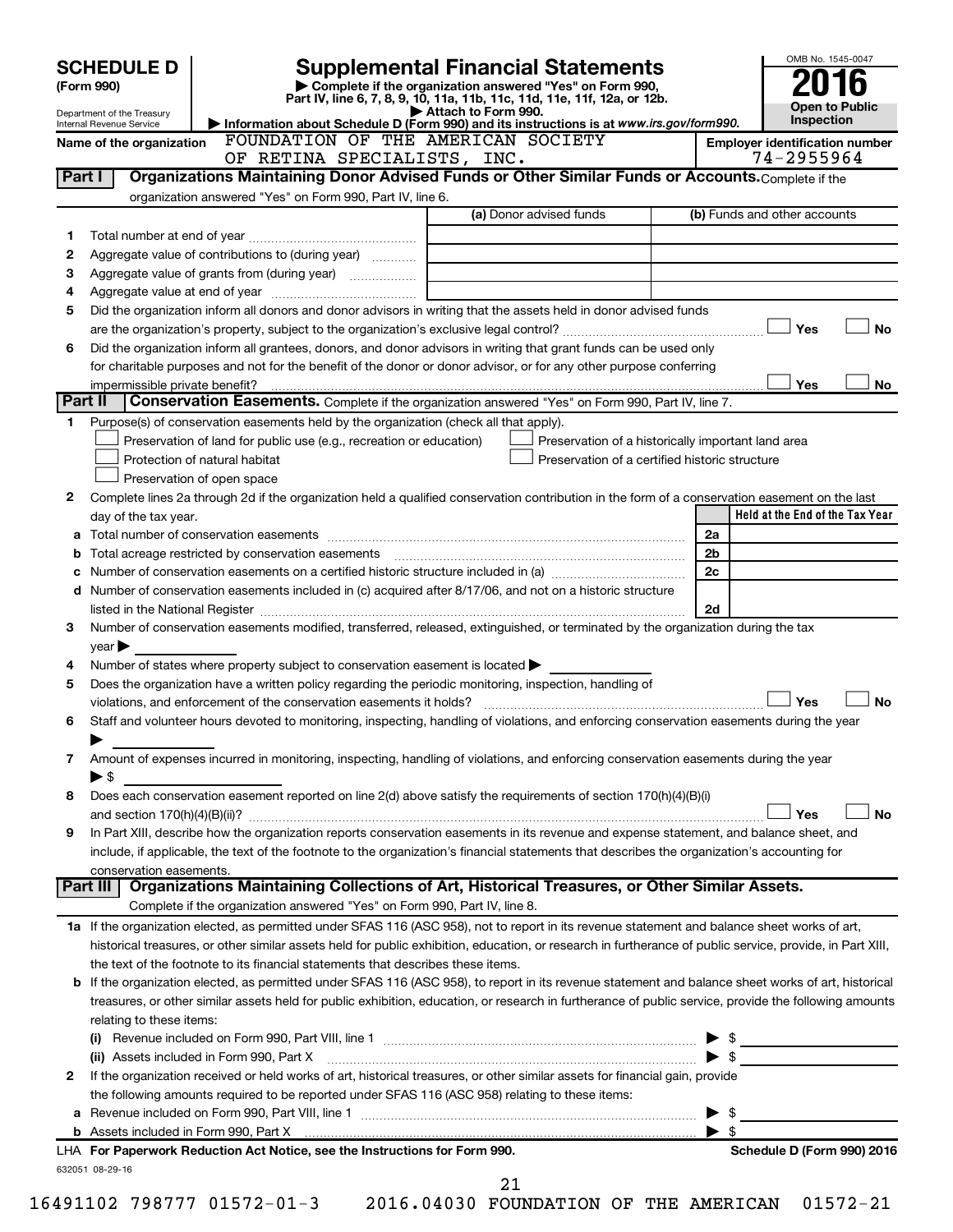|        |                                                                                                                                                                                                                                | FOUNDATION OF THE AMERICAN SOCIETY |                |                                                                                                                                                                                                                               |                 |                            |                     |           |
|--------|--------------------------------------------------------------------------------------------------------------------------------------------------------------------------------------------------------------------------------|------------------------------------|----------------|-------------------------------------------------------------------------------------------------------------------------------------------------------------------------------------------------------------------------------|-----------------|----------------------------|---------------------|-----------|
|        | Schedule D (Form 990) 2016                                                                                                                                                                                                     | OF RETINA SPECIALISTS, INC.        |                |                                                                                                                                                                                                                               |                 | $74 - 2955964$ Page 2      |                     |           |
|        | Part III   Organizations Maintaining Collections of Art, Historical Treasures, or Other Similar Assets (continued)                                                                                                             |                                    |                |                                                                                                                                                                                                                               |                 |                            |                     |           |
| 3      | Using the organization's acquisition, accession, and other records, check any of the following that are a significant use of its collection items<br>(check all that apply):                                                   |                                    |                |                                                                                                                                                                                                                               |                 |                            |                     |           |
| a      | Public exhibition                                                                                                                                                                                                              |                                    |                | Loan or exchange programs                                                                                                                                                                                                     |                 |                            |                     |           |
| b      | Scholarly research                                                                                                                                                                                                             |                                    |                | Other and the contract of the contract of the contract of the contract of the contract of the contract of the contract of the contract of the contract of the contract of the contract of the contract of the contract of the |                 |                            |                     |           |
| c      | Preservation for future generations                                                                                                                                                                                            |                                    |                |                                                                                                                                                                                                                               |                 |                            |                     |           |
|        | Provide a description of the organization's collections and explain how they further the organization's exempt purpose in Part XIII.                                                                                           |                                    |                |                                                                                                                                                                                                                               |                 |                            |                     |           |
| 5      | During the year, did the organization solicit or receive donations of art, historical treasures, or other similar assets                                                                                                       |                                    |                |                                                                                                                                                                                                                               |                 |                            |                     |           |
|        |                                                                                                                                                                                                                                |                                    |                |                                                                                                                                                                                                                               |                 |                            | Yes                 | No        |
|        | Part IV<br><b>Escrow and Custodial Arrangements.</b> Complete if the organization answered "Yes" on Form 990, Part IV, line 9, or                                                                                              |                                    |                |                                                                                                                                                                                                                               |                 |                            |                     |           |
|        | reported an amount on Form 990, Part X, line 21.                                                                                                                                                                               |                                    |                |                                                                                                                                                                                                                               |                 |                            |                     |           |
|        | 1a Is the organization an agent, trustee, custodian or other intermediary for contributions or other assets not included                                                                                                       |                                    |                |                                                                                                                                                                                                                               |                 |                            |                     |           |
|        |                                                                                                                                                                                                                                |                                    |                |                                                                                                                                                                                                                               |                 |                            | Yes                 | <b>No</b> |
|        | b If "Yes," explain the arrangement in Part XIII and complete the following table:                                                                                                                                             |                                    |                |                                                                                                                                                                                                                               |                 |                            |                     |           |
|        |                                                                                                                                                                                                                                |                                    |                |                                                                                                                                                                                                                               |                 |                            |                     |           |
|        |                                                                                                                                                                                                                                |                                    |                |                                                                                                                                                                                                                               |                 |                            | Amount              |           |
|        |                                                                                                                                                                                                                                |                                    |                |                                                                                                                                                                                                                               | 1c              |                            |                     |           |
|        |                                                                                                                                                                                                                                |                                    |                |                                                                                                                                                                                                                               | 1d              |                            |                     |           |
|        | e Distributions during the year manufactured and contain an account of the year manufactured and the year manufactured and the year manufactured and the year manufactured and the year manufactured and the year manufactured |                                    |                |                                                                                                                                                                                                                               | 1e              |                            |                     |           |
|        |                                                                                                                                                                                                                                |                                    |                |                                                                                                                                                                                                                               | 1f              |                            | Yes                 |           |
|        | 2a Did the organization include an amount on Form 990, Part X, line 21, for escrow or custodial account liability?                                                                                                             |                                    |                |                                                                                                                                                                                                                               | .               |                            |                     | No        |
| Part V | <b>b</b> If "Yes," explain the arrangement in Part XIII. Check here if the explanation has been provided on Part XIII<br><b>Endowment Funds.</b> Complete if the organization answered "Yes" on Form 990, Part IV, line 10.    |                                    |                |                                                                                                                                                                                                                               |                 |                            |                     |           |
|        |                                                                                                                                                                                                                                |                                    |                |                                                                                                                                                                                                                               |                 |                            |                     |           |
|        |                                                                                                                                                                                                                                | (a) Current year                   | (b) Prior year | (c) Two years back $\vert$ (d) Three years back $\vert$                                                                                                                                                                       |                 |                            | (e) Four years back |           |
|        |                                                                                                                                                                                                                                |                                    |                |                                                                                                                                                                                                                               |                 |                            |                     |           |
|        |                                                                                                                                                                                                                                |                                    |                |                                                                                                                                                                                                                               |                 |                            |                     |           |
|        | Net investment earnings, gains, and losses                                                                                                                                                                                     |                                    |                |                                                                                                                                                                                                                               |                 |                            |                     |           |
|        |                                                                                                                                                                                                                                |                                    |                |                                                                                                                                                                                                                               |                 |                            |                     |           |
|        | e Other expenditures for facilities                                                                                                                                                                                            |                                    |                |                                                                                                                                                                                                                               |                 |                            |                     |           |
|        |                                                                                                                                                                                                                                |                                    |                |                                                                                                                                                                                                                               |                 |                            |                     |           |
|        | f Administrative expenses                                                                                                                                                                                                      |                                    |                |                                                                                                                                                                                                                               |                 |                            |                     |           |
| g      |                                                                                                                                                                                                                                |                                    |                |                                                                                                                                                                                                                               |                 |                            |                     |           |
|        | Provide the estimated percentage of the current year end balance (line 1g, column (a)) held as:                                                                                                                                |                                    |                |                                                                                                                                                                                                                               |                 |                            |                     |           |
|        | a Board designated or quasi-endowment >                                                                                                                                                                                        |                                    | %              |                                                                                                                                                                                                                               |                 |                            |                     |           |
|        | Permanent endowment                                                                                                                                                                                                            | %                                  |                |                                                                                                                                                                                                                               |                 |                            |                     |           |
|        | c Temporarily restricted endowment $\blacktriangleright$                                                                                                                                                                       | %                                  |                |                                                                                                                                                                                                                               |                 |                            |                     |           |
|        | The percentages on lines 2a, 2b, and 2c should equal 100%.                                                                                                                                                                     |                                    |                |                                                                                                                                                                                                                               |                 |                            |                     |           |
|        | 3a Are there endowment funds not in the possession of the organization that are held and administered for the organization                                                                                                     |                                    |                |                                                                                                                                                                                                                               |                 |                            |                     |           |
|        | by:                                                                                                                                                                                                                            |                                    |                |                                                                                                                                                                                                                               |                 |                            |                     | Yes<br>No |
|        | (i)                                                                                                                                                                                                                            |                                    |                |                                                                                                                                                                                                                               |                 |                            | 3a(i)               |           |
|        |                                                                                                                                                                                                                                |                                    |                |                                                                                                                                                                                                                               |                 |                            | 3a(ii)              |           |
|        |                                                                                                                                                                                                                                |                                    |                |                                                                                                                                                                                                                               |                 |                            | 3b                  |           |
|        | Describe in Part XIII the intended uses of the organization's endowment funds.                                                                                                                                                 |                                    |                |                                                                                                                                                                                                                               |                 |                            |                     |           |
|        | <b>Part VI</b><br>Land, Buildings, and Equipment.                                                                                                                                                                              |                                    |                |                                                                                                                                                                                                                               |                 |                            |                     |           |
|        | Complete if the organization answered "Yes" on Form 990, Part IV, line 11a. See Form 990, Part X, line 10.                                                                                                                     |                                    |                |                                                                                                                                                                                                                               |                 |                            |                     |           |
|        | Description of property                                                                                                                                                                                                        | (a) Cost or other                  |                | (b) Cost or other                                                                                                                                                                                                             | (c) Accumulated |                            | (d) Book value      |           |
|        |                                                                                                                                                                                                                                | basis (investment)                 |                | basis (other)                                                                                                                                                                                                                 | depreciation    |                            |                     |           |
|        |                                                                                                                                                                                                                                |                                    |                |                                                                                                                                                                                                                               |                 |                            |                     |           |
|        |                                                                                                                                                                                                                                |                                    |                |                                                                                                                                                                                                                               |                 |                            |                     |           |
|        |                                                                                                                                                                                                                                |                                    |                |                                                                                                                                                                                                                               |                 |                            |                     |           |
|        |                                                                                                                                                                                                                                |                                    |                |                                                                                                                                                                                                                               |                 |                            |                     |           |
|        |                                                                                                                                                                                                                                |                                    |                |                                                                                                                                                                                                                               |                 |                            |                     |           |
|        | Total. Add lines 1a through 1e. (Column (d) must equal Form 990, Part X, column (B), line 10c.)                                                                                                                                |                                    |                |                                                                                                                                                                                                                               |                 |                            |                     | 0.        |
|        |                                                                                                                                                                                                                                |                                    |                |                                                                                                                                                                                                                               |                 | Schedule D (Form 990) 2016 |                     |           |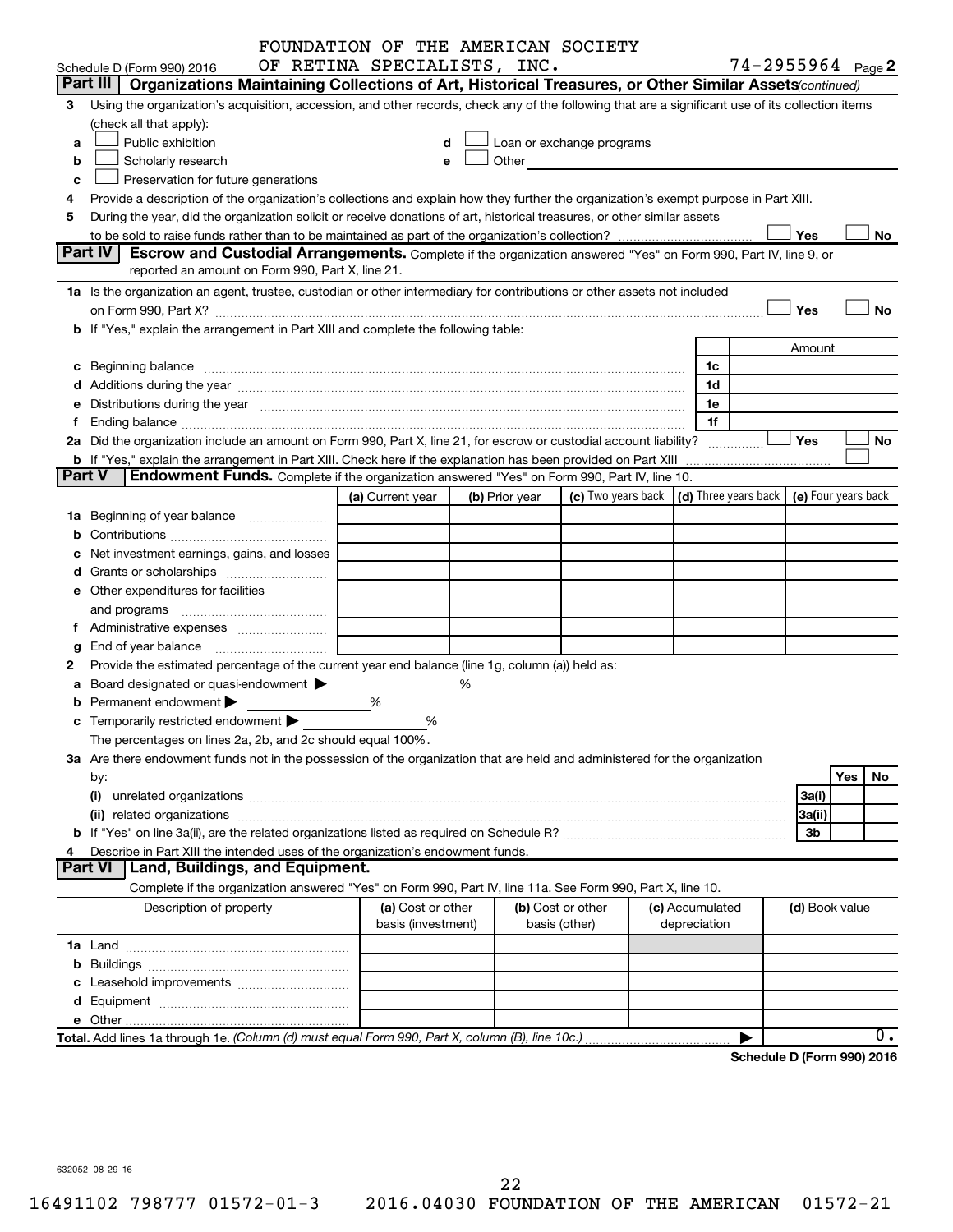| Schedule D (Form 990) 2016                                                                                                                                                         | OF RETINA SPECIALISTS, INC. |                |                                                           | $74 - 2955964$ Page 3      |
|------------------------------------------------------------------------------------------------------------------------------------------------------------------------------------|-----------------------------|----------------|-----------------------------------------------------------|----------------------------|
| <b>Investments - Other Securities.</b><br><b>Part VIII</b>                                                                                                                         |                             |                |                                                           |                            |
| Complete if the organization answered "Yes" on Form 990, Part IV, line 11b. See Form 990, Part X, line 12.<br>(a) Description of security or category (including name of security) | (b) Book value              |                | (c) Method of valuation: Cost or end-of-year market value |                            |
| (1) Financial derivatives                                                                                                                                                          |                             |                |                                                           |                            |
|                                                                                                                                                                                    |                             |                |                                                           |                            |
| $(3)$ Other                                                                                                                                                                        |                             |                |                                                           |                            |
| (A)                                                                                                                                                                                |                             |                |                                                           |                            |
| (B)                                                                                                                                                                                |                             |                |                                                           |                            |
| (C)                                                                                                                                                                                |                             |                |                                                           |                            |
| (D)                                                                                                                                                                                |                             |                |                                                           |                            |
| (E)                                                                                                                                                                                |                             |                |                                                           |                            |
| (F)                                                                                                                                                                                |                             |                |                                                           |                            |
| (G)                                                                                                                                                                                |                             |                |                                                           |                            |
| (H)                                                                                                                                                                                |                             |                |                                                           |                            |
| Total. (Col. (b) must equal Form 990, Part X, col. (B) line 12.)                                                                                                                   |                             |                |                                                           |                            |
| Part VIII Investments - Program Related.                                                                                                                                           |                             |                |                                                           |                            |
| Complete if the organization answered "Yes" on Form 990, Part IV, line 11c. See Form 990, Part X, line 13.                                                                         |                             |                |                                                           |                            |
| (a) Description of investment                                                                                                                                                      | (b) Book value              |                | (c) Method of valuation: Cost or end-of-year market value |                            |
| (1)                                                                                                                                                                                |                             |                |                                                           |                            |
| (2)                                                                                                                                                                                |                             |                |                                                           |                            |
| (3)                                                                                                                                                                                |                             |                |                                                           |                            |
| (4)                                                                                                                                                                                |                             |                |                                                           |                            |
| (5)                                                                                                                                                                                |                             |                |                                                           |                            |
| (6)                                                                                                                                                                                |                             |                |                                                           |                            |
| (7)                                                                                                                                                                                |                             |                |                                                           |                            |
| (8)                                                                                                                                                                                |                             |                |                                                           |                            |
| (9)                                                                                                                                                                                |                             |                |                                                           |                            |
| Total. (Col. (b) must equal Form 990, Part X, col. (B) line 13.)<br>Part IX<br><b>Other Assets.</b>                                                                                |                             |                |                                                           |                            |
| Complete if the organization answered "Yes" on Form 990, Part IV, line 11d. See Form 990, Part X, line 15.                                                                         |                             |                |                                                           |                            |
|                                                                                                                                                                                    | (a) Description             |                |                                                           | (b) Book value             |
| DUE FROM ASRS 501(C)(3)<br>(1)                                                                                                                                                     |                             |                |                                                           | 25,618.                    |
| DUE FROM ASRS 501(C)(6)<br>(2)                                                                                                                                                     |                             |                |                                                           | 127,411.                   |
| (3)                                                                                                                                                                                |                             |                |                                                           |                            |
| (4)                                                                                                                                                                                |                             |                |                                                           |                            |
| (5)                                                                                                                                                                                |                             |                |                                                           |                            |
| (6)                                                                                                                                                                                |                             |                |                                                           |                            |
| (7)                                                                                                                                                                                |                             |                |                                                           |                            |
| (8)                                                                                                                                                                                |                             |                |                                                           |                            |
| (9)                                                                                                                                                                                |                             |                |                                                           |                            |
| Total. (Column (b) must equal Form 990, Part X, col. (B) line 15.)                                                                                                                 |                             |                |                                                           | 153,029.                   |
| <b>Other Liabilities.</b><br>Part X                                                                                                                                                |                             |                |                                                           |                            |
| Complete if the organization answered "Yes" on Form 990, Part IV, line 11e or 11f. See Form 990, Part X, line 25.                                                                  |                             |                |                                                           |                            |
| (a) Description of liability<br>1.                                                                                                                                                 |                             | (b) Book value |                                                           |                            |
| (1)<br>Federal income taxes                                                                                                                                                        |                             |                |                                                           |                            |
| (2)                                                                                                                                                                                |                             |                |                                                           |                            |
| (3)                                                                                                                                                                                |                             |                |                                                           |                            |
| (4)                                                                                                                                                                                |                             |                |                                                           |                            |
| (5)                                                                                                                                                                                |                             |                |                                                           |                            |
| (6)                                                                                                                                                                                |                             |                |                                                           |                            |
| (7)                                                                                                                                                                                |                             |                |                                                           |                            |
| (8)                                                                                                                                                                                |                             |                |                                                           |                            |
| (9)                                                                                                                                                                                |                             |                |                                                           |                            |
| Total. (Column (b) must equal Form 990, Part X, col. (B) line 25.)                                                                                                                 |                             |                |                                                           |                            |
| Liability for uncertain tax positions. In Part XIII, provide the text of the footnote to the organization's financial statements that reports the<br>2.                            |                             |                |                                                           |                            |
| organization's liability for uncertain tax positions under FIN 48 (ASC 740). Check here if the text of the footnote has been provided in Part XIII                                 |                             |                |                                                           |                            |
|                                                                                                                                                                                    |                             |                |                                                           | Schedule D (Form 990) 2016 |

632053 08-29-16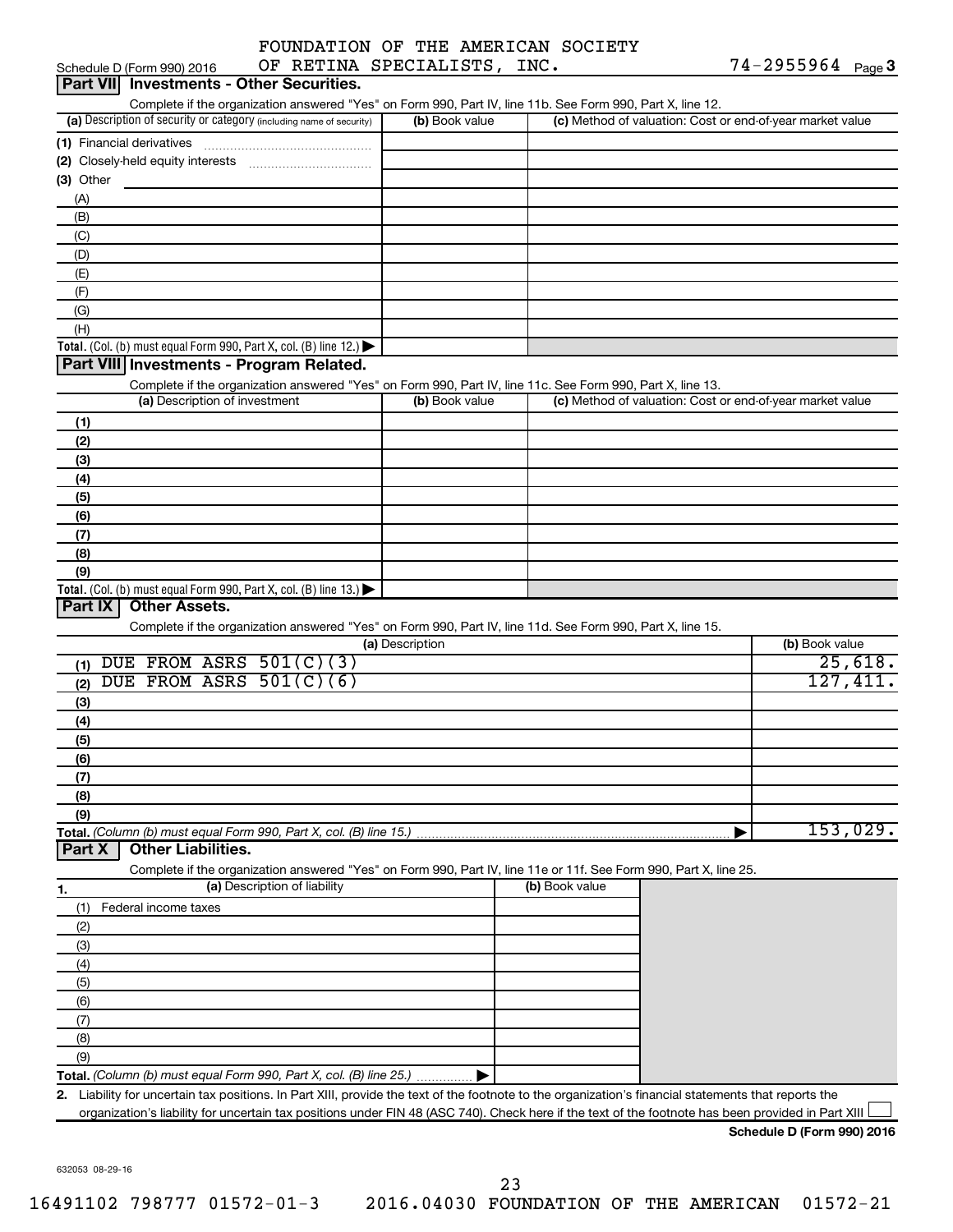|                       |  | FOUNDATION OF THE AMERICAN SOCIETY |  |
|-----------------------|--|------------------------------------|--|
| AR BRAINS ABRAISITAMA |  |                                    |  |

|    | OF RETINA SPECIALISTS, INC.<br>Schedule D (Form 990) 2016                                                                     |                | 74-2955964 Page 4 |
|----|-------------------------------------------------------------------------------------------------------------------------------|----------------|-------------------|
|    | <b>Part XI</b><br>Reconciliation of Revenue per Audited Financial Statements With Revenue per Return.                         |                |                   |
|    | Complete if the organization answered "Yes" on Form 990, Part IV, line 12a.                                                   |                |                   |
| 1. | Total revenue, gains, and other support per audited financial statements [[[[[[[[[[[[[[[[[[[[[[[[]]]]]]]]]]]]                 |                | $\mathbf{1}$      |
| 2  | Amounts included on line 1 but not on Form 990, Part VIII, line 12:                                                           |                |                   |
| a  | Net unrealized gains (losses) on investments [111] [12] matter and all products are not all products and all p                | 2a             |                   |
| b  |                                                                                                                               | 2 <sub>b</sub> |                   |
| c  |                                                                                                                               | 2c             |                   |
| d  | Other (Describe in Part XIII.) [1001] [2010] [2010] [2010] [2010] [2010] [2010] [2010] [2010] [2010] [2010] [                 | 2d             |                   |
| e  | Add lines 2a through 2d                                                                                                       |                | <b>2e</b>         |
| 3  |                                                                                                                               |                | 3                 |
| 4  | Amounts included on Form 990, Part VIII, line 12, but not on line 1:                                                          |                |                   |
| a  | Investment expenses not included on Form 990, Part VIII, line 7b [[[[[[[[[[[[[[[[[[[[[[]]]]]]]                                | 4a             |                   |
| b  |                                                                                                                               | 4b.            |                   |
|    | c Add lines 4a and 4b                                                                                                         |                | 4с                |
| 5. |                                                                                                                               |                | 5                 |
|    | Part XII Reconciliation of Expenses per Audited Financial Statements With Expenses per Return.                                |                |                   |
|    | Complete if the organization answered "Yes" on Form 990, Part IV, line 12a.                                                   |                |                   |
| 1. |                                                                                                                               |                | $\mathbf{1}$      |
| 2  | Amounts included on line 1 but not on Form 990, Part IX, line 25:                                                             |                |                   |
| a  |                                                                                                                               | 2a             |                   |
| b  |                                                                                                                               | 2 <sub>b</sub> |                   |
| c  | Other losses                                                                                                                  | 2c             |                   |
| d  |                                                                                                                               | 2d             |                   |
| e  | Add lines 2a through 2d                                                                                                       |                | 2e                |
| з  | Subtract line 2e from line 1 <b>Manual Community of the Community of the Community Community</b> Subtract line 2e from line 1 |                | 3                 |
| 4  | Amounts included on Form 990, Part IX, line 25, but not on line 1:                                                            |                |                   |
| a  |                                                                                                                               | 4a l           |                   |
| b  | Other (Describe in Part XIII.)                                                                                                | 4 <sub>b</sub> |                   |
|    | c Add lines 4a and 4b                                                                                                         |                | 4c                |
|    | Dout VIII Curricus antel Information                                                                                          |                | 5                 |

#### **Part XIII Supplemental Information.**

Provide the descriptions required for Part II, lines 3, 5, and 9; Part III, lines 1a and 4; Part IV, lines 1b and 2b; Part V, line 4; Part X, line 2; Part XI, lines 2d and 4b; and Part XII, lines 2d and 4b. Also complete this part to provide any additional information.

632054 08-29-16

**Schedule D (Form 990) 2016**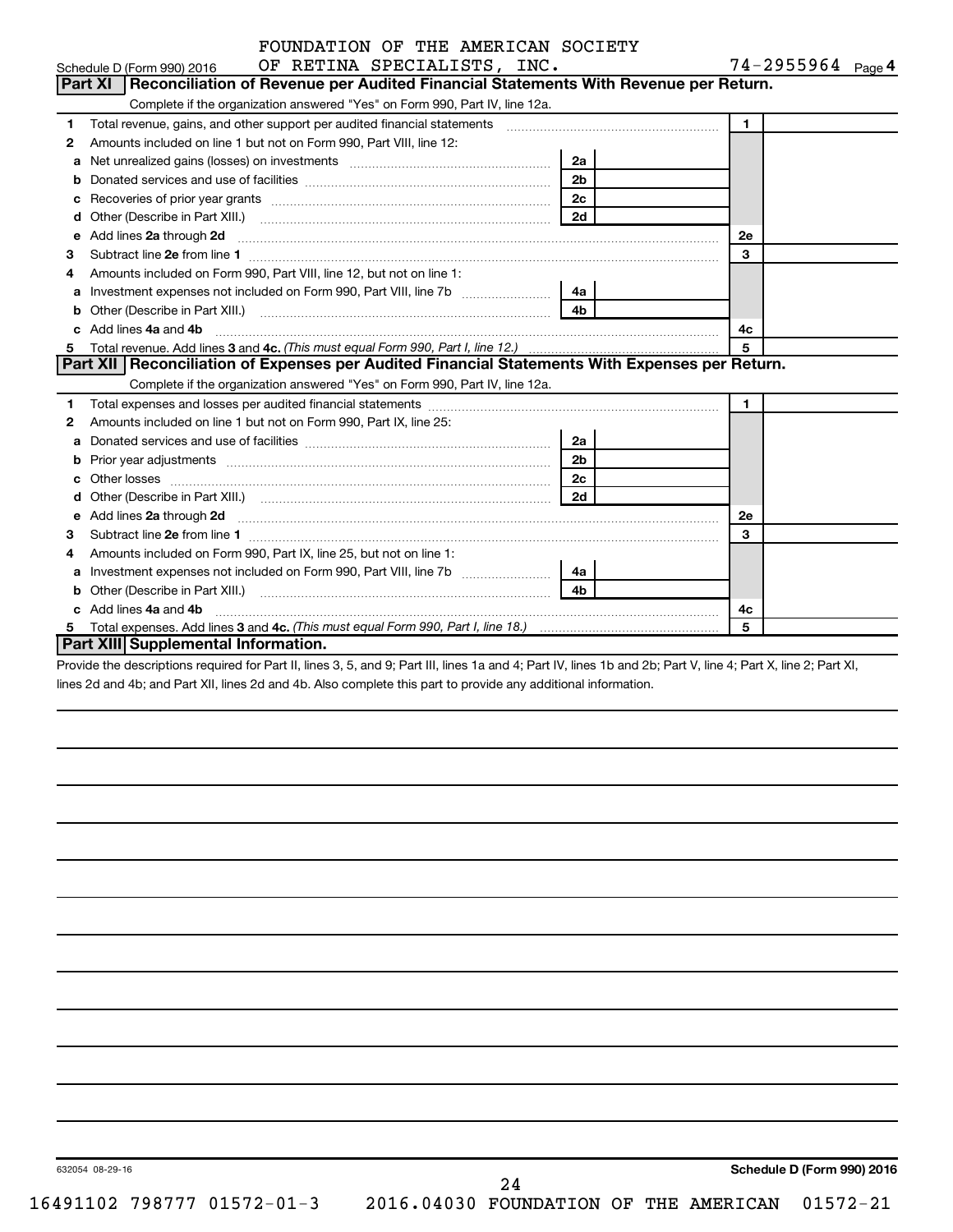| <b>SCHEDULE I</b>                                                                                                                                                                                                                                                                                              |                             | <b>Grants and Other Assistance to Organizations,</b>                                                                                  |                             |                                         |                                                                |                                          | OMB No. 1545-0047                                   |
|----------------------------------------------------------------------------------------------------------------------------------------------------------------------------------------------------------------------------------------------------------------------------------------------------------------|-----------------------------|---------------------------------------------------------------------------------------------------------------------------------------|-----------------------------|-----------------------------------------|----------------------------------------------------------------|------------------------------------------|-----------------------------------------------------|
| (Form 990)                                                                                                                                                                                                                                                                                                     |                             | Governments, and Individuals in the United States<br>Complete if the organization answered "Yes" on Form 990, Part IV, line 21 or 22. |                             |                                         |                                                                |                                          | 2016                                                |
| Department of the Treasury<br>Internal Revenue Service                                                                                                                                                                                                                                                         |                             | Information about Schedule I (Form 990) and its instructions is at www.irs.gov/form990.                                               | Attach to Form 990.         |                                         |                                                                |                                          | <b>Open to Public</b><br>Inspection                 |
| Name of the organization                                                                                                                                                                                                                                                                                       | OF RETINA SPECIALISTS, INC. | FOUNDATION OF THE AMERICAN SOCIETY                                                                                                    |                             |                                         |                                                                |                                          | <b>Employer identification number</b><br>74-2955964 |
| Part I<br><b>General Information on Grants and Assistance</b>                                                                                                                                                                                                                                                  |                             |                                                                                                                                       |                             |                                         |                                                                |                                          |                                                     |
| Does the organization maintain records to substantiate the amount of the grants or assistance, the grantees' eligibility for the grants or assistance, and the selection<br>1<br>Describe in Part IV the organization's procedures for monitoring the use of grant funds in the United States.<br>$\mathbf{2}$ |                             |                                                                                                                                       |                             |                                         |                                                                |                                          | $\boxed{\text{X}}$ Yes<br>  No                      |
| Part II<br>Grants and Other Assistance to Domestic Organizations and Domestic Governments. Complete if the organization answered "Yes" on Form 990, Part IV, line 21, for any                                                                                                                                  |                             |                                                                                                                                       |                             |                                         |                                                                |                                          |                                                     |
| recipient that received more than \$5,000. Part II can be duplicated if additional space is needed.                                                                                                                                                                                                            |                             |                                                                                                                                       |                             |                                         |                                                                |                                          |                                                     |
| 1 (a) Name and address of organization<br>or government                                                                                                                                                                                                                                                        | $(b)$ EIN                   | (c) IRC section<br>(if applicable)                                                                                                    | (d) Amount of<br>cash grant | (e) Amount of<br>non-cash<br>assistance | (f) Method of<br>valuation (book,<br>FMV, appraisal,<br>other) | (g) Description of<br>noncash assistance | (h) Purpose of grant<br>or assistance               |
|                                                                                                                                                                                                                                                                                                                |                             |                                                                                                                                       |                             |                                         |                                                                |                                          |                                                     |
|                                                                                                                                                                                                                                                                                                                |                             |                                                                                                                                       |                             |                                         |                                                                |                                          |                                                     |
|                                                                                                                                                                                                                                                                                                                |                             |                                                                                                                                       |                             |                                         |                                                                |                                          |                                                     |
|                                                                                                                                                                                                                                                                                                                |                             |                                                                                                                                       |                             |                                         |                                                                |                                          |                                                     |
|                                                                                                                                                                                                                                                                                                                |                             |                                                                                                                                       |                             |                                         |                                                                |                                          |                                                     |
|                                                                                                                                                                                                                                                                                                                |                             |                                                                                                                                       |                             |                                         |                                                                |                                          |                                                     |
| $\mathbf{2}$<br>Enter total number of other organizations listed in the line 1 table manufactured content total number of other organizations listed in the line 1 table<br>3                                                                                                                                  |                             |                                                                                                                                       |                             |                                         |                                                                |                                          | ▶                                                   |

**For Paperwork Reduction Act Notice, see the Instructions for Form 990. Schedule I (Form 990) (2016)** LHA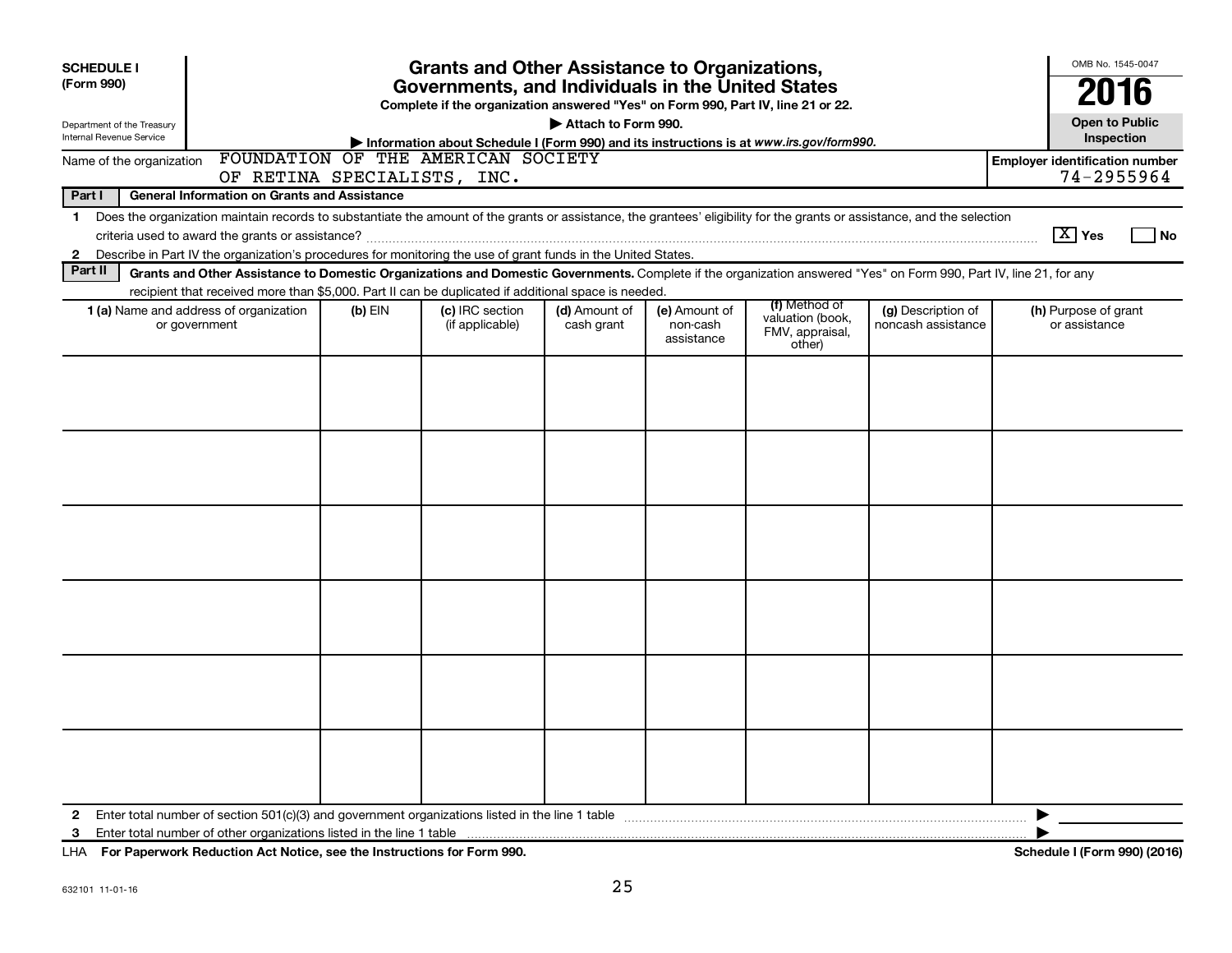Schedule I (Form 990) (2016) OF RETINA SPECIALISTS,INC. Page

**2**

Part III | Grants and Other Assistance to Domestic Individuals. Complete if the organization answered "Yes" on Form 990, Part IV, line 22. Part III can be duplicated if additional space is needed.

| (a) Type of grant or assistance                                                                                                                      | (b) Number of<br>recipients | (c) Amount of<br>cash grant | (d) Amount of non-<br>cash assistance | (e) Method of valuation<br>(book, FMV, appraisal, other) | (f) Description of noncash assistance |
|------------------------------------------------------------------------------------------------------------------------------------------------------|-----------------------------|-----------------------------|---------------------------------------|----------------------------------------------------------|---------------------------------------|
|                                                                                                                                                      |                             |                             |                                       |                                                          |                                       |
| RETINA YOUNG INVESTIGATORS AWARD                                                                                                                     |                             | 15,000.                     | $\mathbf{0}$ .                        |                                                          |                                       |
|                                                                                                                                                      |                             |                             |                                       |                                                          |                                       |
|                                                                                                                                                      |                             |                             |                                       |                                                          |                                       |
|                                                                                                                                                      |                             |                             |                                       |                                                          |                                       |
|                                                                                                                                                      |                             |                             |                                       |                                                          |                                       |
|                                                                                                                                                      |                             |                             |                                       |                                                          |                                       |
|                                                                                                                                                      |                             |                             |                                       |                                                          |                                       |
|                                                                                                                                                      |                             |                             |                                       |                                                          |                                       |
|                                                                                                                                                      |                             |                             |                                       |                                                          |                                       |
| Part IV<br>Supplemental Information. Provide the information required in Part I, line 2; Part III, column (b); and any other additional information. |                             |                             |                                       |                                                          |                                       |

PART I, LINE 2:

THE YOUNG INVESTIGATORS AWARD IS GIVEN BASED ON AN OUTSTANDING PAPER

PUBLISHED DURING THE PAST YEAR AND OTHER SIGNIFICANT CONTRIBUTIONS MADE BY

THE INVESTIGATOR, INDICATING FUTURE POTENTIAL FOR CONTRIBUTIONS TO THE

FIELD OF RETINA. IT IS OPEN TO RESEARCHERS AGES 45 YEARS OR YOUNGER WHO ARE

MEMBERS OF THE ASRS AND IS GIVEN AT THE ASRS ANNUAL MEETING WITH THE

RECIPIENT RECEIVING AN HONORARIUM.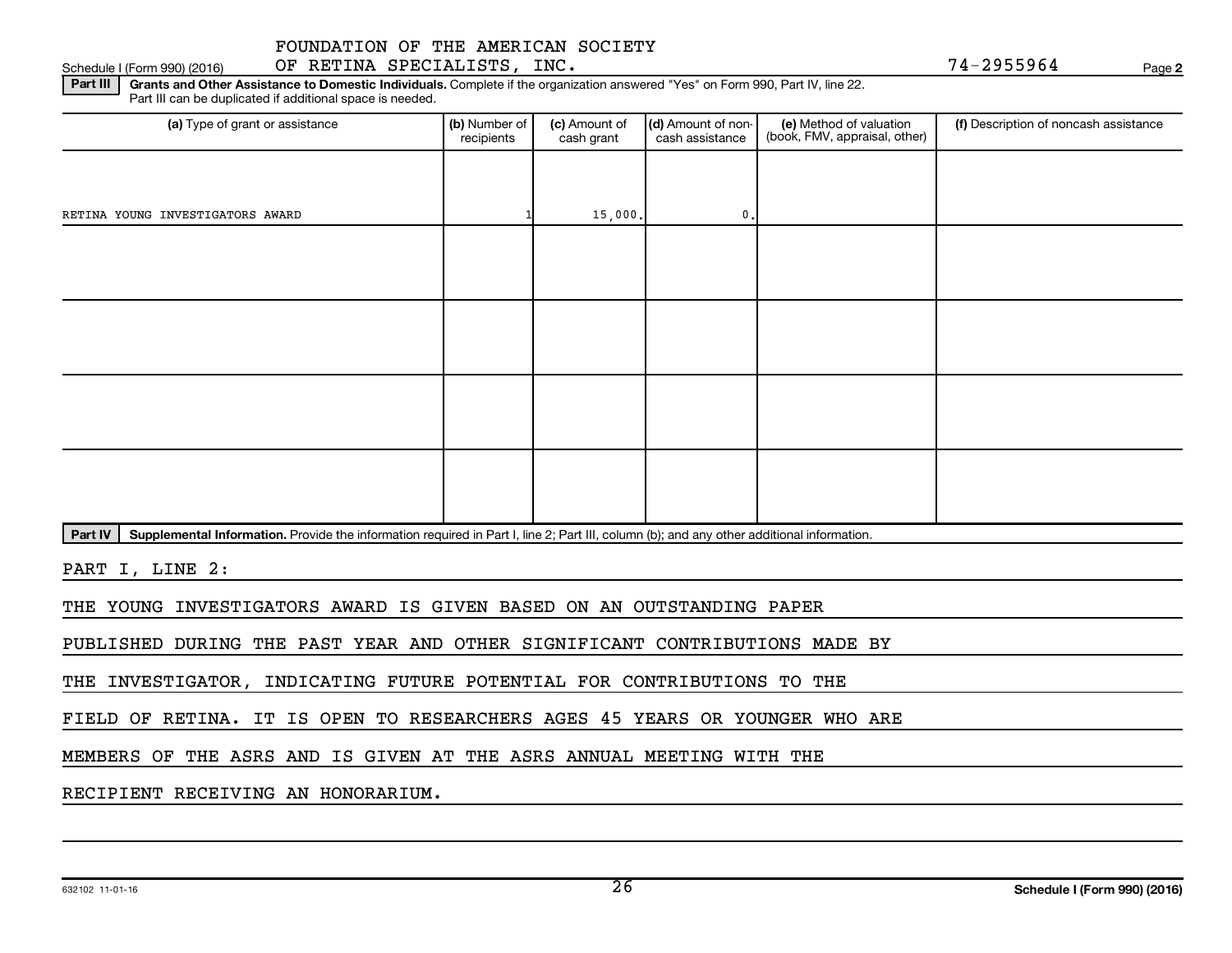**(Form 990 or 990-EZ)**

Department of the Treasury Internal Revenue Service Name of the organization

**SCHEDULE O Supplemental Information to Form 990 or 990-EZ 2016**

**Complete to provide information for responses to specific questions on Form 990 or 990-EZ or to provide any additional information. | Attach to Form 990 or 990-EZ.**

**Information about Schedule O (Form 990 or 990-EZ) and its instructions is at WWW.irs.gov/form990.** FOUNDATION OF THE AMERICAN SOCIETY OF RETINA SPECIALISTS, INC.  $\vert$  74-2955964

OMB No. 1545-0047 **Open to Public Inspection**

**Employer identification number**

FORM 990, PART I, LINE 1, DESCRIPTION OF ORGANIZATION MISSION:

CARE.

FORM 990, PART III, LINE 4A, PROGRAM SERVICE ACCOMPLISHMENTS:

OTHER SIGNIFICANT CONTRIBUTIONS MADE BY THE INVESTIGATOR, INDICATING

FUTURE POTENTIAL FOR CONTRIBUTIONS TO THE FIELD OF RETINA.

FORM 990, PART VI, SECTION A, LINE 7A:

THE DIRECTORS OF THE FOUNDATION ARE ELECTED BY THE BOARD OF THE AMERICAN

SOCIETY OF RETINA SPECIALISTS AT THEIR ANNUAL MEETING.

FORM 990, PART VI, SECTION B, LINE 11B:

THE 990 IS REVIEWED AND APPROVED BY THE EXECUTIVE COMMITTEE PRIOR TO

FILING.

FORM 990, PART VI, SECTION B, LINE 12C:

REVIEWED AT THE ANNUAL BOARD OF DIRECTORS MEETING.

FORM 990, PART VI, SECTION C, LINE 19:

GOVERNING DOCUMENTS, POLICIES AND FINANCIAL STATEMENTS ARE AVAILABLE UPON

REQUEST.

FORM 990, PART IX, LINE 11G, OTHER FEES:

OTHER PROFESSIONAL SERVICES:

PROGRAM SERVICE EXPENSES **0.** 

MANAGEMENT AND GENERAL EXPENSES 10,200.

632211 08-25-16 LHA For Paperwork Reduction Act Notice, see the Instructions for Form 990 or 990-EZ. Schedule O (Form 990 or 990-EZ) (2016)

27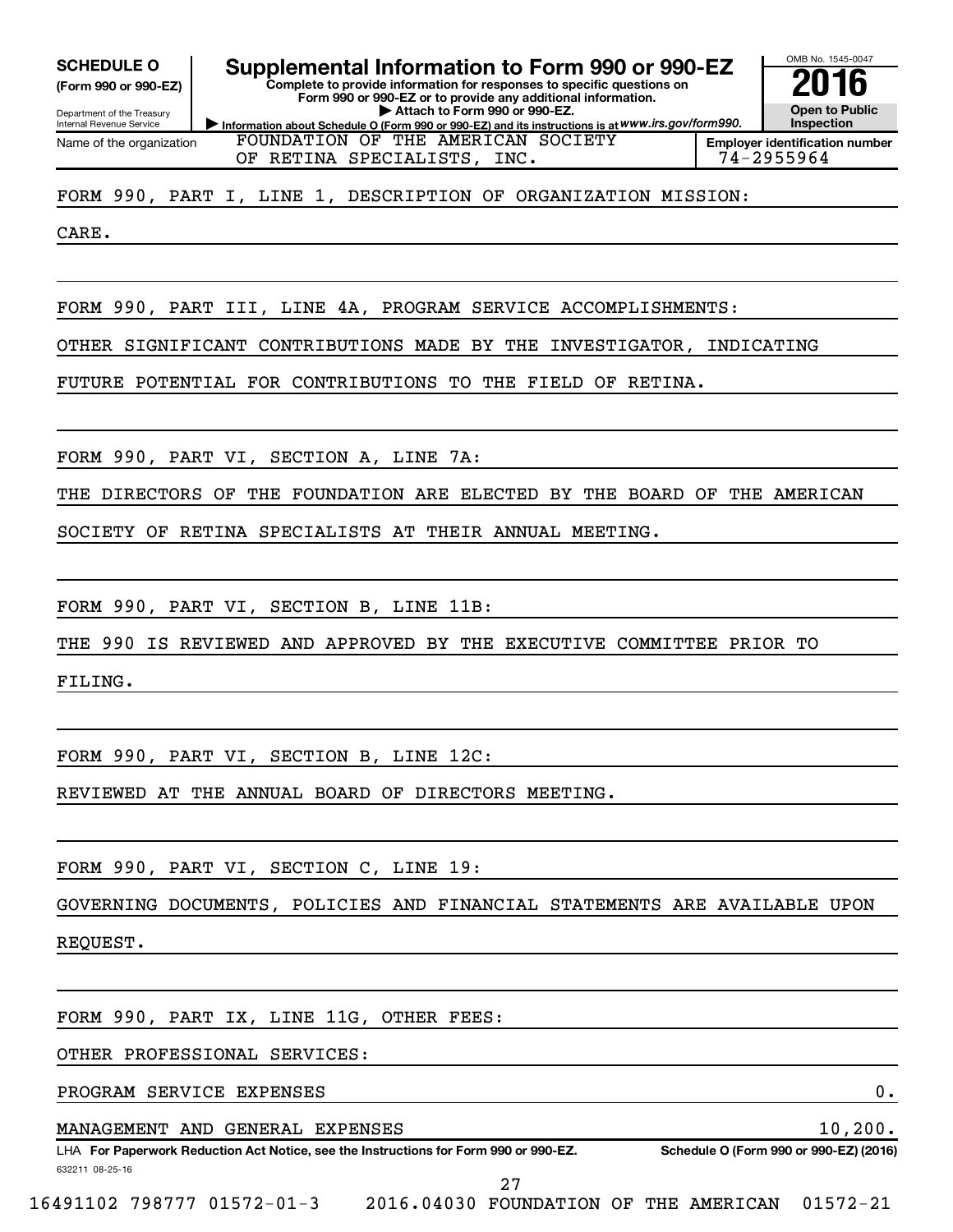|                 | Schedule O (Form 990 or 990-EZ) (2016)<br>Name of the organization |  | OF RETINA SPECIALISTS, INC. |  | FOUNDATION OF THE AMERICAN SOCIETY                                         |  | 74-2955964                             | Page 2<br><b>Employer identification number</b> |
|-----------------|--------------------------------------------------------------------|--|-----------------------------|--|----------------------------------------------------------------------------|--|----------------------------------------|-------------------------------------------------|
|                 | FUNDRAISING EXPENSES                                               |  |                             |  |                                                                            |  |                                        | 0.                                              |
|                 | TOTAL EXPENSES                                                     |  |                             |  | the control of the control of the control of the control of the control of |  |                                        | 10, 200.                                        |
|                 | TOTAL OTHER FEES ON FORM 990, PART IX, LINE 11G, COL A             |  |                             |  |                                                                            |  |                                        | 10, 200.                                        |
|                 |                                                                    |  |                             |  |                                                                            |  |                                        |                                                 |
|                 |                                                                    |  |                             |  |                                                                            |  |                                        |                                                 |
|                 |                                                                    |  |                             |  |                                                                            |  |                                        |                                                 |
|                 |                                                                    |  |                             |  |                                                                            |  |                                        |                                                 |
|                 |                                                                    |  |                             |  |                                                                            |  |                                        |                                                 |
|                 |                                                                    |  |                             |  |                                                                            |  |                                        |                                                 |
|                 |                                                                    |  |                             |  |                                                                            |  |                                        |                                                 |
|                 |                                                                    |  |                             |  |                                                                            |  |                                        |                                                 |
|                 |                                                                    |  |                             |  |                                                                            |  |                                        |                                                 |
|                 |                                                                    |  |                             |  |                                                                            |  |                                        |                                                 |
|                 |                                                                    |  |                             |  |                                                                            |  |                                        |                                                 |
|                 |                                                                    |  |                             |  |                                                                            |  |                                        |                                                 |
|                 |                                                                    |  |                             |  |                                                                            |  |                                        |                                                 |
|                 |                                                                    |  |                             |  |                                                                            |  |                                        |                                                 |
|                 |                                                                    |  |                             |  |                                                                            |  |                                        |                                                 |
|                 |                                                                    |  |                             |  |                                                                            |  |                                        |                                                 |
|                 |                                                                    |  |                             |  |                                                                            |  |                                        |                                                 |
|                 |                                                                    |  |                             |  |                                                                            |  |                                        |                                                 |
|                 |                                                                    |  |                             |  |                                                                            |  |                                        |                                                 |
|                 |                                                                    |  |                             |  |                                                                            |  |                                        |                                                 |
|                 |                                                                    |  |                             |  |                                                                            |  |                                        |                                                 |
|                 |                                                                    |  |                             |  |                                                                            |  |                                        |                                                 |
|                 |                                                                    |  |                             |  |                                                                            |  |                                        |                                                 |
|                 |                                                                    |  |                             |  |                                                                            |  |                                        |                                                 |
|                 |                                                                    |  |                             |  |                                                                            |  |                                        |                                                 |
|                 |                                                                    |  |                             |  |                                                                            |  |                                        |                                                 |
| 632212 08-25-16 |                                                                    |  |                             |  |                                                                            |  | Schedule O (Form 990 or 990-EZ) (2016) |                                                 |
|                 | 16491102 798777 01572-01-3                                         |  |                             |  | 28                                                                         |  | 2016.04030 FOUNDATION OF THE AMERICAN  | $01572 - 21$                                    |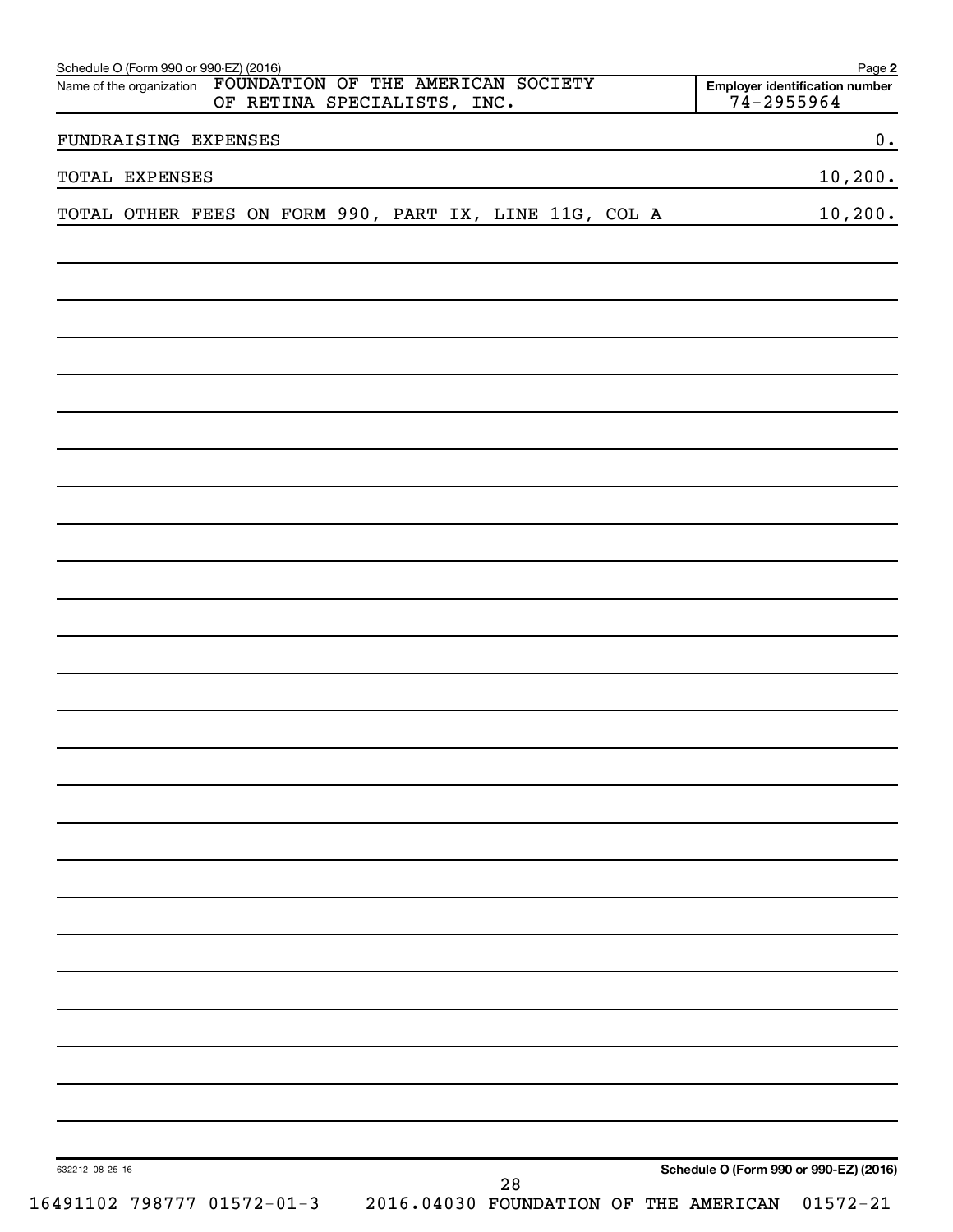| <b>SCHEDULE R</b>                                               |                                                                                                                                                                                                                   | <b>Related Organizations and Unrelated Partnerships</b>                                          |                                              |                        |                                      |                                 | OMB No. 1545-0047                                   |                             |
|-----------------------------------------------------------------|-------------------------------------------------------------------------------------------------------------------------------------------------------------------------------------------------------------------|--------------------------------------------------------------------------------------------------|----------------------------------------------|------------------------|--------------------------------------|---------------------------------|-----------------------------------------------------|-----------------------------|
| (Form 990)                                                      |                                                                                                                                                                                                                   | > Complete if the organization answered "Yes" on Form 990, Part IV, line 33, 34, 35b, 36, or 37. | Attach to Form 990.                          |                        |                                      |                                 | 2016                                                |                             |
| Department of the Treasury<br>Internal Revenue Service          |                                                                                                                                                                                                                   | Information about Schedule R (Form 990) and its instructions is at www.irs.gov/form990.          |                                              |                        |                                      |                                 | <b>Open to Public</b><br>Inspection                 |                             |
| Name of the organization                                        | OF RETINA SPECIALISTS, INC.                                                                                                                                                                                       | FOUNDATION OF THE AMERICAN SOCIETY                                                               |                                              |                        |                                      |                                 | <b>Employer identification number</b><br>74-2955964 |                             |
| Part I                                                          | Identification of Disregarded Entities. Complete if the organization answered "Yes" on Form 990, Part IV, line 33.                                                                                                |                                                                                                  |                                              |                        |                                      |                                 |                                                     |                             |
|                                                                 | (a)                                                                                                                                                                                                               | (b)                                                                                              | (c)                                          | (d)                    | (e)                                  |                                 | (f)                                                 |                             |
| Name, address, and EIN (if applicable)<br>of disregarded entity |                                                                                                                                                                                                                   | Primary activity                                                                                 | Legal domicile (state or<br>foreign country) | Total income           | End-of-year assets                   |                                 | Direct controlling<br>entity                        |                             |
|                                                                 |                                                                                                                                                                                                                   |                                                                                                  |                                              |                        |                                      |                                 |                                                     |                             |
|                                                                 |                                                                                                                                                                                                                   |                                                                                                  |                                              |                        |                                      |                                 |                                                     |                             |
|                                                                 |                                                                                                                                                                                                                   |                                                                                                  |                                              |                        |                                      |                                 |                                                     |                             |
|                                                                 |                                                                                                                                                                                                                   |                                                                                                  |                                              |                        |                                      |                                 |                                                     |                             |
|                                                                 |                                                                                                                                                                                                                   |                                                                                                  |                                              |                        |                                      |                                 |                                                     |                             |
| Part II                                                         | Identification of Related Tax-Exempt Organizations. Complete if the organization answered "Yes" on Form 990, Part IV, line 34 because it had one or more related tax-exempt<br>organizations during the tax year. |                                                                                                  |                                              |                        |                                      |                                 |                                                     |                             |
|                                                                 | (a)                                                                                                                                                                                                               | (b)                                                                                              | (c)                                          | (d)                    | (e)                                  | (f)                             |                                                     | $(g)$<br>Section 512(b)(13) |
|                                                                 | Name, address, and EIN<br>of related organization                                                                                                                                                                 | Primary activity                                                                                 | Legal domicile (state or<br>foreign country) | Exempt Code<br>section | Public charity<br>status (if section | Direct controlling<br>entity    |                                                     | controlled<br>entity?       |
|                                                                 |                                                                                                                                                                                                                   |                                                                                                  |                                              |                        | 501(c)(3)                            |                                 | Yes                                                 | No                          |
|                                                                 | AMERICAN SOCIETY OF RETINA SPECIALISTS -                                                                                                                                                                          |                                                                                                  |                                              |                        |                                      | AMERICAN SOCIETY                |                                                     |                             |
|                                                                 | 74-2251032, 20 NORTH WACKER DRIVE, CHICAGO,                                                                                                                                                                       | ADVANCEMENT OF VITREOUS                                                                          |                                              |                        |                                      | OF RETINA                       |                                                     |                             |
| 60606<br>IL                                                     | AMERICAN SOCIETY OF RETINA SPECIALISTS -                                                                                                                                                                          | SURGERY                                                                                          | TEXAS                                        | 501(C)(3)              | LINE 10                              | SPECIALISTS<br>AMERICAN SOCIETY | х                                                   |                             |
|                                                                 | 11-3791806, 20 NORTH WACKER DRIVE, CHICAGO,                                                                                                                                                                       | ADVANCEMENT OF VITREOUS                                                                          |                                              |                        |                                      | OF RETINA                       |                                                     |                             |
| 60606<br>IL                                                     |                                                                                                                                                                                                                   | SURGERY                                                                                          | TEXAS                                        | 501(C)(6)              |                                      | SPECIALISTS                     | х                                                   |                             |
|                                                                 |                                                                                                                                                                                                                   |                                                                                                  |                                              |                        |                                      |                                 |                                                     |                             |
|                                                                 |                                                                                                                                                                                                                   |                                                                                                  |                                              |                        |                                      |                                 |                                                     |                             |
|                                                                 |                                                                                                                                                                                                                   |                                                                                                  |                                              |                        |                                      |                                 |                                                     |                             |
|                                                                 |                                                                                                                                                                                                                   |                                                                                                  |                                              |                        |                                      |                                 |                                                     |                             |
|                                                                 | For Paperwork Reduction Act Notice, see the Instructions for Form 990.                                                                                                                                            |                                                                                                  |                                              |                        |                                      |                                 | Schedule R (Form 990) 2016                          |                             |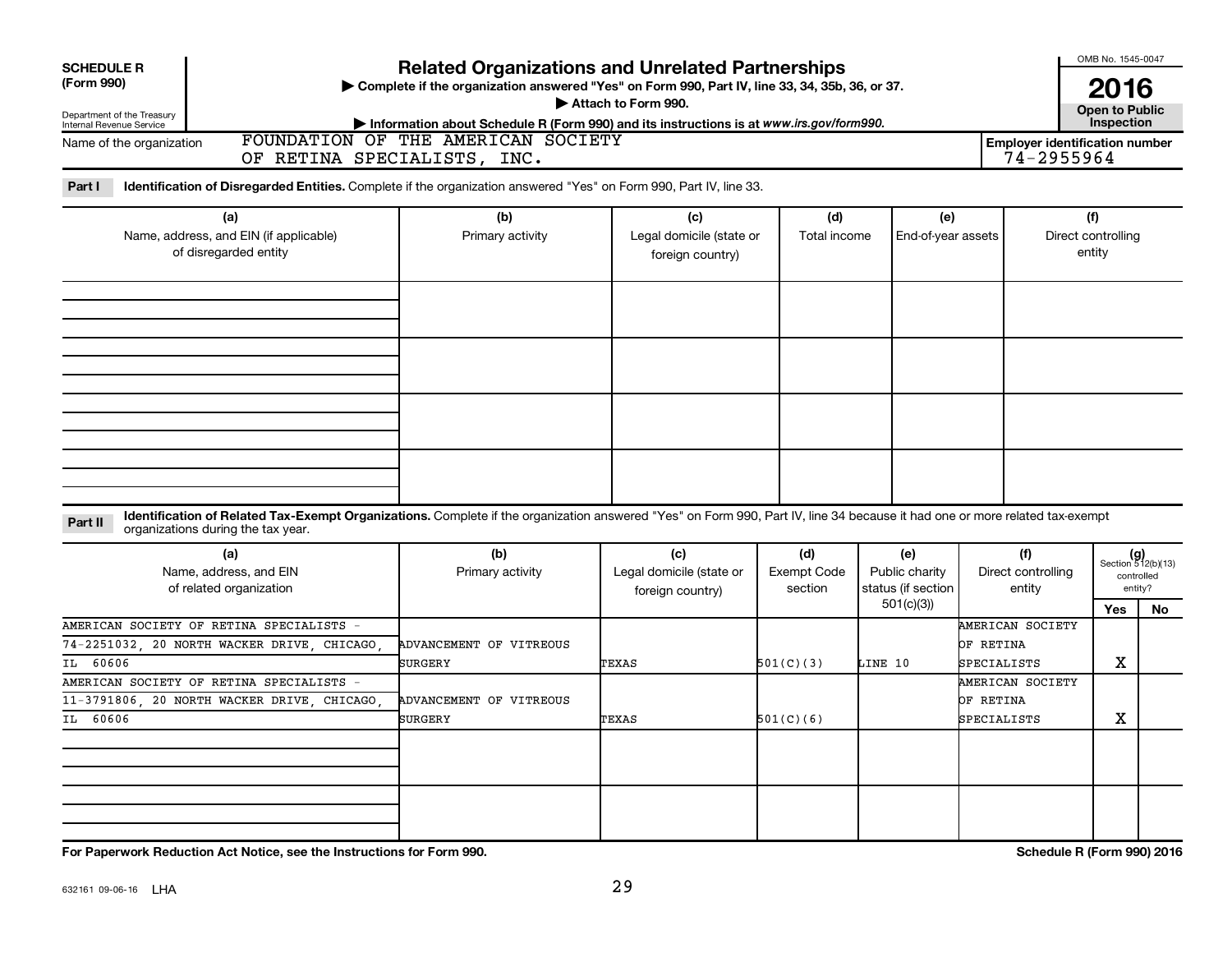**2** Schedule R (Form 990) 2016  $\,$  OF RETINA SPECIALISTS, INC.  $\,$   $\,$ 

Part III Identification of Related Organizations Taxable as a Partnership. Complete if the organization answered "Yes" on Form 990, Part IV, line 34 because it had one or more related<br>Read to the organizations tracted as a organizations treated as a partnership during the tax year.

| (a)                                                                                                                                                                                 | (b)              | (c)                                       | (d)                          | (e)                                                                   | (f)                      | (g)                               | (h)                              | (i)                                           | (j) | (k)                                         |
|-------------------------------------------------------------------------------------------------------------------------------------------------------------------------------------|------------------|-------------------------------------------|------------------------------|-----------------------------------------------------------------------|--------------------------|-----------------------------------|----------------------------------|-----------------------------------------------|-----|---------------------------------------------|
| Name, address, and EIN<br>of related organization                                                                                                                                   | Primary activity | Legal<br>domicile<br>(state or<br>foreign | Direct controlling<br>entity | Predominant income<br>(related, unrelated,<br>excluded from tax under | Share of total<br>income | Share of<br>end-of-year<br>assets | Disproportionate<br>allocations? | Code V-UBI<br>amount in box<br>20 of Schedule |     | General or Percentage<br>managing ownership |
|                                                                                                                                                                                     |                  | country)                                  |                              | sections 512-514)                                                     |                          |                                   | Yes   No                         | K-1 (Form 1065) Yes No                        |     |                                             |
|                                                                                                                                                                                     |                  |                                           |                              |                                                                       |                          |                                   |                                  |                                               |     |                                             |
|                                                                                                                                                                                     |                  |                                           |                              |                                                                       |                          |                                   |                                  |                                               |     |                                             |
|                                                                                                                                                                                     |                  |                                           |                              |                                                                       |                          |                                   |                                  |                                               |     |                                             |
|                                                                                                                                                                                     |                  |                                           |                              |                                                                       |                          |                                   |                                  |                                               |     |                                             |
|                                                                                                                                                                                     |                  |                                           |                              |                                                                       |                          |                                   |                                  |                                               |     |                                             |
|                                                                                                                                                                                     |                  |                                           |                              |                                                                       |                          |                                   |                                  |                                               |     |                                             |
|                                                                                                                                                                                     |                  |                                           |                              |                                                                       |                          |                                   |                                  |                                               |     |                                             |
|                                                                                                                                                                                     |                  |                                           |                              |                                                                       |                          |                                   |                                  |                                               |     |                                             |
|                                                                                                                                                                                     |                  |                                           |                              |                                                                       |                          |                                   |                                  |                                               |     |                                             |
|                                                                                                                                                                                     |                  |                                           |                              |                                                                       |                          |                                   |                                  |                                               |     |                                             |
|                                                                                                                                                                                     |                  |                                           |                              |                                                                       |                          |                                   |                                  |                                               |     |                                             |
|                                                                                                                                                                                     |                  |                                           |                              |                                                                       |                          |                                   |                                  |                                               |     |                                             |
|                                                                                                                                                                                     |                  |                                           |                              |                                                                       |                          |                                   |                                  |                                               |     |                                             |
|                                                                                                                                                                                     |                  |                                           |                              |                                                                       |                          |                                   |                                  |                                               |     |                                             |
|                                                                                                                                                                                     |                  |                                           |                              |                                                                       |                          |                                   |                                  |                                               |     |                                             |
|                                                                                                                                                                                     |                  |                                           |                              |                                                                       |                          |                                   |                                  |                                               |     |                                             |
| Identification of Polated Organizations Tovable as a Corporation or Trust Complete if the examization enquand "Vee" on Ferm 000, Dert IV line 24 because it had one or mars related |                  |                                           |                              |                                                                       |                          |                                   |                                  |                                               |     |                                             |

Part IV Identification of Related Organizations Taxable as a Corporation or Trust. Complete if the organization answered "Yes" on Form 990, Part IV, line 34 because it had one or more related<br>Complete intervals are accompa organizations treated as a corporation or trust during the tax year.

| (a)<br>Name, address, and EIN<br>of related organization | (b)<br>Primary activity | (c)<br>Legal domicile<br>state or<br>foreign | (d)<br>Direct controlling<br>entity | (e)<br>Type of entity<br>(C corp, S corp,<br>or trust) | (f)<br>Share of total<br>income | (g)<br>Share of<br>end-of-year<br>assets | (h)<br>Percentage<br>ownership | $(i)$<br>Section<br>512(b)(13)<br>controlled<br>entity? |
|----------------------------------------------------------|-------------------------|----------------------------------------------|-------------------------------------|--------------------------------------------------------|---------------------------------|------------------------------------------|--------------------------------|---------------------------------------------------------|
|                                                          |                         | country)                                     |                                     |                                                        |                                 |                                          |                                | Yes   No                                                |
|                                                          |                         |                                              |                                     |                                                        |                                 |                                          |                                |                                                         |
|                                                          |                         |                                              |                                     |                                                        |                                 |                                          |                                |                                                         |
|                                                          |                         |                                              |                                     |                                                        |                                 |                                          |                                |                                                         |
|                                                          |                         |                                              |                                     |                                                        |                                 |                                          |                                |                                                         |
|                                                          |                         |                                              |                                     |                                                        |                                 |                                          |                                |                                                         |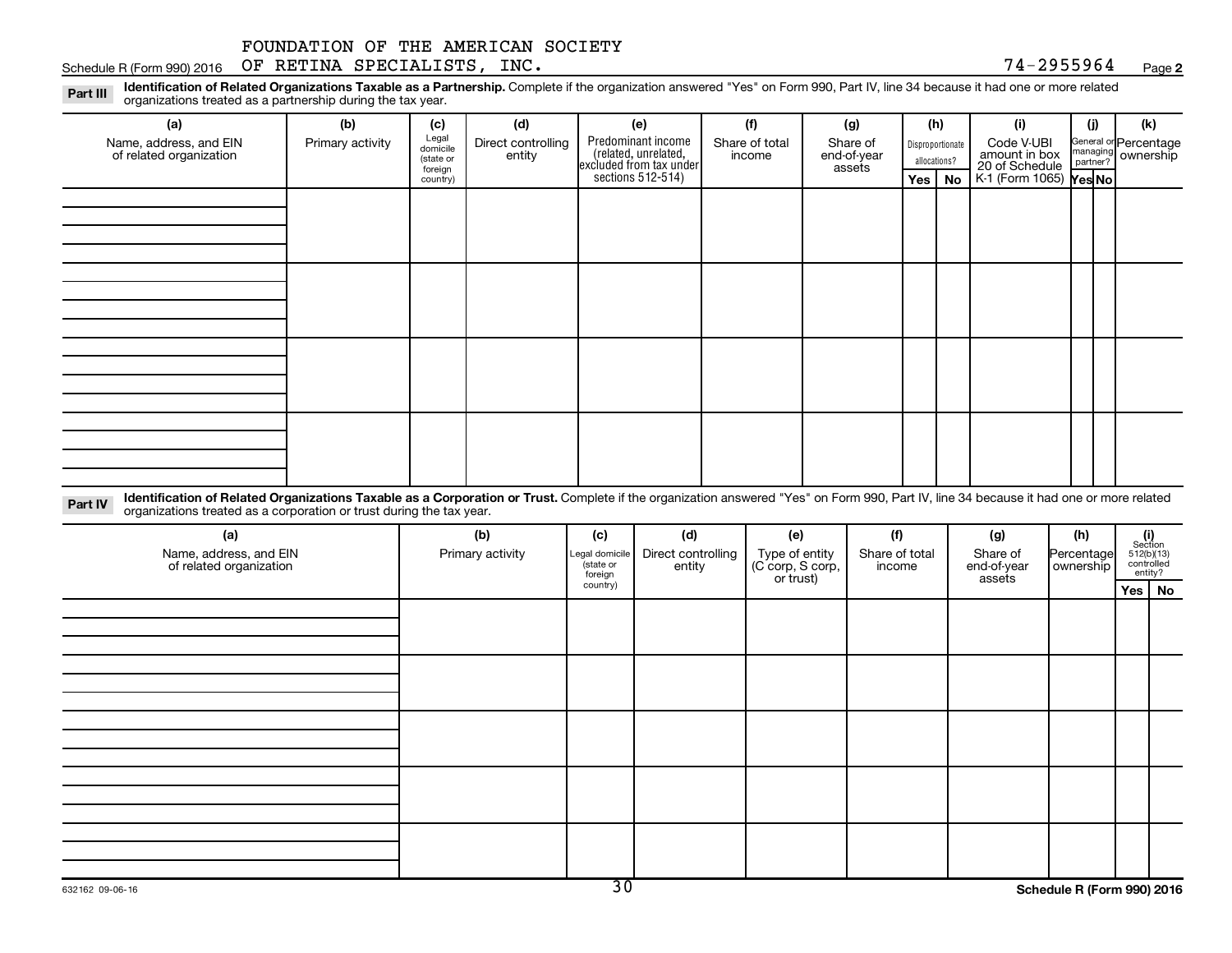Part V Transactions With Related Organizations. Complete if the organization answered "Yes" on Form 990, Part IV, line 34, 35b, or 36.

|                                                                                                                                                                                                                                | Note: Complete line 1 if any entity is listed in Parts II, III, or IV of this schedule.                                                                                                                                                                                        |                    |                        |                                              |                 | <b>Yes</b>              | No                      |  |  |  |
|--------------------------------------------------------------------------------------------------------------------------------------------------------------------------------------------------------------------------------|--------------------------------------------------------------------------------------------------------------------------------------------------------------------------------------------------------------------------------------------------------------------------------|--------------------|------------------------|----------------------------------------------|-----------------|-------------------------|-------------------------|--|--|--|
|                                                                                                                                                                                                                                | During the tax year, did the organization engage in any of the following transactions with one or more related organizations listed in Parts II-IV?                                                                                                                            |                    |                        |                                              |                 |                         |                         |  |  |  |
|                                                                                                                                                                                                                                |                                                                                                                                                                                                                                                                                |                    |                        |                                              |                 |                         |                         |  |  |  |
|                                                                                                                                                                                                                                | b Gift, grant, or capital contribution to related organization(s) manufactured content and content of the contribution to related organization(s) manufactured content and content of the content of the content of the conten                                                 |                    |                        |                                              |                 |                         |                         |  |  |  |
|                                                                                                                                                                                                                                |                                                                                                                                                                                                                                                                                |                    |                        |                                              |                 |                         |                         |  |  |  |
| d Loans or loan guarantees to or for related organization(s) www.communically.com/www.communically.com/www.communically.com/www.communically.com/www.communically.com/www.communically.com/www.communically.com/www.communical |                                                                                                                                                                                                                                                                                |                    |                        |                                              |                 |                         |                         |  |  |  |
| e Loans or loan guarantees by related organization(s) manufaction(s) and contain an accountant contained and contained and contained and contained and contained and contained and contained and contained and contained and c |                                                                                                                                                                                                                                                                                |                    |                        |                                              |                 |                         |                         |  |  |  |
|                                                                                                                                                                                                                                |                                                                                                                                                                                                                                                                                |                    |                        |                                              | 1e              |                         | $\overline{\texttt{x}}$ |  |  |  |
|                                                                                                                                                                                                                                | Dividends from related organization(s) manufactured and contract and contract or contract and contract and contract and contract and contract and contract and contract and contract and contract and contract and contract an                                                 |                    |                        |                                              | 1f              |                         | X                       |  |  |  |
|                                                                                                                                                                                                                                | $g$ Sale of assets to related organization(s) $\ldots$ $\ldots$ $\ldots$ $\ldots$ $\ldots$ $\ldots$ $\ldots$ $\ldots$ $\ldots$ $\ldots$ $\ldots$ $\ldots$ $\ldots$ $\ldots$ $\ldots$ $\ldots$ $\ldots$ $\ldots$ $\ldots$ $\ldots$ $\ldots$ $\ldots$ $\ldots$ $\ldots$ $\ldots$ |                    |                        |                                              | 1g              |                         | $\overline{\texttt{x}}$ |  |  |  |
|                                                                                                                                                                                                                                |                                                                                                                                                                                                                                                                                |                    |                        |                                              | 1 <sub>h</sub>  |                         | $\overline{\textbf{x}}$ |  |  |  |
|                                                                                                                                                                                                                                | Exchange of assets with related organization(s) manufactured and content to the content of the content of the content of the content of the content of the content of the content of the content of the content of the content                                                 |                    |                        |                                              |                 |                         |                         |  |  |  |
|                                                                                                                                                                                                                                |                                                                                                                                                                                                                                                                                |                    |                        |                                              |                 |                         |                         |  |  |  |
|                                                                                                                                                                                                                                |                                                                                                                                                                                                                                                                                |                    |                        |                                              | 1j.             |                         |                         |  |  |  |
|                                                                                                                                                                                                                                |                                                                                                                                                                                                                                                                                |                    |                        |                                              |                 |                         |                         |  |  |  |
|                                                                                                                                                                                                                                |                                                                                                                                                                                                                                                                                |                    |                        |                                              | 11              |                         | $\overline{\mathtt{x}}$ |  |  |  |
|                                                                                                                                                                                                                                |                                                                                                                                                                                                                                                                                |                    |                        |                                              | 1 <sub>m</sub>  |                         | $\overline{\mathbf{x}}$ |  |  |  |
|                                                                                                                                                                                                                                |                                                                                                                                                                                                                                                                                |                    |                        |                                              | 1n              | X                       |                         |  |  |  |
|                                                                                                                                                                                                                                | o Sharing of paid employees with related organization(s) manufactured and content to the starting of paid employees with related organization(s) manufactured and an expectation of the starting of paid employees with relate                                                 |                    |                        |                                              | 10 <sub>o</sub> | $\overline{\textbf{x}}$ |                         |  |  |  |
|                                                                                                                                                                                                                                |                                                                                                                                                                                                                                                                                |                    |                        |                                              |                 |                         |                         |  |  |  |
|                                                                                                                                                                                                                                |                                                                                                                                                                                                                                                                                |                    |                        |                                              | 1p.             |                         | х                       |  |  |  |
|                                                                                                                                                                                                                                |                                                                                                                                                                                                                                                                                |                    |                        |                                              | 1q              |                         | $\overline{\texttt{x}}$ |  |  |  |
|                                                                                                                                                                                                                                |                                                                                                                                                                                                                                                                                |                    |                        |                                              |                 |                         |                         |  |  |  |
|                                                                                                                                                                                                                                |                                                                                                                                                                                                                                                                                |                    |                        |                                              | 1r              |                         | x                       |  |  |  |
|                                                                                                                                                                                                                                |                                                                                                                                                                                                                                                                                |                    |                        |                                              | 1s              | $\overline{\mathbf{X}}$ |                         |  |  |  |
|                                                                                                                                                                                                                                | 2 If the answer to any of the above is "Yes," see the instructions for information on who must complete this line, including covered relationships and transaction thresholds.                                                                                                 |                    |                        |                                              |                 |                         |                         |  |  |  |
|                                                                                                                                                                                                                                | (a)<br>Name of related organization                                                                                                                                                                                                                                            | (b)<br>Transaction | (c)<br>Amount involved | (d)<br>Method of determining amount involved |                 |                         |                         |  |  |  |

| (a)<br>Name of related organization        | (b)<br>Transaction<br>type (a-s) | (c)<br>Amount involved | (d)<br>Method of determining amount involved |
|--------------------------------------------|----------------------------------|------------------------|----------------------------------------------|
| (1) AMERICAN SOCIETY OF RETINA SPECIALISTS | S                                | 16,476.COST            |                                              |
| (2)                                        |                                  |                        |                                              |
| (3)                                        |                                  |                        |                                              |
| (4)                                        |                                  |                        |                                              |
| (5)                                        |                                  |                        |                                              |
| (6)                                        | $\overline{\phantom{a}}$         |                        |                                              |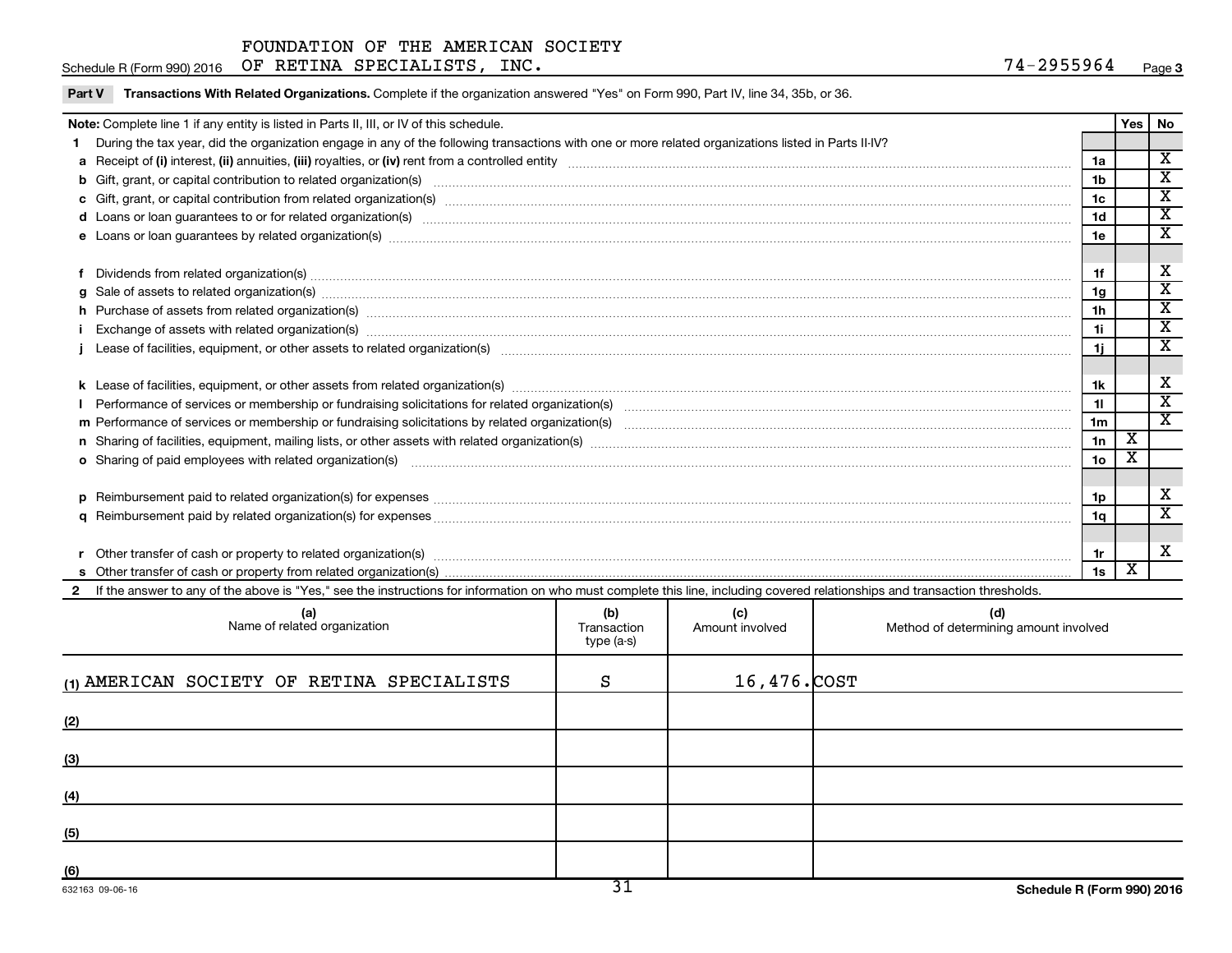Schedule R (Form 990) 2016  $\,$  OF RETINA SPECIALISTS, INC.  $\,$   $\,$ 

Part VI Unrelated Organizations Taxable as a Partnership. Complete if the organization answered "Yes" on Form 990, Part IV, line 37.

Provide the following information for each entity taxed as a partnership through which the organization conducted more than five percent of its activities (measured by total assets or gross revenue) that was not a related organization. See instructions regarding exclusion for certain investment partnerships.

| that was not a related erganization. Occ includitions regarding exclusion for cortain investment partnerships.<br>(a) | (b)              | (c)               | (d)                                                                                        |                                                            |  | (f)      | (g)         |                                       | (h) | (i)                                                                            | (i)    | (k) |
|-----------------------------------------------------------------------------------------------------------------------|------------------|-------------------|--------------------------------------------------------------------------------------------|------------------------------------------------------------|--|----------|-------------|---------------------------------------|-----|--------------------------------------------------------------------------------|--------|-----|
| Name, address, and EIN                                                                                                | Primary activity | Legal domicile    |                                                                                            | $(e)$<br>Are all<br>partners sec.<br>$501(c)(3)$<br>orgs.? |  | Share of | Share of    |                                       |     |                                                                                |        |     |
| of entity                                                                                                             |                  | (state or foreign |                                                                                            |                                                            |  | total    | end-of-year | Dispropor-<br>tionate<br>allocations? |     | Code V-UBI<br>amount in box 20 managing<br>Percentage<br>(Form 1065)<br>Tes No |        |     |
|                                                                                                                       |                  | country)          | Predominant income<br>(related, unrelated,<br>excluded from tax under<br>sections 512-514) | Yes No                                                     |  | income   | assets      | Yes No                                |     |                                                                                | Yes NO |     |
|                                                                                                                       |                  |                   |                                                                                            |                                                            |  |          |             |                                       |     |                                                                                |        |     |
|                                                                                                                       |                  |                   |                                                                                            |                                                            |  |          |             |                                       |     |                                                                                |        |     |
|                                                                                                                       |                  |                   |                                                                                            |                                                            |  |          |             |                                       |     |                                                                                |        |     |
|                                                                                                                       |                  |                   |                                                                                            |                                                            |  |          |             |                                       |     |                                                                                |        |     |
|                                                                                                                       |                  |                   |                                                                                            |                                                            |  |          |             |                                       |     |                                                                                |        |     |
|                                                                                                                       |                  |                   |                                                                                            |                                                            |  |          |             |                                       |     |                                                                                |        |     |
|                                                                                                                       |                  |                   |                                                                                            |                                                            |  |          |             |                                       |     |                                                                                |        |     |
|                                                                                                                       |                  |                   |                                                                                            |                                                            |  |          |             |                                       |     |                                                                                |        |     |
|                                                                                                                       |                  |                   |                                                                                            |                                                            |  |          |             |                                       |     |                                                                                |        |     |
|                                                                                                                       |                  |                   |                                                                                            |                                                            |  |          |             |                                       |     |                                                                                |        |     |
|                                                                                                                       |                  |                   |                                                                                            |                                                            |  |          |             |                                       |     |                                                                                |        |     |
|                                                                                                                       |                  |                   |                                                                                            |                                                            |  |          |             |                                       |     |                                                                                |        |     |
|                                                                                                                       |                  |                   |                                                                                            |                                                            |  |          |             |                                       |     |                                                                                |        |     |
|                                                                                                                       |                  |                   |                                                                                            |                                                            |  |          |             |                                       |     |                                                                                |        |     |
|                                                                                                                       |                  |                   |                                                                                            |                                                            |  |          |             |                                       |     |                                                                                |        |     |
|                                                                                                                       |                  |                   |                                                                                            |                                                            |  |          |             |                                       |     |                                                                                |        |     |
|                                                                                                                       |                  |                   |                                                                                            |                                                            |  |          |             |                                       |     |                                                                                |        |     |
|                                                                                                                       |                  |                   |                                                                                            |                                                            |  |          |             |                                       |     |                                                                                |        |     |
|                                                                                                                       |                  |                   |                                                                                            |                                                            |  |          |             |                                       |     |                                                                                |        |     |
|                                                                                                                       |                  |                   |                                                                                            |                                                            |  |          |             |                                       |     |                                                                                |        |     |
|                                                                                                                       |                  |                   |                                                                                            |                                                            |  |          |             |                                       |     |                                                                                |        |     |
|                                                                                                                       |                  |                   |                                                                                            |                                                            |  |          |             |                                       |     |                                                                                |        |     |
|                                                                                                                       |                  |                   |                                                                                            |                                                            |  |          |             |                                       |     |                                                                                |        |     |
|                                                                                                                       |                  |                   |                                                                                            |                                                            |  |          |             |                                       |     |                                                                                |        |     |
|                                                                                                                       |                  |                   |                                                                                            |                                                            |  |          |             |                                       |     |                                                                                |        |     |
|                                                                                                                       |                  |                   |                                                                                            |                                                            |  |          |             |                                       |     |                                                                                |        |     |
|                                                                                                                       |                  |                   |                                                                                            |                                                            |  |          |             |                                       |     |                                                                                |        |     |
|                                                                                                                       |                  |                   |                                                                                            |                                                            |  |          |             |                                       |     |                                                                                |        |     |
|                                                                                                                       |                  |                   |                                                                                            |                                                            |  |          |             |                                       |     |                                                                                |        |     |
|                                                                                                                       |                  |                   |                                                                                            |                                                            |  |          |             |                                       |     |                                                                                |        |     |
|                                                                                                                       |                  |                   |                                                                                            |                                                            |  |          |             |                                       |     |                                                                                |        |     |
|                                                                                                                       |                  |                   |                                                                                            |                                                            |  |          |             |                                       |     |                                                                                |        |     |

**Schedule R (Form 990) 2016**